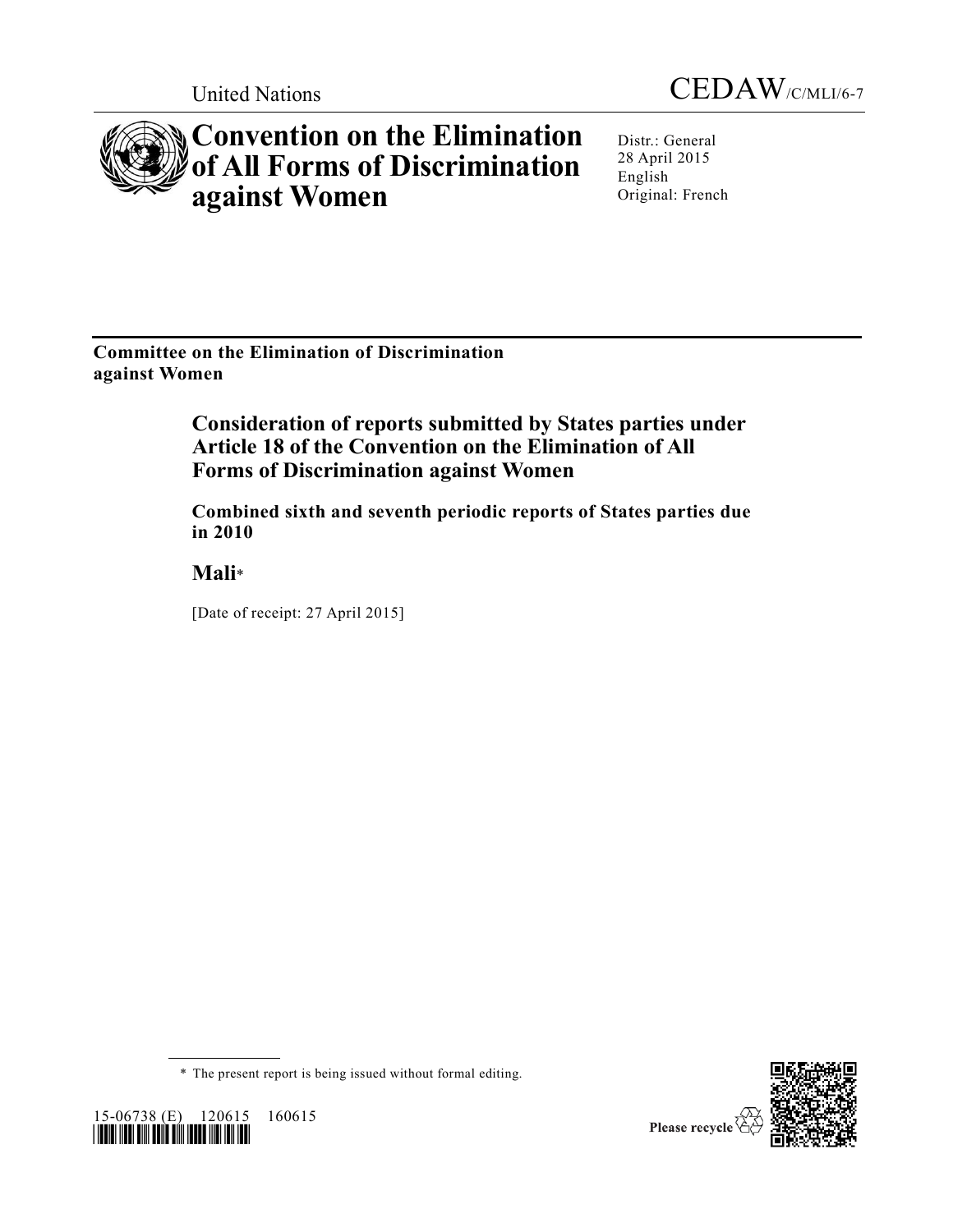# **Acronyms and abbreviations**

ACBF: African Capacity-Building Foundation

AMADER: Malian Agency for Energy Development and Rural Electrification

AMDH: Malian Association for Human Rights

AMO: Mandatory Health Insurance

AMTSL: Active management of the third stage of labour

ANICT: National Investment Agency for Local Authorities

ANPE: National Employment Agency

AN-RM: National Assembly of the Republic of Mali

ANSSA: National Food Safety Agency

APCAM: Permanent Assembly of Chambers of Agriculture

APEJ: Agency for Youth Employment

ARV: antiretroviral

ASPROFER: Professional Association of Rural Women

AU: African Union

BOAD: West African Development Bank

CADHP: African Charter of Human and Peoples' Rights

CAFE: Women's Learning Centre

CAP: Educational Outreach Centres

CBMT: Medium Term Budgetary Framework

CCDV: Voluntary Counselling and Testing Centre

CCLIC: Local Information and Communication Centre

CCLS: Local Committee to Combat AIDS

CCS SFD: Monitoring and Oversight Unit of the Decentralized Financial Systems

CDE: Convention on the Rights of the Child

CDI: Institutional Development Commission

CEA: Economic Commission for Africa

CED: Centre for Education in Support of Development

CEDAW: Convention on the Elimination of All Forms of Discrimination against Women

CESAC: Counselling, Support and Assistance Centre

CLAPN: Local Committee to Combat Practices Harmful to Maternal and Child Health

CLLS: Local Council to Combat AIDS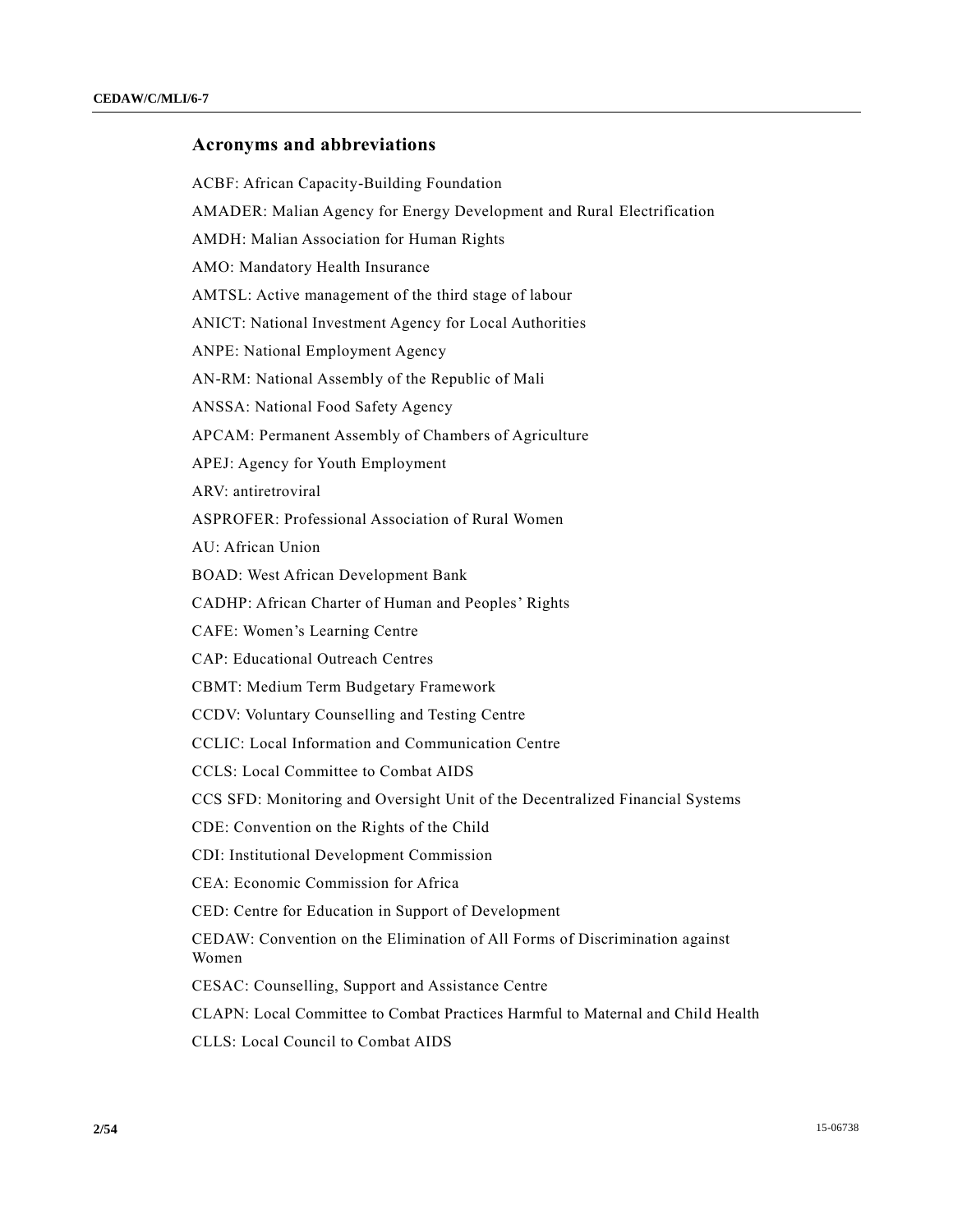CNAPN: National Action Committee to Combat Practices Harmful to Maternal and Child Health

CNDIFE: National Centre for Documentation and Information on Women and the Child

CNR/ENF: National Centre for Non-formal Education Resources

CPS: National Centre for Documentation and Information on Women and the Child

CRAPN: Regional Committee to Combat Practices Harmful to Maternal and Child Health

CRLS: Regional Council to Combat AIDS

CRM: Mali Retirement Fund

CROCEP: Regional Committee for Guidance, Coordination and Evaluation of PRODESS

CRT: Committee for Regulation of Telecommunications

CSCOM: Community Health Centre

CSCRP: Strategic Framework for Growth and Poverty Reduction

CSLP: Strategic Framework for Combating Poverty

CVLS: Village Committee to Combat AIDS

DNEF: National Directorate of Primary Education

DNS: National Health Directorate

DOEF: Department of Employment and Training

ECAPDEF: Survey of Knowledge, Attitudes, and Practices on the Rights of Children and Women

ECOWAS: Economic Community of West African States

EDS/EDSM: Malian Demographic and Health Survey (DHS)

EID: Forum for Democratic Discussion

ELIM: Light Integrated Household Survey

EPAM: Continuous Survey of Households

FAM: Medical Assistance Fund

FAWE: African Women Educators' Forum

FENAFER: National Federation of Rural Women

FNAM: National Federation of Malian Crafts and Trades Workers

GED: Gender and Development

GNP: Gross National Product

HCNLS: High Council for the Fight Against AIDS

HIV: Human Immunodeficiency Virus

ICT: Information and Communication Technology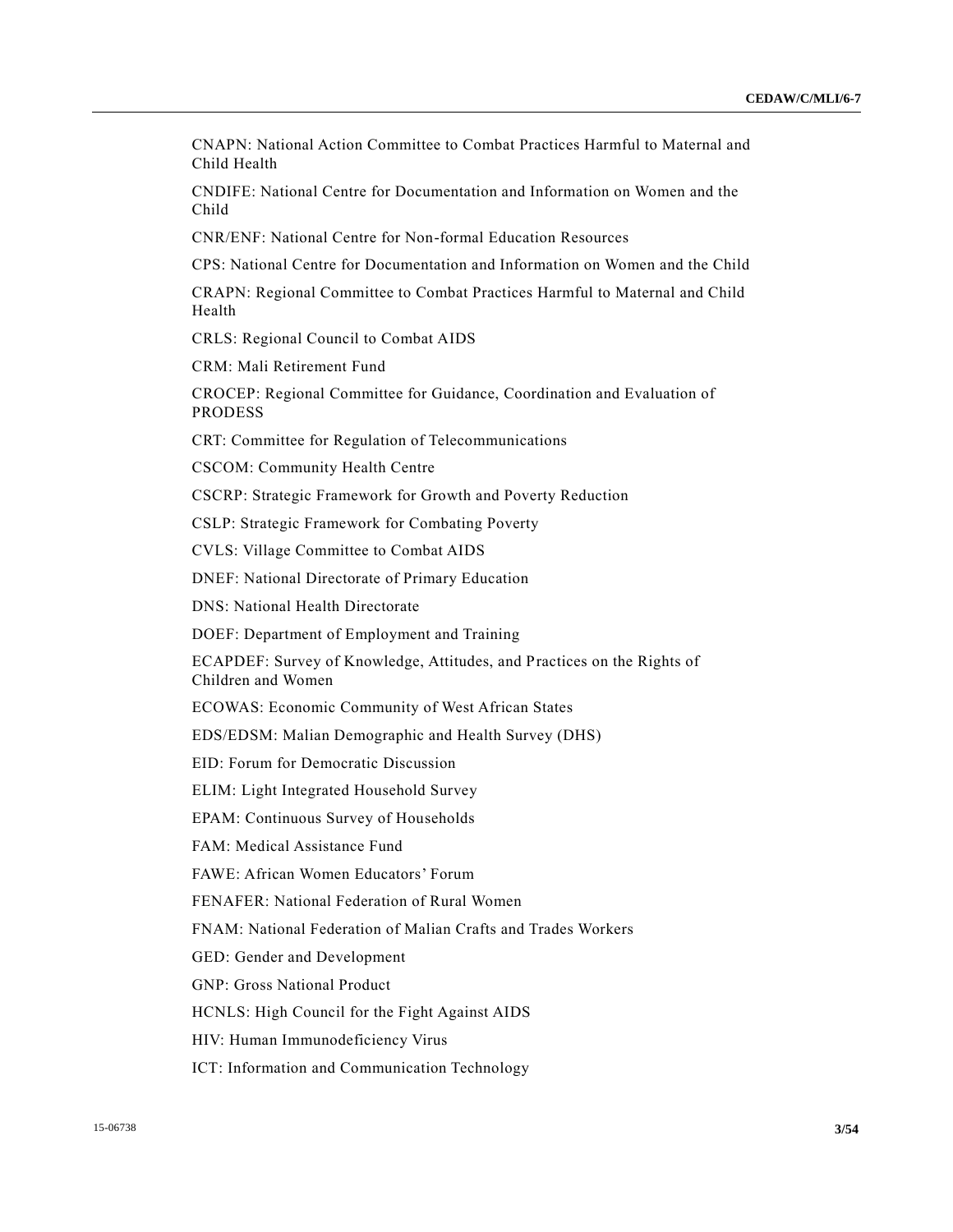IEC: Information, Education and Communication ILO: International Labour Organization INPS: National Social Welfare Institute INSTAT: National Institute of Statistics MAEP: Peer Review Mechanism MDG: Millennium Development Goal MPFEF: Ministry for the Advancement of Women, Children and Families NGO: Non-Governmental Organization OHADA: Organization for the Harmonization of Business Law in Africa PAGIRE: Plan d'Action de Gestion Intégrée des Ressources en Eau/Integrated Water Resources Management Plan PAN: National Cross-cutting Action Programmes PAREHF: Programme to Strengthen Equity between Men and Women PASAOP: Programme to support the Farm System and Rural Organizations PCDHG: United Nations support programme for the promotion of human rights PDES: Economic and Social Development Programme PDHEG: Human Rights Gender Equity Project PDSEC: Social, Economic and Cultural Development Programme PNAE: Environmental Actions Plan PNEHF: National Policy for Equality between Men and Women PNLE: National Programme to Combat Excision PNPE: National Environment Protection Policy PRODEC: Decennial Education Development Programme PRODEJ: Decennial Justice Development Programme PRODESS: Decennial Socio-sanitary Development Programme PROJES: Project for Equality between the Sexes PTF: Technical and Financial Partners PTME: Programme to prevent Mother-to-Child Transmission PVVIH: People Living with HIV RAMED: Medical Assistance Scheme RECOFEM: Capacity-building Programme for Women's Organizations REFAE: Network of African Women Economists UN: United Nations Organization WAEMU: West African Economic and Monetary Union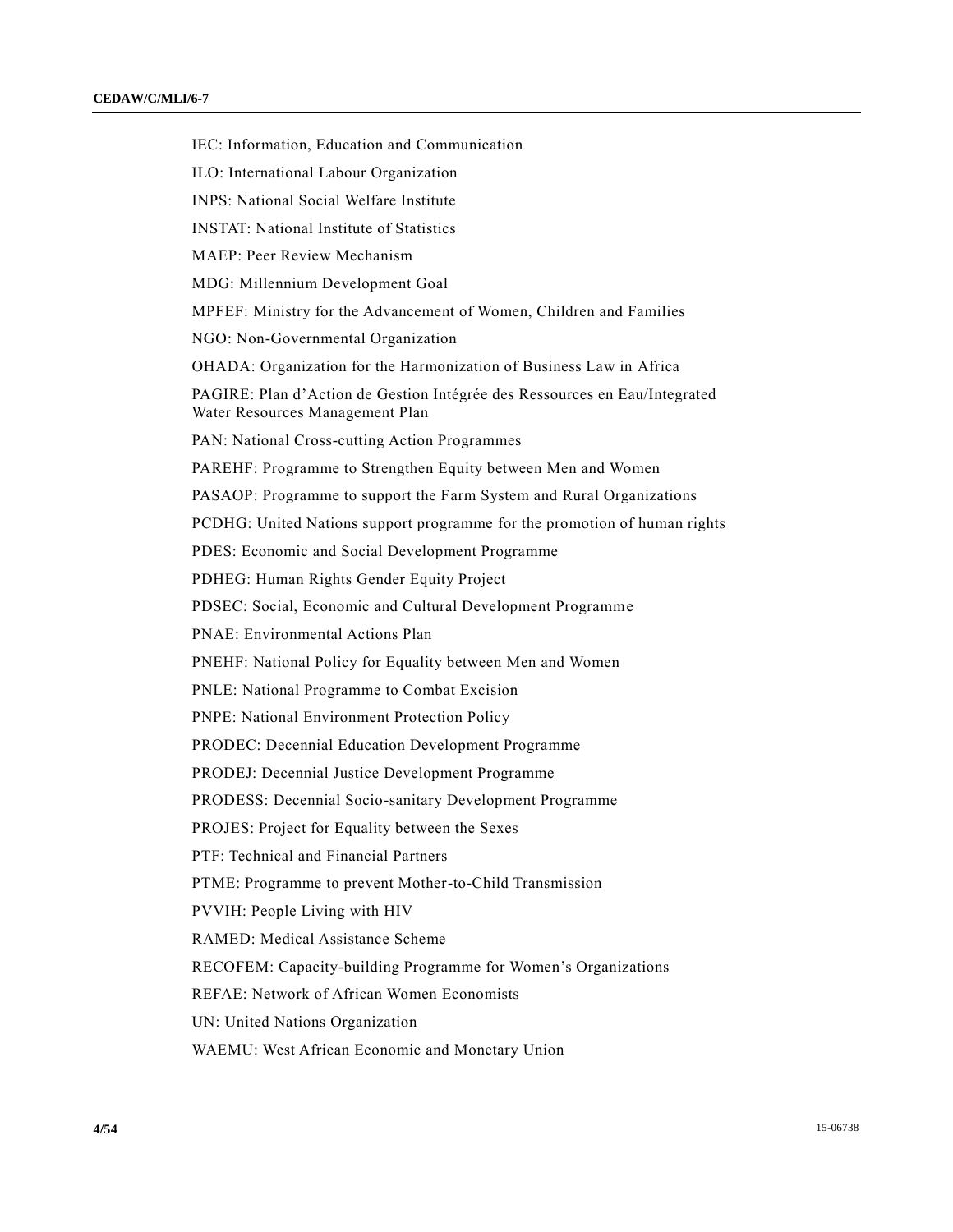# **Specific information in reference to the fundamental Articles of the Convention (articles 1 to 16)**

# **Article 1: Definition of discrimination against women**

1. Mali has ratified the Convention without reservation. Thus, Mali fully adheres to the definition of gender discrimination contained in the Convention, in conformity with article 116 of its constitution, which provides that "… treaties or agreements properly ratified or approved shall, from the moment they are published, have precedence over national legislation".

2. Article 2 of the Malian Constitution which entered into force on 25 February 1992 provides as follows: "Every Malian is born and remains free and equal in rights and duties. All discrimination on the basis of social origin, colour, language, race, sex, religion or political opinion shall be prohibited."

3. Like other countries, Mali has ratified the Protocol to the African Charter of Human and People's Rights on the Rights of Women in Africa. The Protocol was adopted in July 2003 and entered into force on 25 November 2005.

# **Article 2: Constitutional and legislative provisions and other measures adopted for the purpose of eliminating discrimination against women**

4. The Malian Constitution clearly ordains the principle of equality and non-discrimination in articles 1 to 21 thereby guaranteeing that men and women have the same rights and individual freedoms with respect to freedom of thought, freedom of conscience, freedom of religion, freedom of worship, freedom of opinion, freedom of expression, freedom of creation, freedom of movement, freedom of residence, freedom of association, freedom of assembly, freedom of procession and demonstration, freedom of artistic and cultural creation, property rights, freedom of enterprise, right to education, right to training, right to housing, right to recreation, right to health, right to social protection, right to work, right to rest, freedom to join a labour union and right to strike.

(a) On the basis of the discrimination defined in article 2 of the constitution, law 01-079 of 20 August 2001 establishing the Penal Code contains a provision in article 58 which lays down a penalty consisting of imprisonment for a period of five years for any statement or act of such a kind as to create or give rise to racial or ethnic discrimination, any statement or act whose aim is to incite or perpetuate the spread of regional bias, any manifestation contrary to freedom of worship that might produce antagonisms between citizens …."

This provision of the Penal Code, however, does not cover discrimination on the basis of sex.

(b) There is legal protection for the rights of women on an equal basis with men through national courts, State agencies and other public institutions. Jurisdictions, whether judicial or administrative, make no distinction between men and women in applying the Codes of Civil or Commercial Procedure, the Code of Penal Procedure, etc.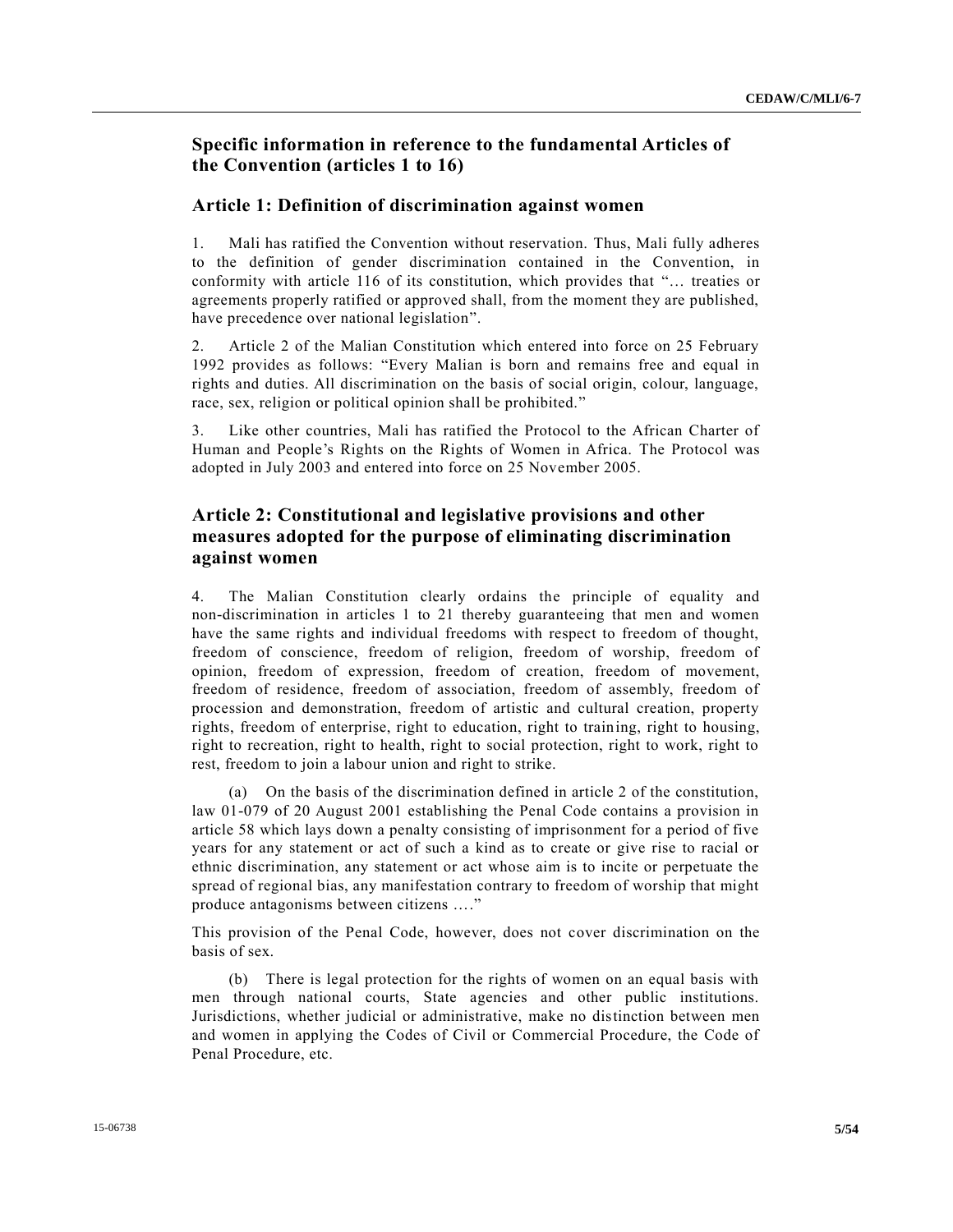5. Despite the fact that the Constitution of 25 February 1992 prohibits discrimination on the basis of sex, there are certain practices which depart from that principle, in particular with regard to succession, the practice of excision, under-age marriage and other practices that may be harmful to the health of women and children.

6. In addition to these constitutional, legislative and regulatory measures, mention should be made of numerous programmes or projects that have been developed, such as the United Nations support programme for the promotion of human and gender rights (PCDHG), the Project to Support Strengthening Gender Equity through Reduction of Economic and Socio-political Disparities (Projet d'Appui au Renforcement de l'Equité Homme/Femme pour la Réduction des Disparités Economiques et Sociopolitiques (PAREHF)), and the Project on Equality between the Sexes (Projet d'Egalité entre les Sexes (PROJES)). These projects and programmes have, inter alia, helped to make possible the following:

- Translating the information concerning male-female equality, especially the relevant protocols, into language accessible to the largest number of people possible;
- Translating the Convention on the Elimination of All Forms of Discrimination against Women into national languages and its dissemination;
- Translating the Maputo Protocol and the Convention on the Elimination of All Forms of Discrimination against Women into layman's language;
- Ratification of the international and African conventions and protocols guaranteeing women's rights;
- Continued dissemination of the Convention on the Elimination of All Forms of Discrimination against Women to government and institutions:
- Government (50 officials)
- National Assembly (50 members)
- Economic, social and cultural council (50 members)
- Universities (300 students)
- Military and security forces (100 persons in the aggregate)
- Legal practitioners (50 jurists)
- Traditional and modern communicators (50 people)
- Civil society organizations and populations (50 association leaders)
- Formation of 10 core groups of trainers on the Convention for all the regions of Mali (90 trainers trained).

7. There are also national institutions and associations dealing with human rights which have the protection of women's rights within their mandate, such as: the National Human Rights Commission, the Malian Association for Human Rights, the Executive Secretariat of the African Peer Review Mechanism (MAEP), the Forum for Democratic Discussion of the Office of the Mediator of the Republic.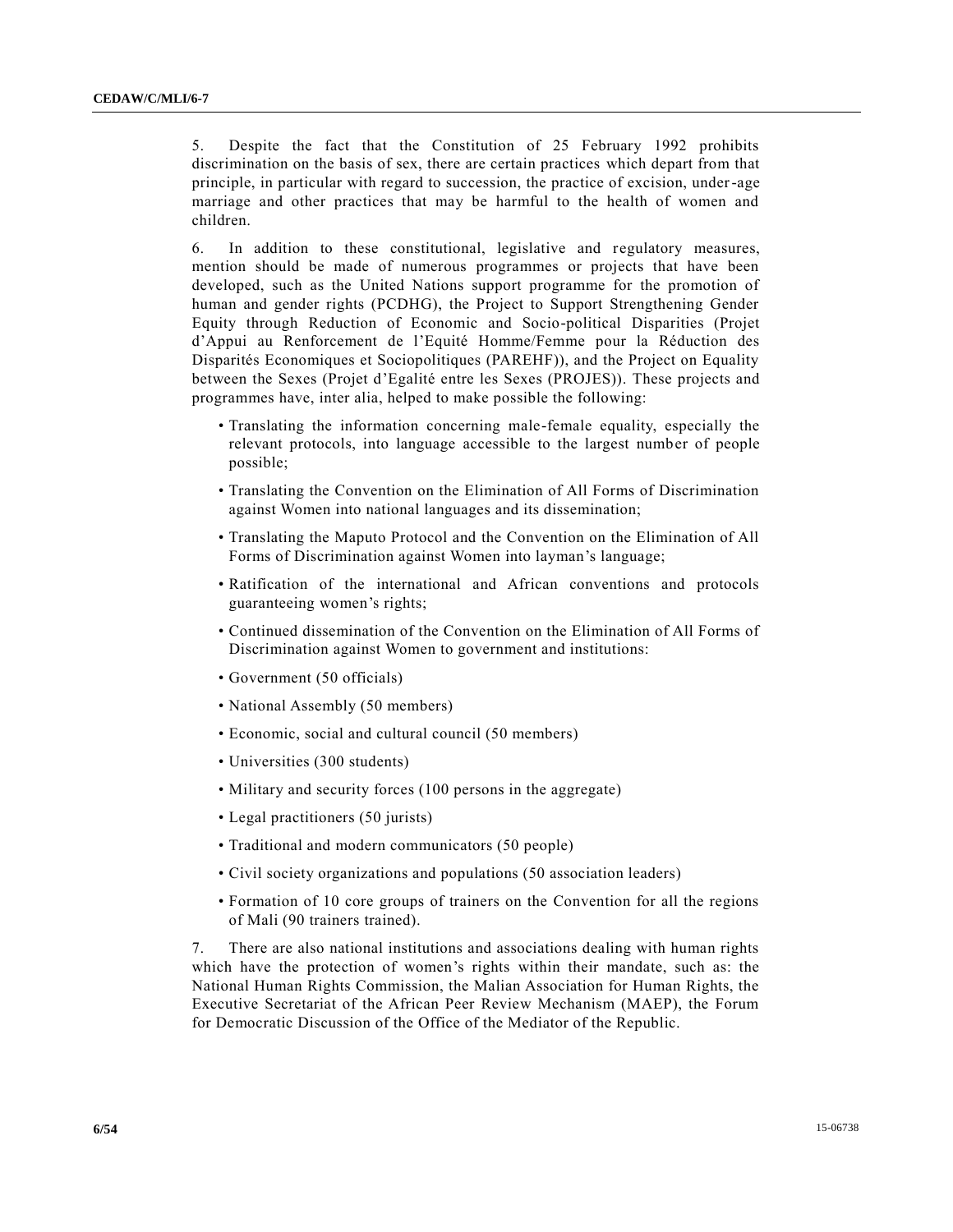# **Article 3: Full Development and Advancement of Women**

# **I. INSTITUTIONAL FRAMEWORK**

8. The institutional framework established since 1997 has undergone an organizational audit and an audit of missions in 2007 by the Institutional Development Commission.

9. This audit revealed shortcomings and lacunae with regard to the organization and functional modalities of the National Directorate for the Advancement of Women (Direction Nationale de la Promotion de la Femme), which led to a review of the governing provisions and the establishment of Regional Directorates for women's advancement and child and family welfare.

- 10. The main innovations have included the following:
	- A reception and orientation office was created staffed at the national level;
	- A planning and follow-up/evaluation unit was created and staffed at the national and regional levels; certain decentralized management activities were transferred;
	- Focal points were designated for the sectoral departments. At the subregional level, a local service for the advancement of women, children and the family was established;
	- This reform aims to equip the Ministry with competent structures for efficient implementation of its national women's advancement policy. It reinforces the existing system of related services, namely:
	- The National Women's Documentation and Information Centre, which became the National Information Centre on Women and Children in 2004;
	- The National Programme to Combat Excision.

11. New support projects have emerged, replacing projects mentioned in previous reports whose terms have come to an end. These are:

- The "Project on Equality between the Sexes" (PROJES), funded by Canada;
- The Capacity-Building Programme for Women's Organizations (RECOFEM) funded by ACBF and the national budget;
- The project "Promoting Human Rights, Equity and Gender Equality" (PDHEG) funded by the United Nations Fund for Population Activities (UNFPA).

12. Finally, new programmes have arisen, funded or co-funded by the national budget and development partners in the context of bilateral or multilateral cooperation:

- The National Programme to Develop Multifunctional Platforms;
- The National Programme to Support Women Economic Actors;
- The Programme to Support Women in Shea Production.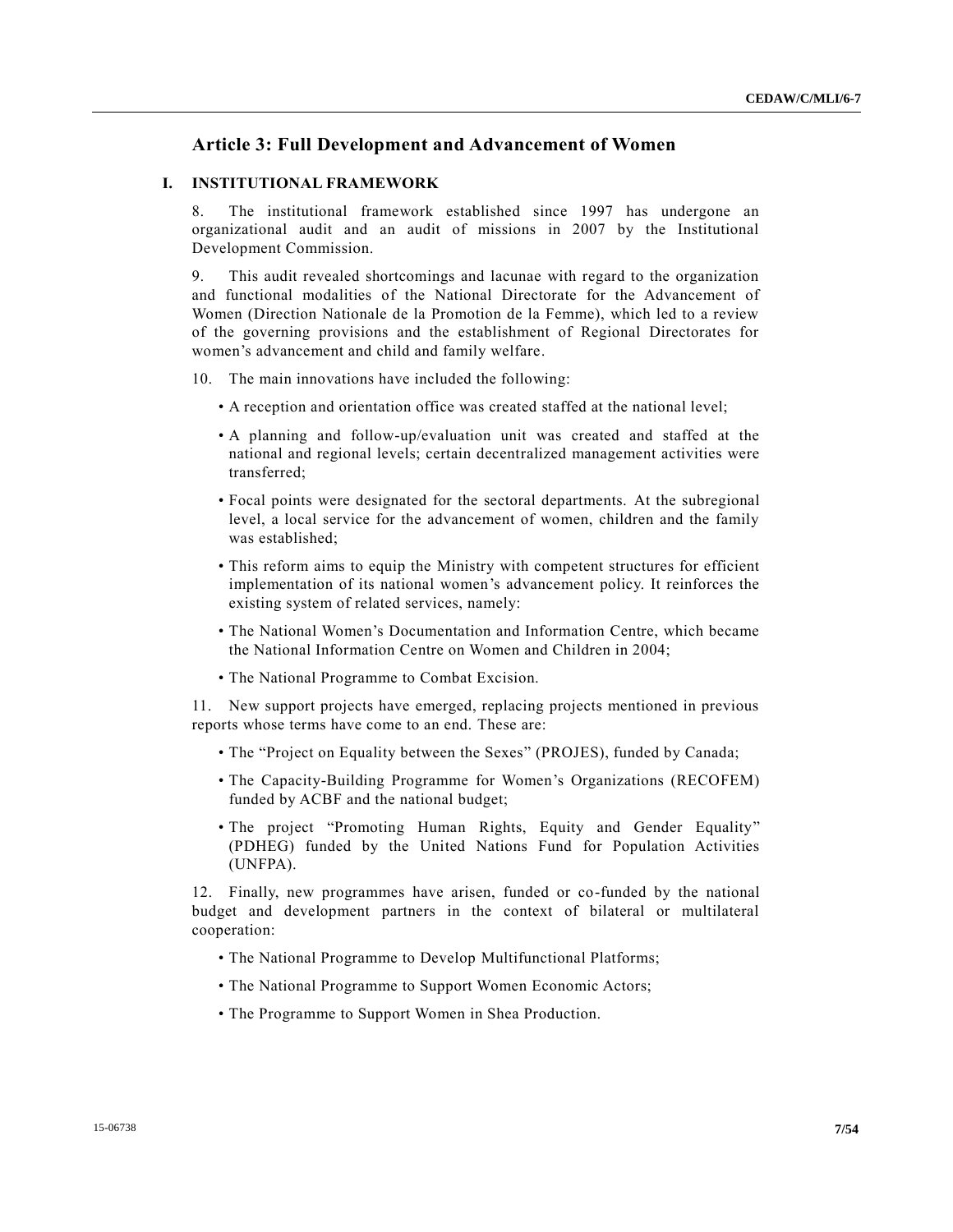13. With regard to the tasks assigned to Gender and Development Advisers and focal points designated by ministerial departments, 1 they have not achieved results.

14. This failure is due in particular to staff movements, failure to grasp the task assigned, and lack of influence over sectoral policies.

15. There is an overall review under way to re-define the status of these focal points and their missions in order to make them effective.

16. The role of civil society in the institutional landscape is being bolstered by the birth of new networks/coordination entities in order to increase synergy amongst the activities being carried out. A coordinating body for women economic actors (Coordination des Femmes Opératrices Economiques) has been created which includes within it several networks or groupings; creation of the National Federation of Rural Women; the "Women's ICT Network"; the Small Industries Development Organization Network (women involved in shea production), etc.

17. In this new institutional scenario, fora are being created for exchanges, for training and information for women, notably ten (10) shelters for women and children, including two (2) in Bamako and one (1) in each region, and twenty-three (23) women's self-help centres in certain municipalities and communes of Mali.

18. Finally, the Strategic Framework for Growth and Poverty Reduction, a unified frame of reference for national development policies and programmes (2012 -2017), provides for institutional measures to foster the narrowing of inequalities between the sexes, in particular:

- The adoption of the gender approach as a strategic element in each development sector and at all levels;
- The establishment of a disaggregated information system in the various structures responsible for collecting and processing economic and social data;
- The establishment of institutionalization committees in the institutional mechanism of ministerial departments.

19. Significant challenges remain, however, for the proper operation of the structures and mechanisms that have been set up. These are related to persistent social pressures and insufficient qualified human resources, financial resources and mechanisms for follow-up and evaluation of projects and programmes.

# **II. INSTITUTIONAL MECHANISMS FOR PROMOTION OF EQUALITY BETWEEN MEN AND WOMEN**

(a) Commission on Employment, Youth and Advancement of Women of the National Assembly;

(b) Ad-hoc Committee and Advisory Committee in the framework of the process of developing the National Gender Policy; Co-ordination structures for male/female equality in sectoral departments, including the Advisory Committee of the Ministry of Justice and the Committee on Institutionalization of Male/female Equality of the Ministry of Labour and Civil Service;

**\_\_\_\_\_\_\_\_\_\_\_\_\_\_\_\_\_\_**

<sup>1</sup> Report 3, 4 and 5, [CEDAW/C/MLI/2-5.](http://undocs.org/CEDAW/C/MLI/2-5)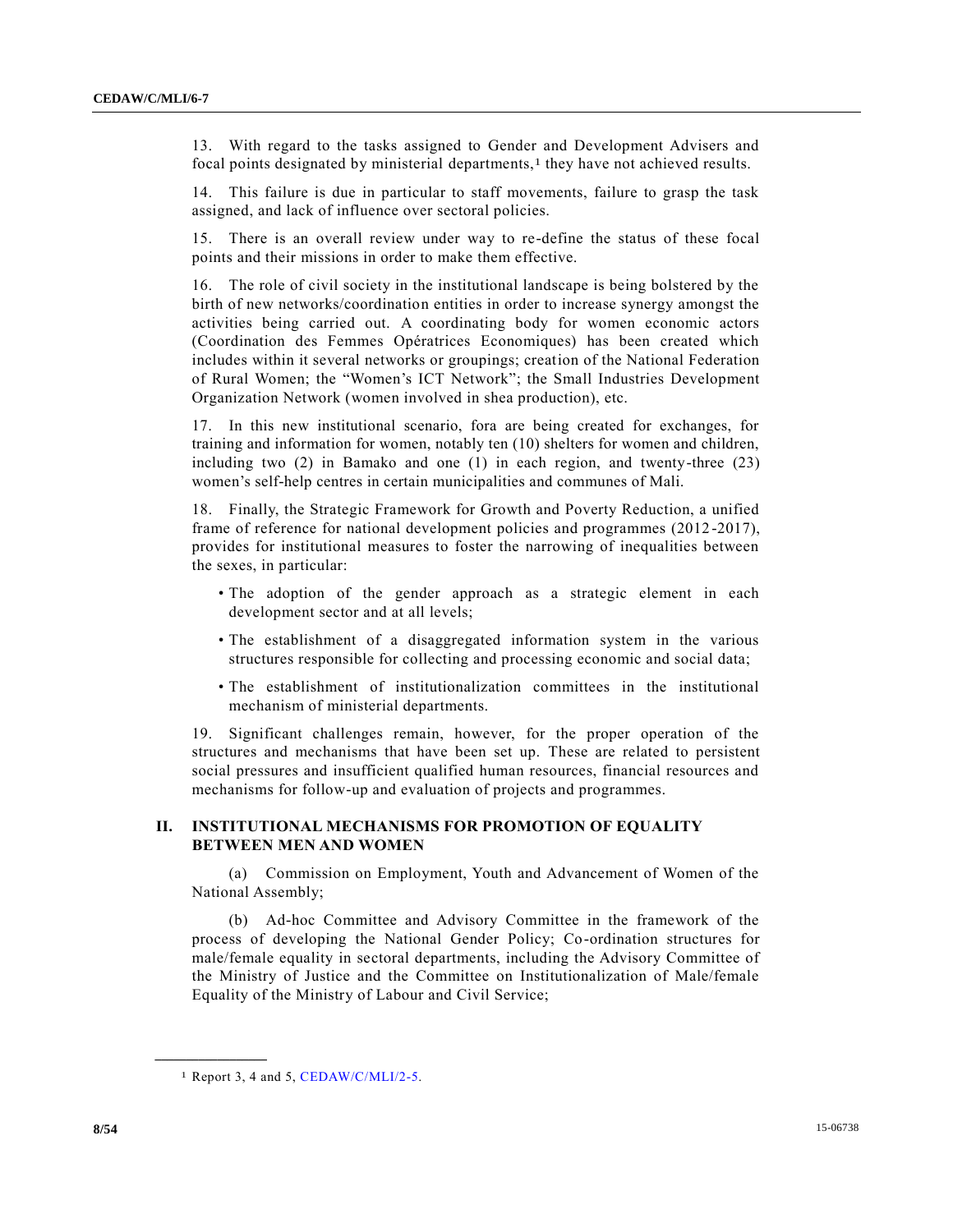(c) Mechanisms to follow up on addressing male/female equality (comparative analysis of situation between sexes, gender-sensitive budgeting, evaluation, supervision, reports). Among these mechanisms, mention may be made of the database "Women and Children" piloted by the National Centre for Documentation and Information on Women and the Child (CNDIFE) covering all twelve priority areas of the Beijing Platform for Action.

(d) Building capacities to ensure coverage of male/female equality, particularly through the design and execution of training activities by the technical structures of the ministry, the projects and programmes (RECOFEM, PAREHF, PROJES) and the development of an annual programme for training gender instructors.

20. In addition, the National Assembly, NGOs and associations participate in male/female equality endeavours in the areas that are of concern to them.

#### **III. POLICIES AND PROGRAMMES**

21. For the period 2008-2012 the Ministry has developed a framework document. This document, adopted by the Council of Ministers, is built around three strategic orientations geared to the advancement of women, as follows:

- (1) Strengthening women's economic capacities;
- (2) Developing women's leadership;
- (3) Promoting the gender approach in projects and programmes.

### **National Gender Policy and the supporting Action Plan for 2011-2013**

- 22. The Government of Mali has adopted a National Gender Policy aimed at:
	- Gender mainstreaming in national development policies and programmes;
	- Consolidating democracy and the rule of law through equal access to and full enjoyment of fundamental rights;
	- Involvement of women in production processes, equal access to employment and factors of production;
	- Equal participation in decision-making fora; promoting equality in social values and behaviours;
	- Institutionalizing gender in programmes, projects, policies and public reforms, and translating it into budgets.

23. The major obstacle remains sociocultural pressures which continue to maintain discrimination against women despite the existence of policies and laws aimed at improving the status of women and protecting them against discrimination.

# **Article 4: Affirmative-action measures and special measures that favour women**

### **I. IN THE FIELD OF EDUCATION**

24. The government's special commitment to girls and women has led to the adoption of affirmative-action measures that favour girls, particularly: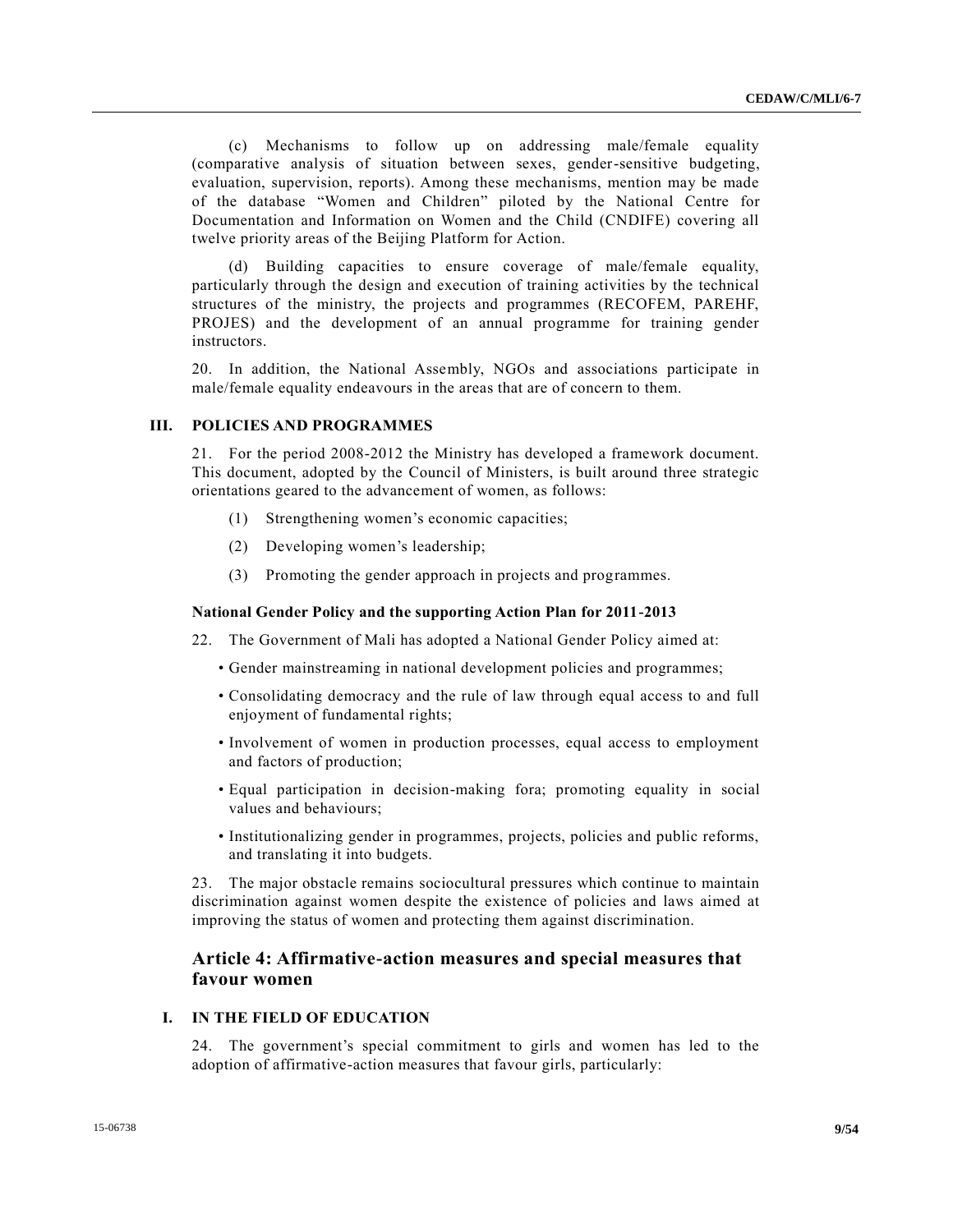- The giving of bonus points to girls to promote access to different levels of education, namely: credit of one year under the age criterion during secondary education orientations and enrolment in higher education;
- Elimination of certain stereotypes in the development of level 3 curricula (year 5 of basic schooling). Teaching materials will no longer contain pictures of women busy performing traditionally female tasks or activities. Similarly, boys and girls in school will be assigned the same tasks;
- Establishment of a "Mentoring" programme for female students in the sciences, providing them with monitoring and guidance from older students throughout their time in school;
- Adoption in January 2007 of a policy on non-formal education which gives an important part to girls who have never attended school or have dropped out;
- Revising the course curriculum and textbooks used in primary school education in order to take the specific needs of girls better into account. Modules devoted to "Gender" have been included in the training programmes of primary school teachers;
- The establishment of programmes for youth that permit the granting of study grants for 1 year primarily to girls;
- The establishment of literacy centres and the setting up of literacy programmes for women in all regions of Mali and in Bamako District;
- The creation of four Women's Learning Centres (Centres d'Apprentissage Féminin — CAFE) throughout the country, with more than 200 learners. The number of centres reached 38 in 2011-2012, with 1,419 learners/auditors;
- Support for women's micro-projects by alpha-management programmes.

# **II. IN THE AREA OF HEALTH**

25. According to the provisions of Law 02-044 of 24 June 2002 concerning reproductive health, men and women enjoy equal rights and dignity in regard to reproductive health. The law establishes the principle that every individual may lead a sex life that is responsible, satisfying and risk-free.

26. Partners in a conjugal relationship and individuals have the right to decide freely how many children they will have and the spacing between them according to their own best judgement, and to have access to the information necessary for that purpose.

27. Under the new law, abortion is permitted to protect the life of the mother. Also, if pregnancy could put the life of a married woman at risk, she is entitled to have access to an irreversible method of contraception by giving her own written consent to the procedure. Measures include the following:

- Providing for the feeding of the baby of an HIV-positive mother by breastmilk substitutes;
- Subsidizing family planning services;
- Renewal of the project on reproductive health for young people and adoption of a national strategic plan of reproductive health for adolescents and young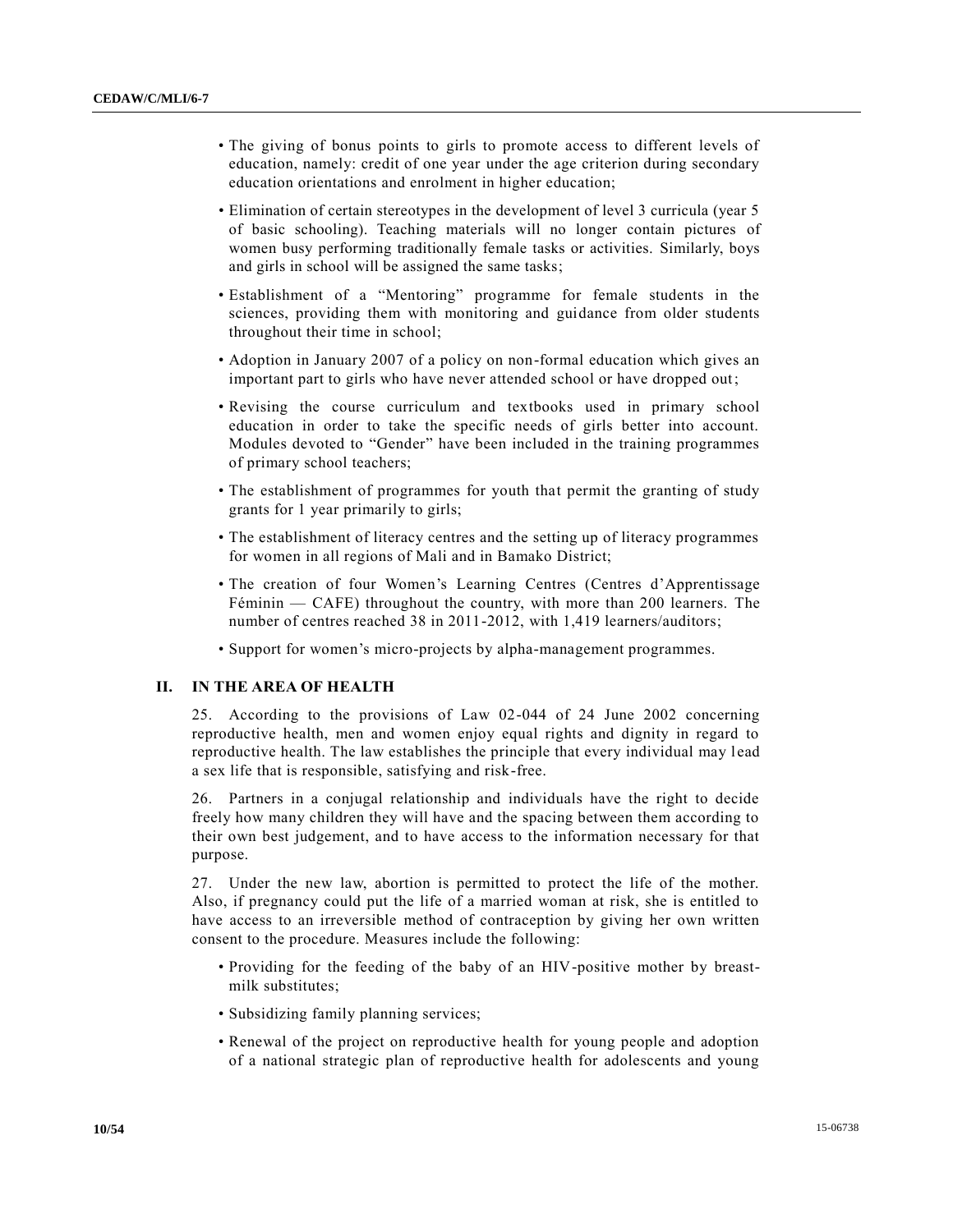people (SRAJ) one of whose goals is to combat early and unwanted pregnancy among adolescents, sexually transmitted disease, and HIV/AIDS;

- Free malaria treatment for expectant women and for children under the age of five;
- Free distribution of insecticide-treated mosquito nets to expectant women and to children under the age of five;
- Treatment of cancers among women, particularly breast cancer and cervical cancer;
- Free Caesarean section and antiretroviral drugs;
- Implementation of the roadmap for accelerating the reduction of maternal and neonatal mortality and neonatal morbidity in Mali;
- Implementation of the Human Rights Gender Equity Programme designed to combat the practice of excision;
- Creation of mother-child pools, introduction of medical assistance schemes, social security and mandatory health insurance.

28. The implementation of these measures has led, inter alia, to the following results: 2

- A significant increase in the rate of antenatal consultations was noted for the country as a whole between 2002 and 2006, rising from 54 per cent to 76 per cent. The rate stands at 82 per cent in 2008 and is estimated at 90 per cent for 2009;
- Improvement in the rate of attended births for the country as a whole, rising from 40 per cent in 2002 to 53 per cent in 2006. The rate stood at 61 per cent in 2008 and 64 per cent in 2009;
- The maternal mortality rate declined from 582 per 100,000 live births in 2001 to 464 in 2006;
- The coverage rate of VAT 2 vaccination for women rose from 44 per cent in 2005 to 64 per cent in 2008.

29. The rate of assisted births remained at 57 per cent in 2010-2011, whereas it had reached 69 per cent in 2009. A reduction was observed in the number of women reporting that they had undergone excision from 92 per cent in 2001 (EDSM-III) to 85 per cent in 2006, then to 83 per cent in 2010 (MICS-2010).

30. The take-up rate for antenatal consultations went from 90 per cent in 2009 to 79 per cent in 2010, then to 76 per cent in 2011. On the other hand, the average number of antenatal consultations per pregnant woman went from 2.08 in 2009 to 2.09 in 2010 and to 2.16 in 2011. In other words, the share of pregnant women who make use of antenatal consultations is declining but those who make use of them are doing so more frequently.

31. The use of family planning services has increased from 4.86 per cent in 2010 to 6.12 per cent in 2011. This improvement may be explained by better availability of contraceptives at all levels and the promotion of long-term methods in several

**\_\_\_\_\_\_\_\_\_\_\_\_\_\_\_\_\_\_**

<sup>2</sup> According to the local health information system of the National Health Directorate.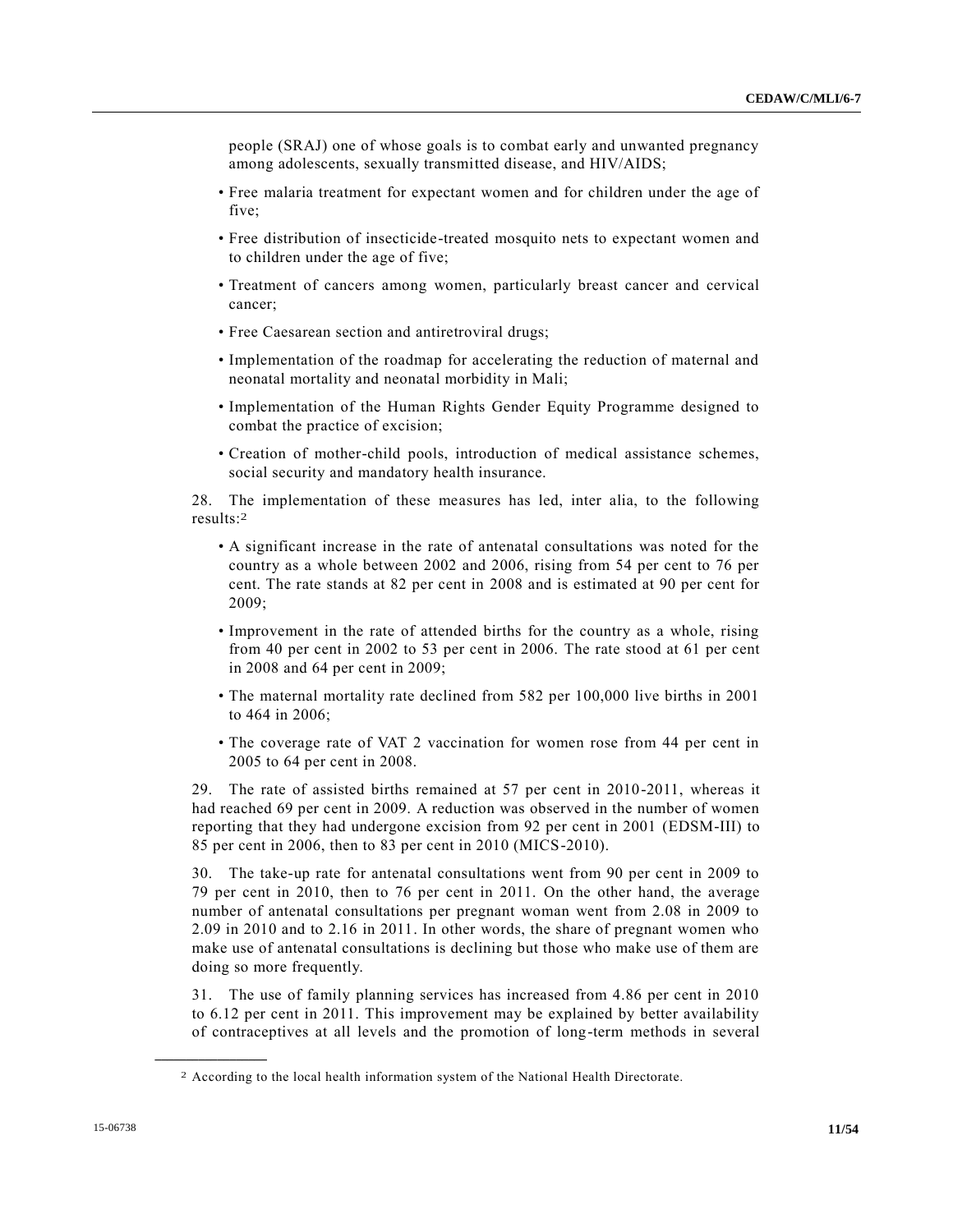regions, but also by better data collection on family planning by NGOs and private organizations.

### **III. IN THE AREA OF EMPLOYMENT**

32. In the area of employment, the following may be noted:

- Order 92-024/CTSP of 12 May 1992 concerning the taxation of female employees' earnings, with a view to reducing the amount of tax a woman owes depending on how many children she has;
- A woman's employment contract cannot be terminated by reason of absence when she is on maternity leave, and her pay cannot be reduced;
- For each living dependent child she has, a woman is credited with one additional year's service;
- If a woman with three living children resigns from her employment without being entitled to a pension, she is paid a 10 per cent bonus;
- Women have the right to specific safeguards in connection with certain kinds of work (night work, work in underground mines);
- For each child that is born to her, a woman's retirement age is reduced by one year.

33. A national employment policy was adopted by the Government in 1999. In the implementation of this policy numerous programmes have emerged.

34. In implementing these projects and programmes, a two-pronged approach has been adopted so that the sex-specific dimension of job creation will be reflected in all aspects of the programme and so that priority attention will be given to employment of women. This approach includes integrating criteria of gender equity in the programme as a whole and execution of specific projects for promoting employment that have strong job-creation potential for women.

35. The monthly income of nearly 53 per cent of actively employed persons is below the general minimum wage (currently set at 28,460 CFA francs).

- The monthly wage of men is 53,000 CFA francs and that of women is 22,000 CFA francs;
- Seven women out of ten earn less than the general minimum wage, compared to three men out of ten.

36. The proportion of women working in the civil service has increased: 19.4 per cent in 2006, 26.5 per cent in 2007 and 26.7 per cent in 2008.

37. In the area of economic affairs and finance, women face difficulties in gaining access to the means and factors of production: land, credit, equipment, inputs, training, information, accommodations.

38. Analysis shows that from 2004 to 2007 the employment trend shifted in favour of women (58.6 per cent for men and 41.4 per cent for women in 2004, compared to 49 per cent for men and 51 per cent for women in 2007). Despite this gain, women 's earnings from employment remained weak and the great majority of them continued to work in the informal sector.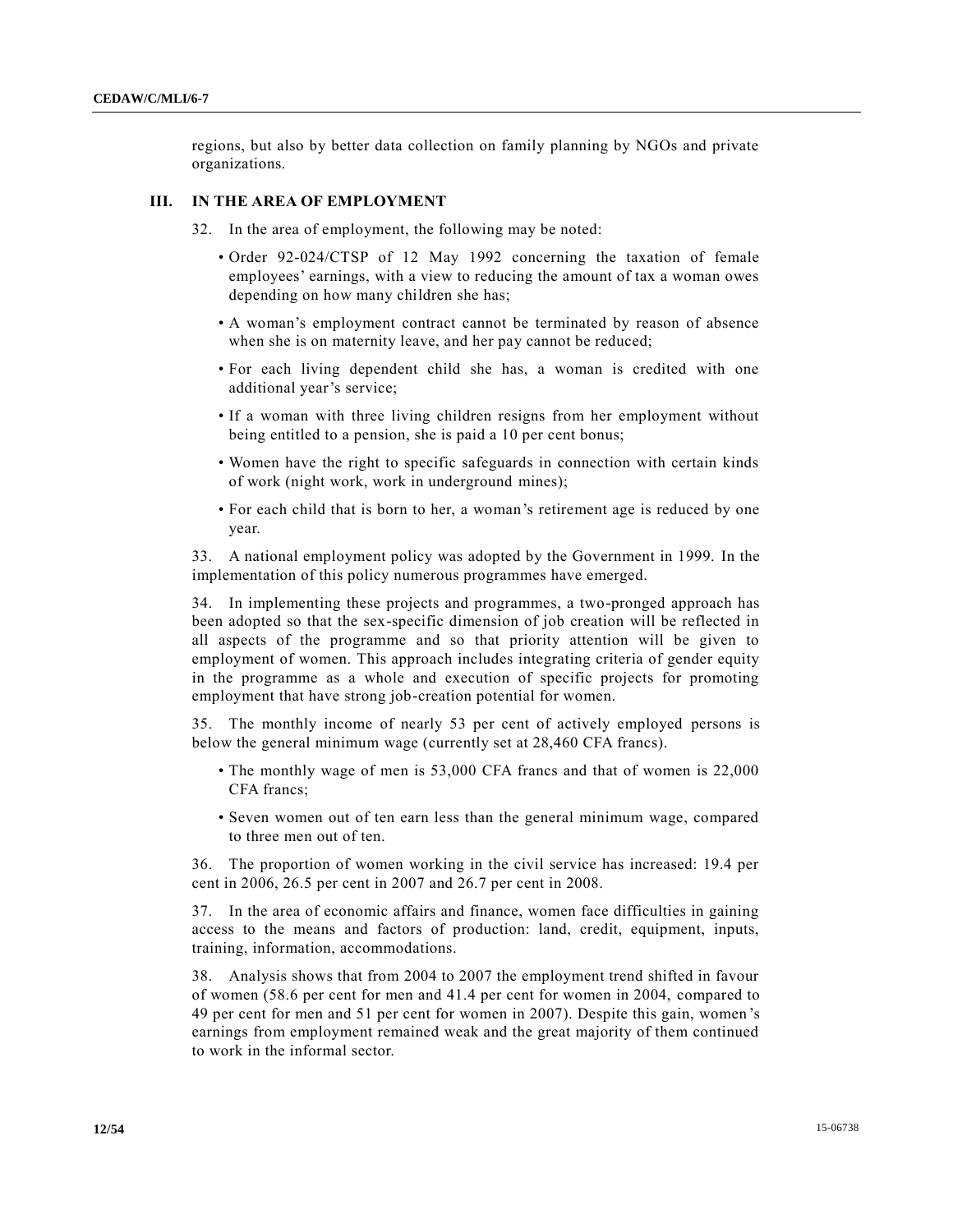# **IV. THE SOCIAL AREA**

# **Article 5: Role differentiation and stereotyping**

39. In Mali, as part of the promotion and protection of human rights of women and girls, the legal environment has made significant headway. Besides the Constitution, which guarantees the same rights to citizens of both sexes without discrimination, different legal texts incorporate the gender dimension by taking into account the situation of men and women.

40. As part of the effective realization of women's rights, many programmes and projects have been initiated and implemented by the Government and its partners, e.g. by the Programme to Strengthen Equity between Men and Women (PAREFH) and the Ministry for the Advancement of Women, Children and Families (MPFEF).

41. The programmes and projects of a para-legal nature have helped greatly to make women and girls aware of their fundamental human rights and to better apply the law. In short, the implementation of these programmes and projects has greatly helped to curb negative practices and lead to better enjoyment of human rights by women and girls in the different areas of engagement of the Declaration.

42. In addition, the implementation of the National Gender Policy and the related plan of action adopted by the Government marks a significant step forward for women.

43. This policy, an outcome of the results of the prospective study "Mali 2015", envisages "a nation united on a diversified and renewed social base, a democratic political and institutional organization, securing development and social peace, a strong and diversified open economy, a reduction of poverty and social progress extending to all regions and all categories of the population".

44. The National Gender Policy is structured around six strategic orientations:

- Consolidation of Malian democracy and the rule of law through equal access to and full enjoyment of fundamental rights for women and men;
- Development of human capital (Female and Male) able to face the challenges of socioeconomic development, poverty reduction, African integration and globalization;
- Recognition of women's contribution to economic development by their involvement in the productive system and equal access to employment opportunities and production factors;
- Putting to use the potential of women and men in the country's development through their equal participation in decision-making spheres;
- Promotion, advocacy and communication to help egalitarian values and behaviour within Malian society to take root, while supporting traditions that help to meet the demands of modernity and openness to the world (meal preparation, housework, wood and water chores etc.);
- Taking gender into account as a guiding principle of good governance in the public policies and reforms that are most conducive to change as well as in budgets, taking into account the context of decentralization.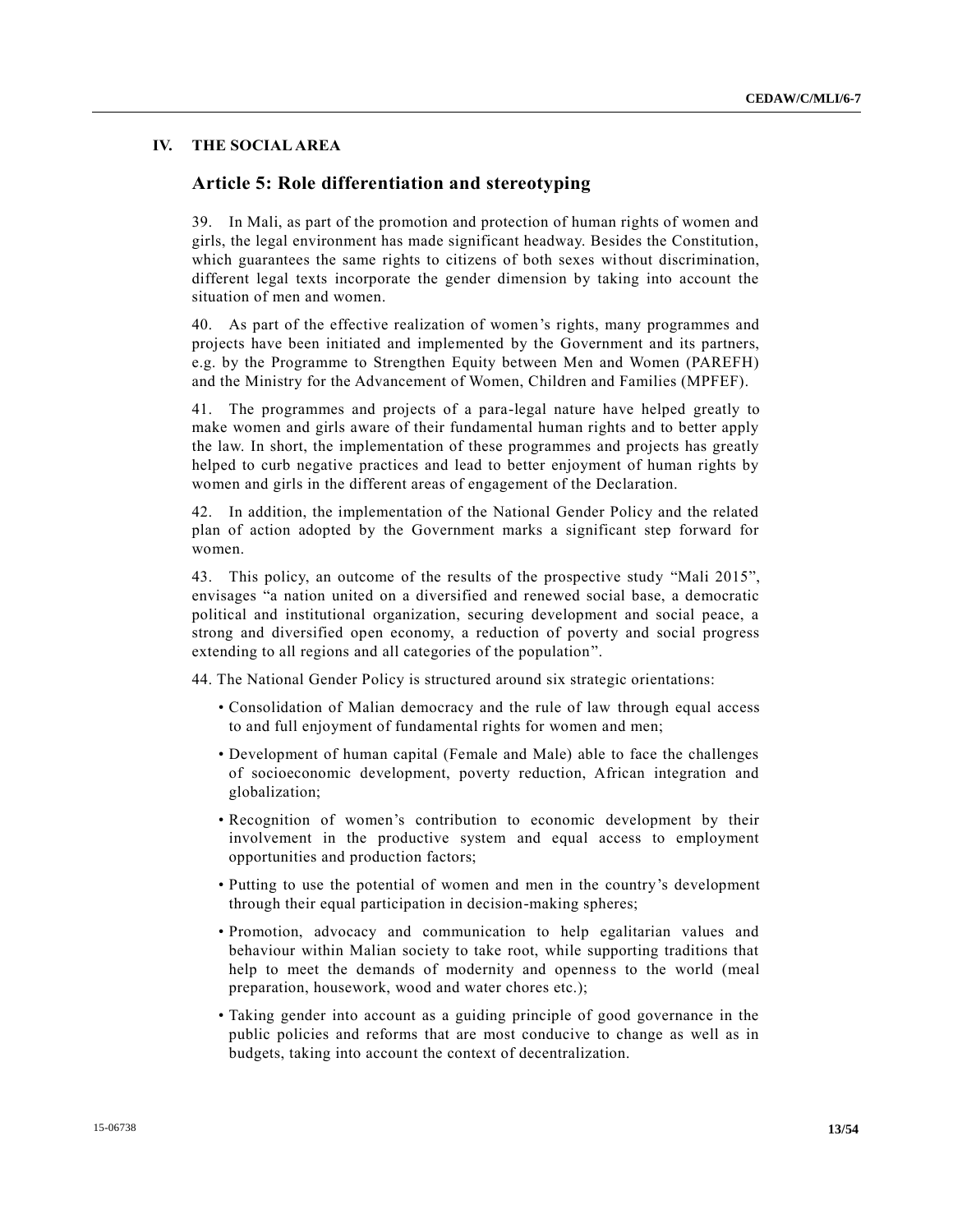45. However, the considerable efforts exerted by the Government need to be supported, increased and improved in order to remove residual obstacles linked to ignorance of the law and to certain anachronistic traditional practices. Thus, the Government must further intensify efforts and take other steps of a political, legislative, and regulatory nature in order to give greater effectiveness to the rights of women and girls.

# **Article 6: Trafficking in women and exploitation of prostitution**

46. Mali has developed a national report on human trafficking. That report provides a survey of the situation, measures and actions undertaken at the national and subregional level and proposes an emergency plan of action for 2010-2012. That action plan, adopted in 2010, demonstrates political resolve to combat trafficking in women and exploitation of prostitution. It includes a number of measures aimed at better defining the phenomenon and its aspects, and undertaking coordinated action for prevention, prosecution, law enforcement and integration of victims. During 2012 the priority actions to be pursued are development and adoption of a specific law on human trafficking (a draft is before the National Assembly) and a national survey on internal and external forms of trafficking.

- 47. At the national level, certain provisions of the Penal Code need to be recalled:
	- Article 244 defines and punishes trafficking in children (including girls). Any person convicted of trafficking is punished by imprisonment for five to twenty years;
	- Article 228 treats paedophilia as a crime and punishes by five to twenty years' imprisonment and a fine of 20,000 to 1 million francs any act of sexual penetration or sexual touching of any kind on the person of a minor under 13 years of age, or any display for commercial or tourism purposes of photographs, films or drawings of a pornographic character portraying one or several persons under age 13;
	- Article 229 of the Penal Code establishes penalties of six months' to three years' imprisonment and a fine of from 20,000 to 1,000,000 francs, with the additional option of one to ten years' banishment, for anyone who has habitually encouraged, promoted or facilitated debauchery or corrupted young people of either sex, or has led or induced a girl or woman into debauchery, even with her consent, for the purpose of satisfying other people's pleasures, or has held a person in a house of debauchery against his or her will or has compelled a person to engage in prostitution.

48. Anyone convicted of living in whole or in part off the avails of prostitution is subject to six months' to three years' imprisonment and a fine of from 20,000 to 1,000,000 francs. A further penalty of 5 to 10 years' banishment may be applied.

# **Article 7: Women in political and public life**

49. Mali's Constitution makes no distinction between men and women so far as their participation in political and public life is concerned.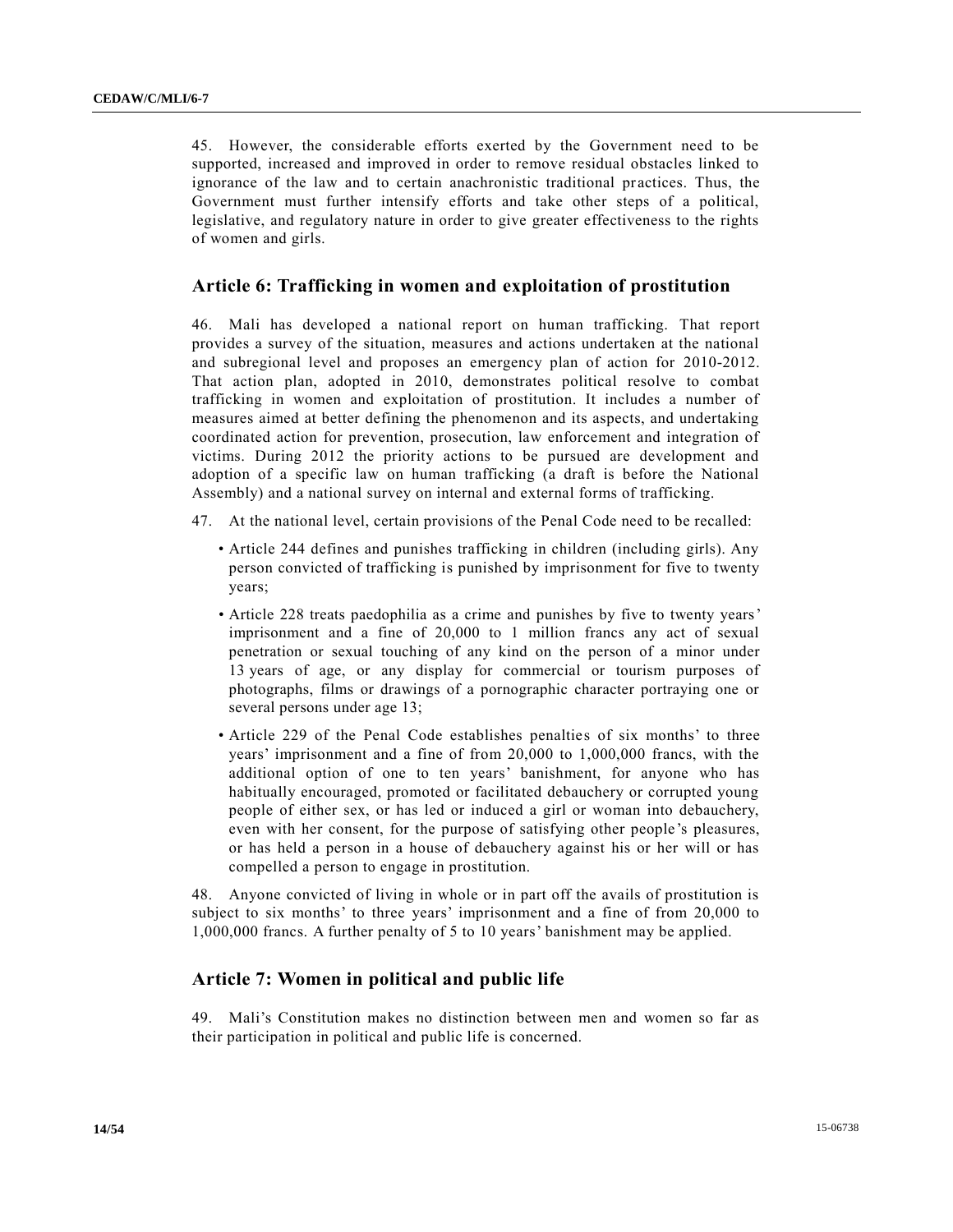# **Actions taken have included:**

- Review in 2006 of the Electoral Code, retaining among its criteria for the public funding of political parties the number of women elected within the party;
- Support for training of women candidates for various elections;
- Implementation of projects and programmes (United Nations support programme for the promotion of human and gender rights (PCDHG, PAREFH2, PAREFH3, PROJES and RECOFEM) which contribute to improving the status of women and women's participation in decision-making fora;
- Drafting and implementation of a national strategy in support of women candidates;
- Creating a project to support participation in good governance and women 's rights;
- A National Strategy and 2012-2015 action plan for participation and greater representation of women in forthcoming general elections.

### **Results achieved**

### Table 1

# **Elected and appointed positions of responsibility by sex**

|                                                                  |                | 2008         |         | 2009         |                |           |
|------------------------------------------------------------------|----------------|--------------|---------|--------------|----------------|-----------|
| Positions of responsibility                                      | Men            | Women        | % Women | Men          | Women          | $%$ Women |
| <b>Elected</b>                                                   |                |              |         |              |                |           |
| Political party presidents                                       | 110            | 3            | 3%      | 121          | 3              | 2%        |
| Member of parliament                                             | 132            | 15           | 10%     | 132          | 15             | 10%       |
| National Councillor                                              | 69             | 6            | 8%      | 69           | 6              | 8%        |
| <b>Mayors</b>                                                    | 696            | 7            | 1%      | 695          | 8              | 1%        |
| Councillors of a commune                                         | 10 0 54        | 720          | 6.7%    | 9 8 4 7      | 927            | 8.6%      |
| Malian Chamber of Commerce and Industry bureau                   | 13             | $\mathbf{0}$ | 0%      | 12           | $\overline{c}$ | 14.3%     |
| Members of Association for the Promotion of<br>Family Assistance | 35             | 2            | 5.4%    |              |                |           |
| Members of Women's Activities Support Fund                       |                |              |         |              |                |           |
| <b>Appointed positions</b>                                       |                |              |         |              |                |           |
| <b>Ministers</b>                                                 | 20             | $7*$         | 25.9%   | 23           | $8**$          | 25.8%     |
| Members of the Constitutional Court                              | 6              | 3            | 33%     | 6            | 3              | 33%       |
| Members of the Supreme Court                                     | 6              | 1            | 14%     | 6            | 1              | 14%       |
| Members of Social, Economic & Cultural Council                   | 51             | 7            | 12%     | 52           | 6              | 10%       |
| Ambassadors                                                      | 19             | 3            | 13.6%   | 26           | 4              | 13.3%     |
| Secretaries General                                              | 26             | $\mathbf{0}$ | 0.0%    | 24           | 2              | 7.7%      |
| Mediator of the Republic                                         | $\overline{0}$ | 1            | 100%    | $\mathbf{0}$ | 1              | 100%      |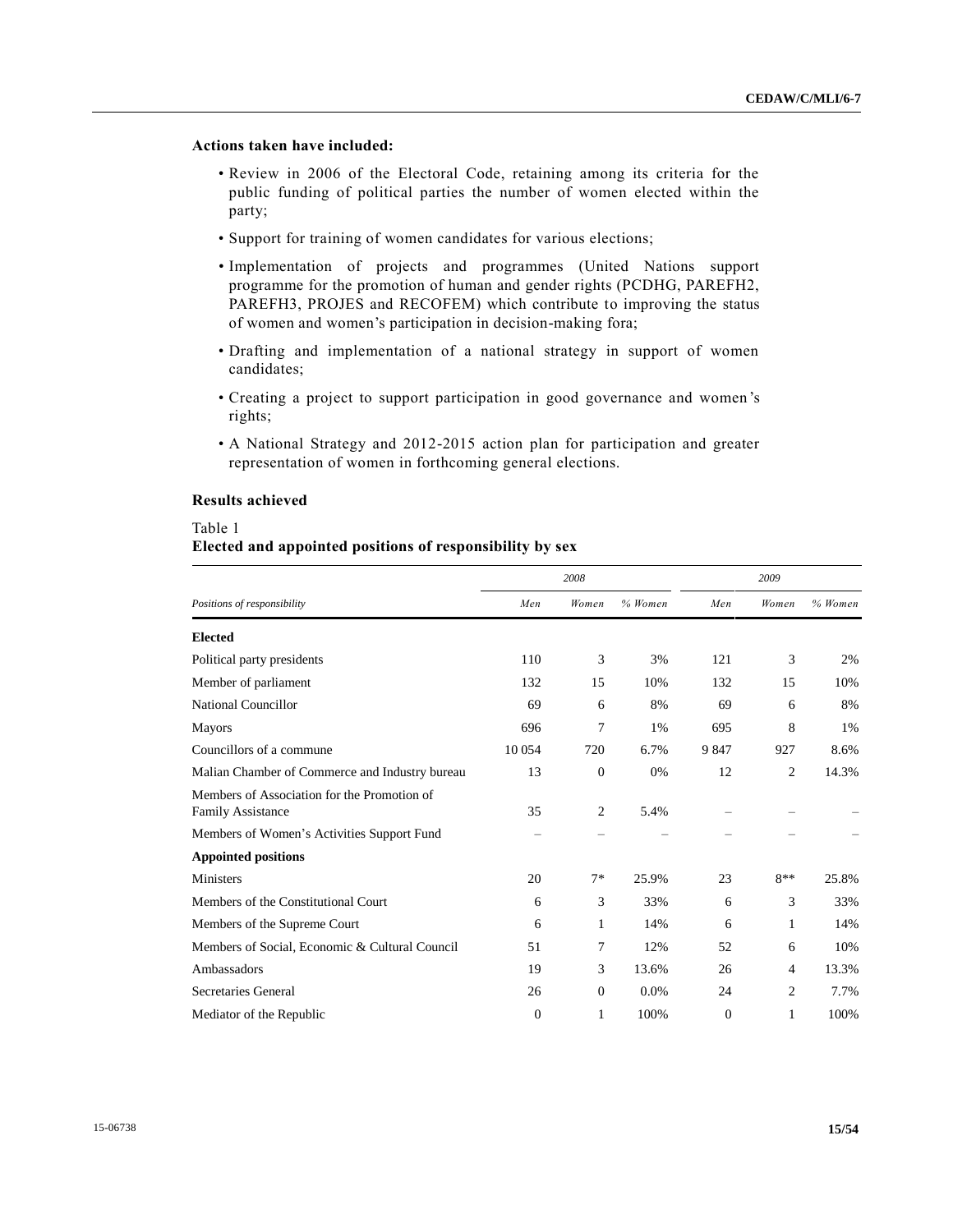|                                                                                   |       | 2008  |         |     | 2009  |         |
|-----------------------------------------------------------------------------------|-------|-------|---------|-----|-------|---------|
| Positions of responsibility                                                       | Men   | Women | % Women | Men | Women | % Women |
| Directors of services (DN, DG, Administrative $\&$<br><b>Financial Services</b> ) | $95+$ | $6+$  | 5.9%    | 262 | 29    | 10%     |
| Directors of youth camps, youth advancement<br>centres, stadiums                  | ND.   | ND    | ND      | 18  |       | 10%     |

*Source*: National Centre for Documentation and Information on Women and the Child (CNDIFE).

50. Although there have been positive initiatives in support of women and strides have been noted in administrative, political and legal processes, the representation of women in decision-making fora remains insufficient. Mali falls well short of the norm of parity to which it has subscribed.

|                                                | Sex     |       |                  |              |       |  |
|------------------------------------------------|---------|-------|------------------|--------------|-------|--|
| Structures/Posts/Sectors                       | Men     | $\%$  | Women            | $\%$         | Total |  |
| Minister                                       | 26      | 83.87 | 5                | 16.12        | 31    |  |
| Governor of region                             | 9       | 100   | $\boldsymbol{0}$ | $\mathbf{0}$ | 9     |  |
| Ambassador                                     | 33      | 91.66 | 3                | 8.33         | 36    |  |
| Consul general                                 | 8       | 100   | $\overline{0}$   | $\mathbf{0}$ | 8     |  |
| Embassy counsellor                             | 107     | 89.16 | 13               | 10.83        | 120   |  |
| National director                              | 226     | 84.4  | 43               | 15.98        | 269   |  |
| Secretary general                              | 27      | 87.09 | 4                | 12.90        | 31    |  |
| Chef de cabinet                                | 27      | 87.09 | $\overline{4}$   | 12.90        | 31    |  |
| Technical advisor                              | 99      | 80.84 | 24               | 19.51        | 123   |  |
| <b>Head of Mission</b>                         | 73      | 81.11 | 17               | 18.88        | 90    |  |
| National Assembly                              | 123     | 83.6  | 14               | 9.5          | 147   |  |
| Supreme Court                                  | 38      | 84.44 | 7                | 15.55        | 45    |  |
| <b>Constitutional Court</b>                    | 5       | 55.55 | $\overline{4}$   | 44.44        | 9     |  |
| Economic, Social and Cultural Council          | 67      | 90.5  | 7                | 9.4          | 74    |  |
| Supreme Council of the Communities             | 91      | 91    | 9                | 9            | 100   |  |
| <b>National Councillor</b>                     | 67      | 91.7  | 6                | 8.21         | 73    |  |
| Communal Councillor                            | 9 8 4 4 |       | 928              | 8.66%        | 10772 |  |
| Mayor                                          | 695     |       | 08               |              |       |  |
| National Independent Electoral Commission      | 13      | 86.6  | 02               | 13.33        | 15    |  |
| <b>Regional Councillor</b>                     | 08      | 100   | $\boldsymbol{0}$ | $\mathbf{0}$ | 08    |  |
| High Court of Justice                          | 09      | 81.81 | 02               | 18.18        | 11    |  |
| Federation of Malian Farmers' Associations     | 42      | 91.3  | $\overline{4}$   | 8.7          | 46    |  |
| Federation of Malian professional associations | 16      | 88.9  | $\overline{c}$   | 11.1         | 18    |  |
| Malian Chamber of Commerce and Industry        | 11      | 84.6  | $\overline{c}$   | 15.4         | 13    |  |

Table 2

**Representation of women in elected and appointed governmental positions**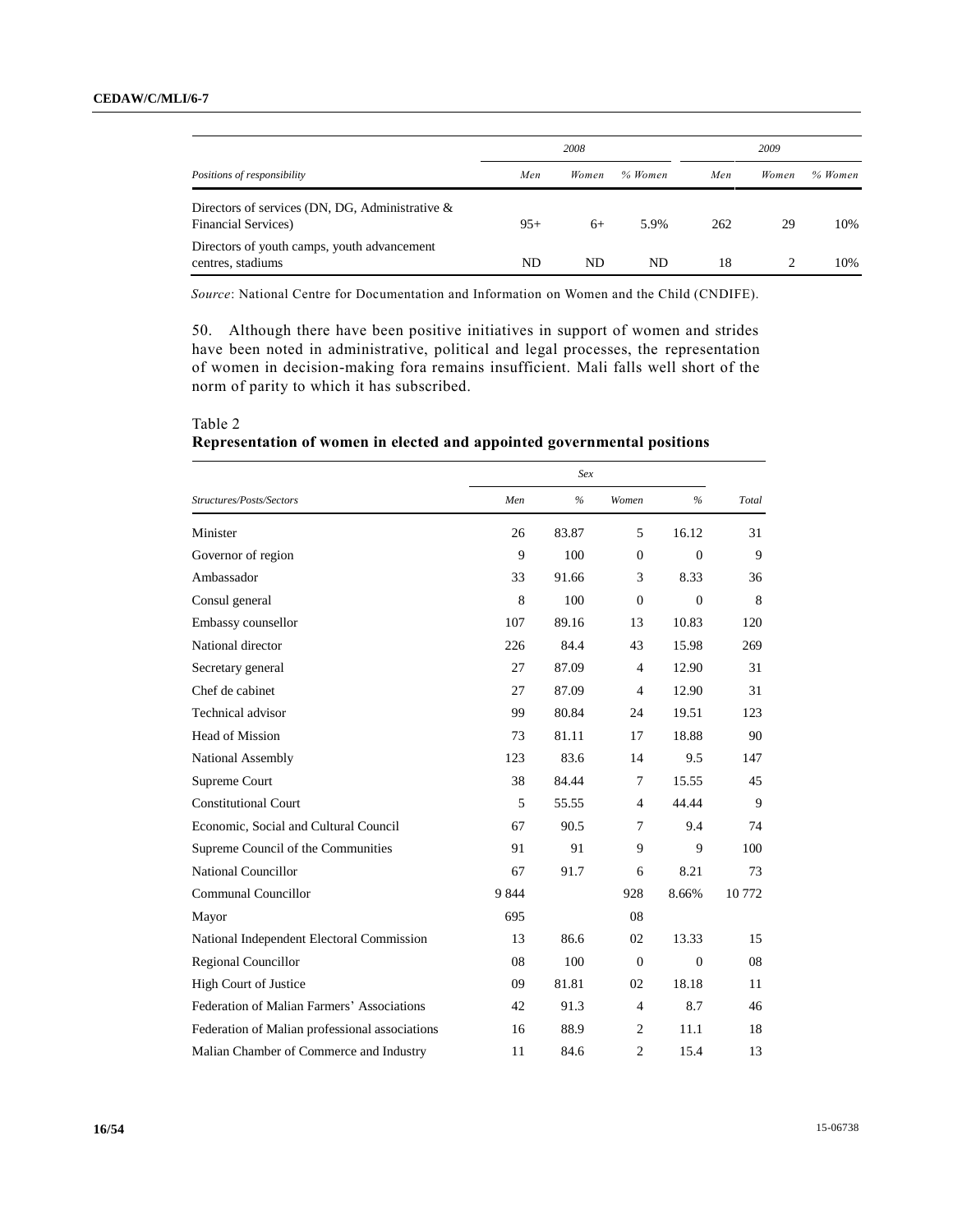|                                                 | Sex |               |              |          |       |  |
|-------------------------------------------------|-----|---------------|--------------|----------|-------|--|
| Structures/Posts/Sectors                        | Men | $\frac{0}{6}$ | Women        | $\%$     | Total |  |
| National Council of Malian Employers            | 18  | 90            | 02           | 10       | 20    |  |
| National Council of Rural Workers Organizations | 08  | 80            | 2            | 20       | 10    |  |
| Courts of first instance                        | 10  | 100           | $\mathbf{0}$ | $\Omega$ | 10    |  |
| Justice of the peace with expanded jurisdiction | 42  | 100           | $\mathbf{0}$ | $\Omega$ | 42    |  |
| Police officer                                  | 300 | 99.99         | 02           | 0.7      | 302   |  |
| Customs officer                                 | 337 | 80            | 84           | 20       | 421   |  |

*Source*: Statistical Bulletin, National Centre for Documentation and Information on Women and the Child *(2009-2010-2012)/Beijing +10 & +20 and documentary research*.

# **Article 8: International representation and participation**

51. There is no specific policy in place aimed at helping women obtain posts in international organizations.

52. Nevertheless, there are a few posts in international organizations that are held by Malian women:

- UNFPA in Côte d'Ivoire, African Economic Conference in Addis Ababa, International Criminal Court, The Hague, Netherlands
- WHO in Geneva; African Union (Special Rapporteur, Committee on Women's Rights), Court of Justice of ECOWAS, UNDP in Burkina Faso, West African Economic and Monetary Union in Burkina Faso, UNIDO, and four woman ambassadors: Gabon, Senegal, Japan and Germany.

53. Discussions have taken place on the drafting of a quota law. The draft allocates 30 per cent of appointed and elected positions to the less represented sex.

# **Article 9: Women's rights in regard to nationality**

54. Act No. 2011-087/ of 30 December 2011 enacting the Personal and Family Code establishes equality between men and women with regard to nationality by providing in article 224 that the following are Malian whether born in Mali or abroad:

- A legitimate child born of a Malian father and mother;
- A legitimate child born of a Malian father or mother whose other parent is stateless or of unknown nationality;
- Illegitimate children, when the parent to whom filiation is established first is Malian;
- Illegitimate children, when the parent to whom filiation is established second is Malian, if the other parent is stateless or of unknown nationality;
- A child born of a Malian father or mother and a parent who is foreign, unless the child repudiates Malian nationality within six months after reaching adulthood in accordance with articles 255 and 256 of this Code.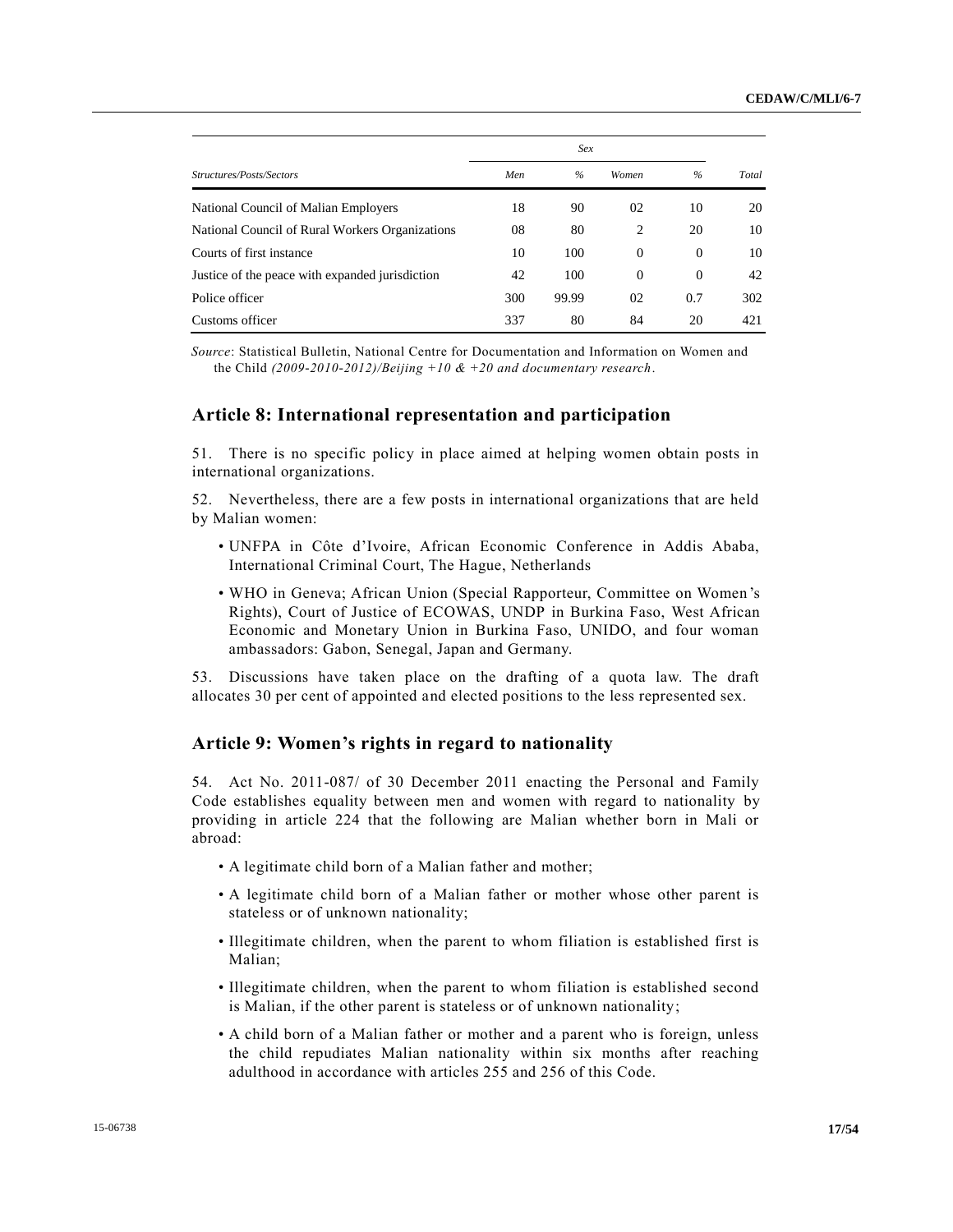55. A married woman has the option of acquiring her husband's nationality, but is not compelled to do so, according to article 232 of the Personal and Family Code, which reads as follows: a foreign father or mother of any Malian child may acquire Malian nationality if he or she resides in Mali for at least one year, in accordance with articles 255 and 256 of this Code.

# **Article 10: Education**

#### **1. Measures in favour of girls**

56. To help improve the situation of girls the Government of Mali has taken several measures.

57. Those measures include, in particular:

(a) Adoption by the Malian Government of a National Policy on schooling for girls in August 2007 together with an action plan for the period 2007 -2009 for an amount of 16,950,000,000 CFA francs;

(b) Adoption of a policy on non-formal education in January 2007 which gives an important place to girls who have not been schooled or have dropped out of school;

(c) Review of contents of programmes and textbooks in primary education with a view to better reflecting aspects specific to girls. Modules devoted to "gender" have been included in the training programmes of primary education teachers;

(d) The building of washrooms, playgrounds and other facilities specifically for girls. As part of the Education Sector Investment Programme I and II, 6,685 infrastructure projects of this kind were completed by the National Investment Agency for the Territorial Units (ANCIT) and other participants during the 2008-2009 school year, and another 4,432 projects are planned for 2009-2010. These washrooms, playgrounds and other facilities specifically for girls are placed at an appropriate distance from those for boys;

(e) Prohibition under internal regulations of all forms of discrimination or practices based on sex, all forms of violence (insults, bullying, licentious acts, gestures or speech) and all violations of the Rights of the Child;

(f) Effective implementation of an awareness campaign to promote education of girls and to encourage girls to take up the teaching profession, through the media, opinion leaders, parent-teacher associations, women's associations, women parliamentarians, and so forth;

(g) Crediting girls with 2 bonus points to facilitate their obtaining study grants;

(h) The monitoring of girls in higher education provided by NGOs (Soroptimist, Malian Association of Women Engineers);

(i) The building of school canteens (658 public, 48 private, 88 community and 17 for medersas, i.e. a total of 811 in 2008 for 17,277 children);

(j) Creation of literacy centres and establishment of literacy programmes for women in all regions of the country and in Bamako District;

(k) Creation of Functional Literacy Centres (1,811 centres in 2008 serving 61,057 enrolled auditors, of whom 40 per cent are women; 3,343 instructors of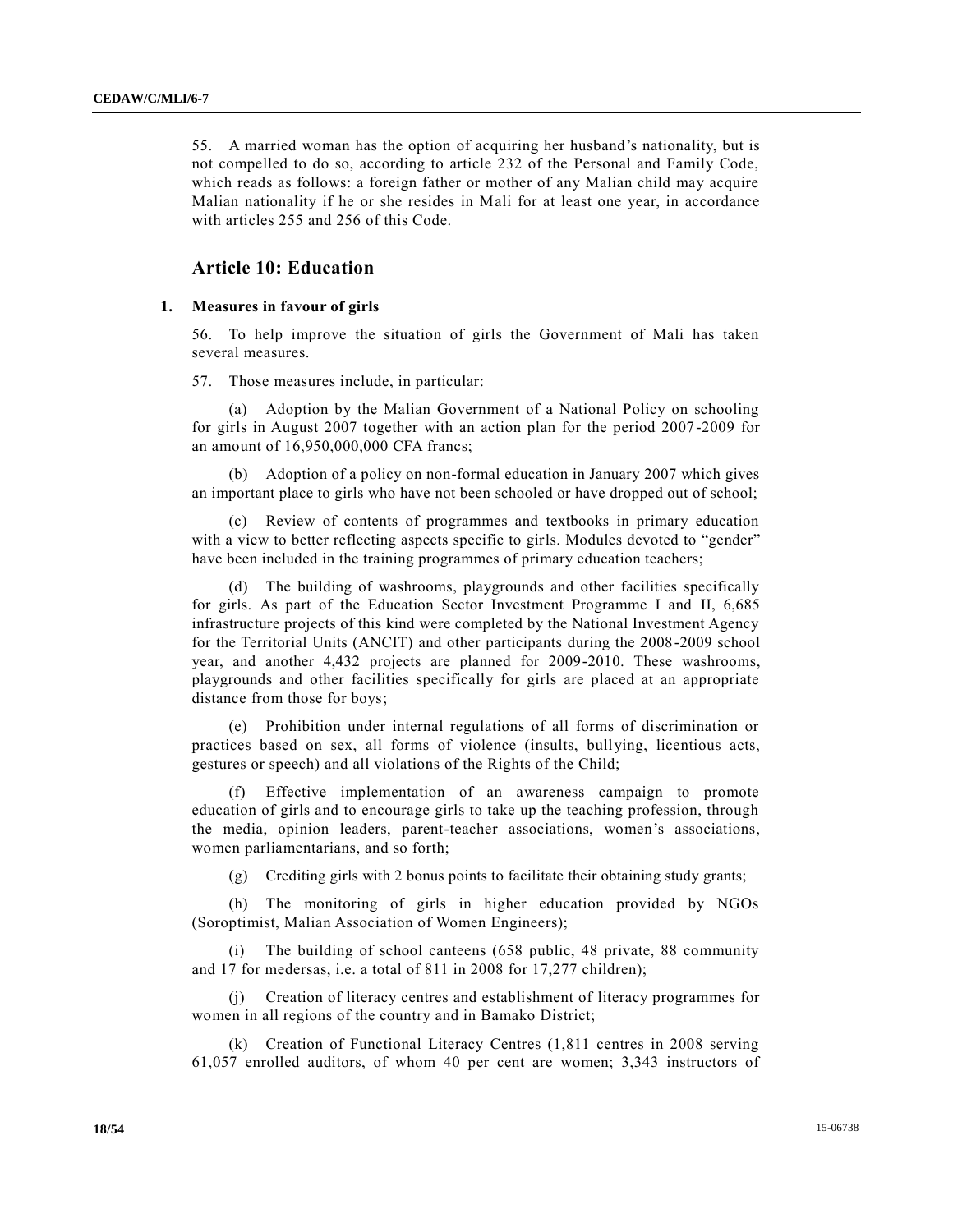whom 46 per cent are women and 24,050 newly literate, of whom 24 per cent are women);

(l) Creation of Centres of Education for Development (2,420 centres created in 2006 and 1,302 in 2008, serving 31,747 students of whom 49 per cent are girls, and 1,363 teachers of whom 24 per cent are women).

#### **Results and constraints:**

58. All of the activities conducted have contributed to a positive trend in indicators of schooling for girls.

59. School enrolment of girls has increased: 53.7 per cent in 2002-2003, 65.1 per cent in 2005-2006, 68.0 per cent in 2006-2007, 70.7 per cent in 2007-2008, 73 per cent in 2008-2009, 71.8 per cent in 2009-2010 and 74.0 per cent in 2010-2011.

60. In spite of the progress that has been made, there is still a considerable gap between boys and girls.

61. In 2007-2008, 42.9 per cent of girls finished primary school and 23.1 per cent finished secondary; in 2010-2011 the proportions were 51 per cent for primary and 29.10 per cent for secondary.

62. In 2004-2005, 8.7 per cent of girls dropped out of primary school. This rate changed to 9.8 per cent in 2005-2006 and 9.45 in 2006-2007, and 9.7 per cent in 2007-2008.

63. With regard to female literacy, the rate increased from 15.9 per cent in 2003 to 18.2 per cent in 2006.

64. A major constraint remains providing outlets for girls who have finished the programme offered by the Centres for Education in Support of Development (CEDs). Apart from such traditional work as nurse-matrons or association administrators, the job opportunities available to women in the villages are very limited.

65. The dropout rate due to early marriage of girls presents a major challenge for the Government.

66. The low literacy rate is due to certain limiting factors that are often complex, in particular:

- The fact that the course curriculum is not specifically tailored to women's needs;
- The excessive workload of women in rural areas;
- Sociocultural constraints (husbands' refusal to allow their wives to attend classes, social division of labour, etc.);
- A lack of teaching materials and women's inability to afford them;
- The fact that women are not free to take classes as a result of having a large number of closely-spaced pregnancies.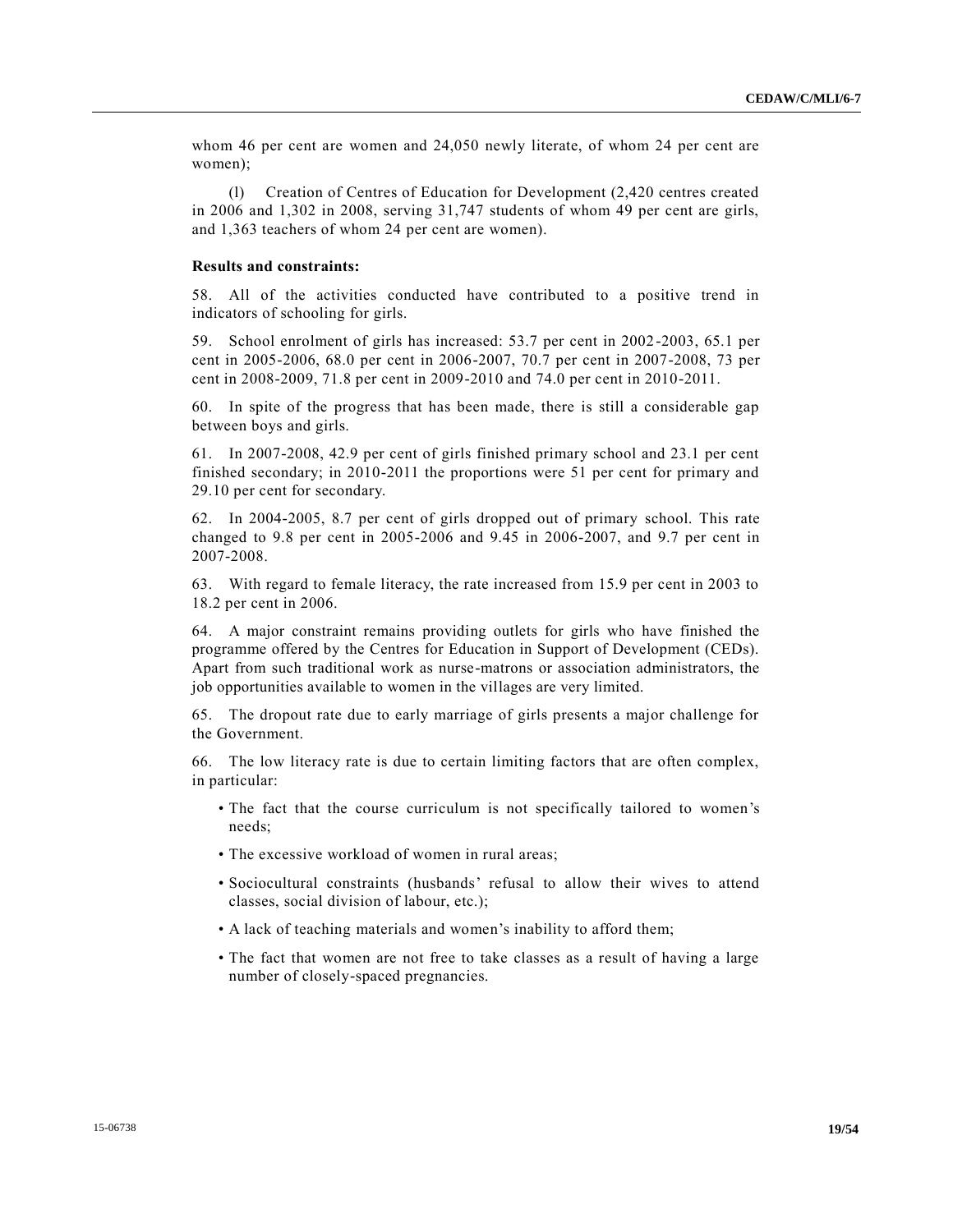### **1.1 Primary education**

Table 3

# **Evolution of the gross school enrolment ratio by gender and by level of education**

| Level of education     | Sex         | 2002/2003 | 2003/2004 | 2004/2005 | 2005/2006 | 2006/2007 | 2007/2008 | 2008/2009 | 2009/2010 | 2010/2011 |
|------------------------|-------------|-----------|-----------|-----------|-----------|-----------|-----------|-----------|-----------|-----------|
| Preschool              | Girl        |           |           |           |           |           |           |           |           |           |
|                        | Boy         |           |           |           |           |           |           |           |           |           |
| Primary                | Girls       | 56.4%     | 59.9%     | 63.4%     | 65.1%     | 68.0%     | 70.7%     | 73.0%     | 71.8%     | 74.0%     |
|                        | <b>Boys</b> | 77.6%     | 81.3%     | 85%       | 85.1%     | 87.5%     | 89.5%     | 91.2%     | 87.4%     | 89.1%     |
| Middle                 | Girls       | 21.7%     | 25.4%     | 28.5%     | 31.1%     | 34.1%     | 36.6%     | 39.6%     | 41.8%     | $46.0\%$  |
|                        | <b>Boys</b> | 38.5%     | 43.7%     | 47.7%     | 52.21%    | 54.9%     | 55.3%     | 59.9%     | 60.0%     | 63.9%     |
| General Secondary      | Girls       | 25.45%    | 31.27%    | 32.37%    | 32.63%    | 32.6%     | 32.5%     |           |           |           |
|                        | <b>Boys</b> | 74.55%    | 68.73%    | 67.63%    | 67.37%    | 67.4%     | 67.5%     |           |           |           |
| Technical & vocational |             |           |           |           |           |           |           |           |           |           |
| secondary              | Girls       | 44.99%    | 40.52%    | 40.47%    | 40.94%    | 39.5%     | 39.9%     |           |           |           |
|                        | <b>Boys</b> | 55.01%    | 59.48%    | 59.53%    | 59.06%    | 60.5%     | 60.1%     |           |           |           |

*Source*: *EDUCATION\_MEN-CPS\_Report: Assessment of National Educational System*.

# **Article 11: Employment, right to work, social security, choice of occupation**

#### **1. Elimination of discrimination in general**

### **(a) The right to work as an inalienable right of all human beings**

67. The laws of the Republic of Mali do not contain any provision that discriminates between men and women in regard to their inalienable right to work.

68. Article 19 of Mali's 1992 constitution provides that everyone has an equal right to work and to rest.

Law 92-020 of 23 September 1992, establishing the Labour Code, defines a worker and in so doing makes no distinction between men and women.

#### **(b) Application of the same criteria for selection in matters of employment**

69. The composition of the civil service changed from 78.8 per cent men and 21.2 per cent women in 2002 to 73.3 per cent men and 26.7 per cent women in 2008.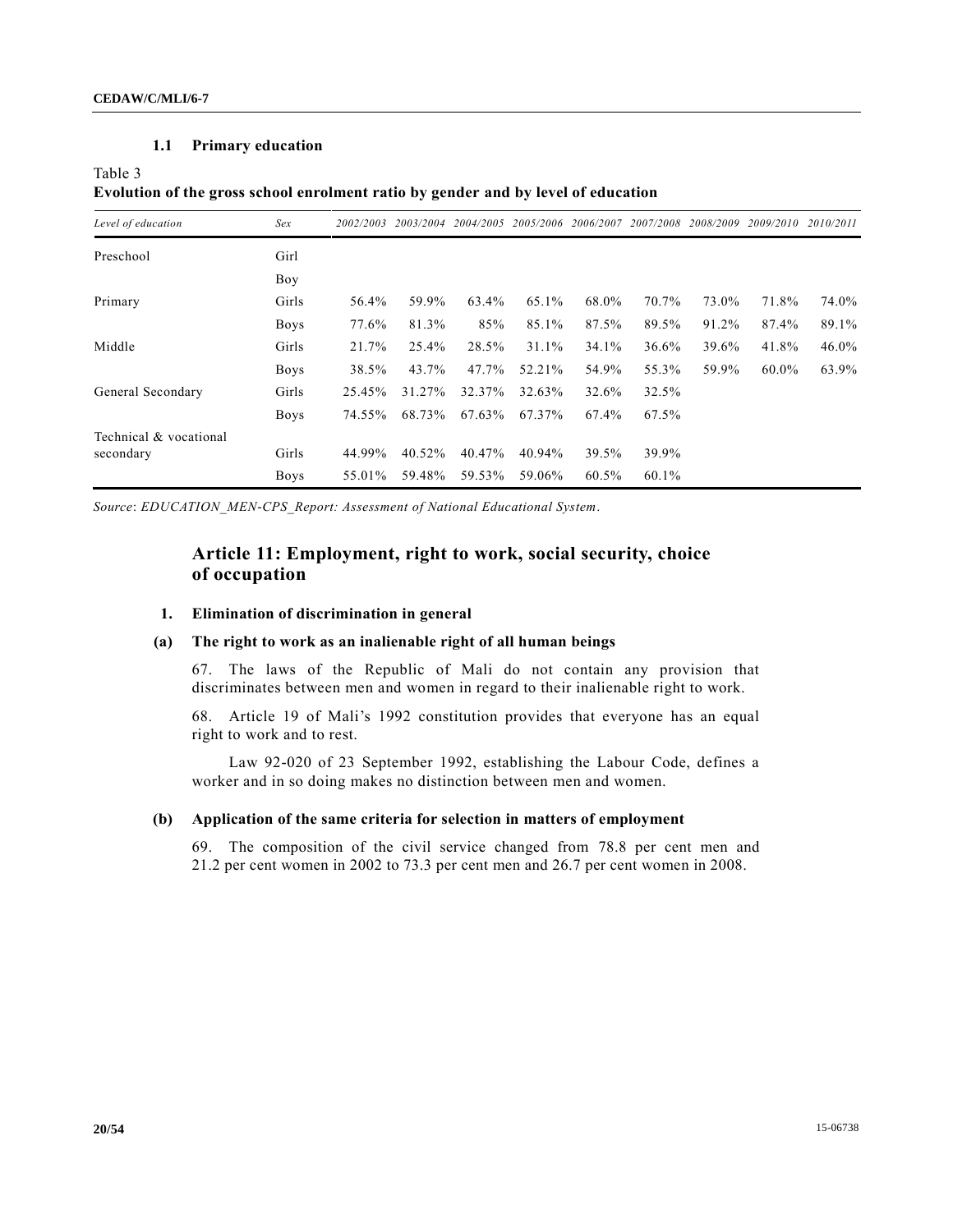| Category       | Men     |      | Women   |      |         |
|----------------|---------|------|---------|------|---------|
|                | Number  | %    | Number  | %    | Total   |
| A              | 8 6 6 6 | 85.5 | 1466    | 14.5 | 10 132  |
| B <sub>2</sub> | 11 009  | 74.5 | 3 763   | 25.5 | 14 772  |
| B <sub>1</sub> | 2924    | 60.4 | 1918    | 39.6 | 4 8 4 2 |
| C              | 2 742   | 64.8 | 1488    | 35.2 | 4 2 3 0 |
| Contractual    | 11 051  | 70.5 | 4 6 3 5 | 29.5 | 15 686  |
| <b>Total</b>   | 36 392  | 73.3 | 13 270  | 26.7 | 49 662  |

| Table 4                                                |  |  |
|--------------------------------------------------------|--|--|
| Make-up of the civil service by category and sex, 2008 |  |  |

*Source*: *Statistical Bulletin, National Centre for Documentation and Information on Women and the Child, 2008.*

70. There are more women at the lower levels of the civil service. The number of women in higher-ranking jobs is barely one fourth the number of men. This can be explained by several factors, particularly the fact that girls receive less schooling than boys, women's lack of qualifications and prejudices against women holding certain jobs.

71. Nevertheless, it should be noted that the number of women in category A nearly doubled between 2002 and 2008 (806 in 2002 and 1466 in 2008).

72. Moreover, the National Gendarmerie and the National Guard, which were reserved solely to men, have been opened up to women since 2006. The same is true of Civil Defence in 2008.

### **(c) Right to receive vocational training and retraining**

73. Occupational training is a right for all public servants without discrimination. In the private sector, it is conducted haphazardly, which makes it difficult to gather overall statistics and to disaggregate them by sex.

|                | Men     |       | Women  |      |       |
|----------------|---------|-------|--------|------|-------|
| Category       | Number  | %     | Number | $\%$ | Total |
| A              | 294     | 88.3  | 39     | 11.7 | 333   |
| B <sub>2</sub> | 800     | 82.3  | 172    | 17.7 | 972   |
| B1             | 144     | 69.92 | 64     | 30.8 | 208   |
| $\mathcal{C}$  | 88      | 58.3  | 63     | 41.7 | 151   |
| Contractual    | 13      | 81.3  | 3      | 18.8 | 16    |
| <b>Total</b>   | 1 3 3 9 | 79.7  | 341    | 20.3 | 1980  |

Table 5

**Civil servants receiving training, by category and by sex, 2008**

*Sources*: *ANPE\_DOEF: National Employment Agency, Department of Employment and Training: Study of the structure of employment in the civil service, 2008.*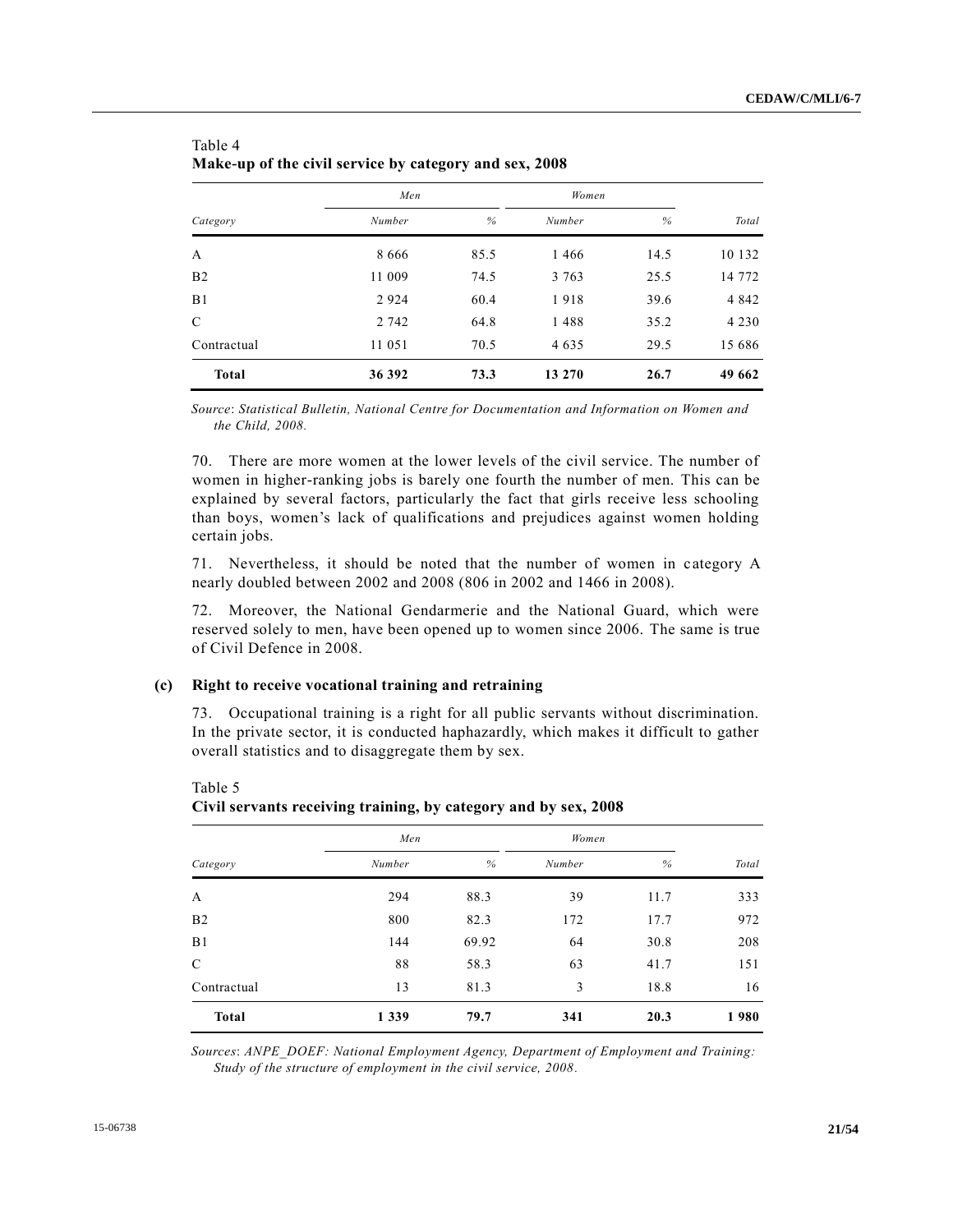74. Among civil servants who are in training, only 20 per cent are women. The differences in proportion are quite significant from one category to another: 42 per cent women in category C by contrast to 12 per cent in category A.

#### **(d) Right to equality of remuneration**

75. Law 92-020 of 23 September 1992, establishing the Labour Code provides in article L95 that all workers — given the same working conditions, the same occupational qualifications and the same output — will receive equal pay regardless of their origin, sex, age or status.

76. Mali ratified ILO Convention 100 on equality of remuneration in 1964. Despite legislative and regulatory provisions favourable to equality of remuneration, women are paid less than men, as the table below illustrates.

77. According to the document EPAM/2007/DOEF/ANPE, women are more numerous in the salary range between 29,000 and 50,000 CFA francs, by contrast with men, who receive higher remuneration. This situation is even more patent in rural settings.

#### Table 12

# **Distribution of employed according to monthly remuneration and branch of activity**

|                                                    | % employed |      | Less than 29.000 CFA Francs |       |  |
|----------------------------------------------------|------------|------|-----------------------------|-------|--|
| Branch of activity                                 | Women      | Men  | Women                       | Men   |  |
| Agriculture, livestock breeding, hunting, forestry | 56.7       | 65.2 | 68%                         | 43%   |  |
| Commerce, repair of vehicles and articles          | 20.2       | 10.6 | 73%                         | 30%   |  |
| Production activities                              | 10.6       | 6.7  | 88%                         | 35%   |  |
| Housework, domestic service                        | 7.2        | 0.5  | 62%                         | 75%   |  |
| Extractive industries                              | 1.8        | 2.0  | 79%                         | 36%   |  |
| Hotels, restaurants                                | 0.6        | 0.2  | 78%                         | 36%   |  |
| Personal or collective activities                  | 0.6        | 0.5  | 77%                         | 19%   |  |
| Public administration                              | 0.5        | 1.8  | $0\%$                       | 8%    |  |
| Education                                          | 0.5        | 2.3  | 13%                         | 8%    |  |
| Fishing, fish farming, aquaculture                 | 0.4        | 2.0  | 24%                         | 31%   |  |
| Health and social action                           | 0.4        | 0.9  | 27%                         | 25%   |  |
| Real estate, rentals $\&$ services to enterprises  | 0.2        | 0.9  | 55%                         | 27%   |  |
| Production & distribution of electricity and water | 0.1        | 0.1  | $0\%$                       | $0\%$ |  |
| Construction                                       | 0.1        | 3.0  | 100%                        | 25%   |  |
| Transports and communications                      | 0.1        | 2.8  | $0\%$                       | 14%   |  |
| Finance                                            | 0.1        | 0.1  | $0\%$                       | $0\%$ |  |
| <b>Total</b>                                       | 100        | 100  | 70%                         | 37%   |  |

*Source*: *Continuous Survey of Households, 2007*.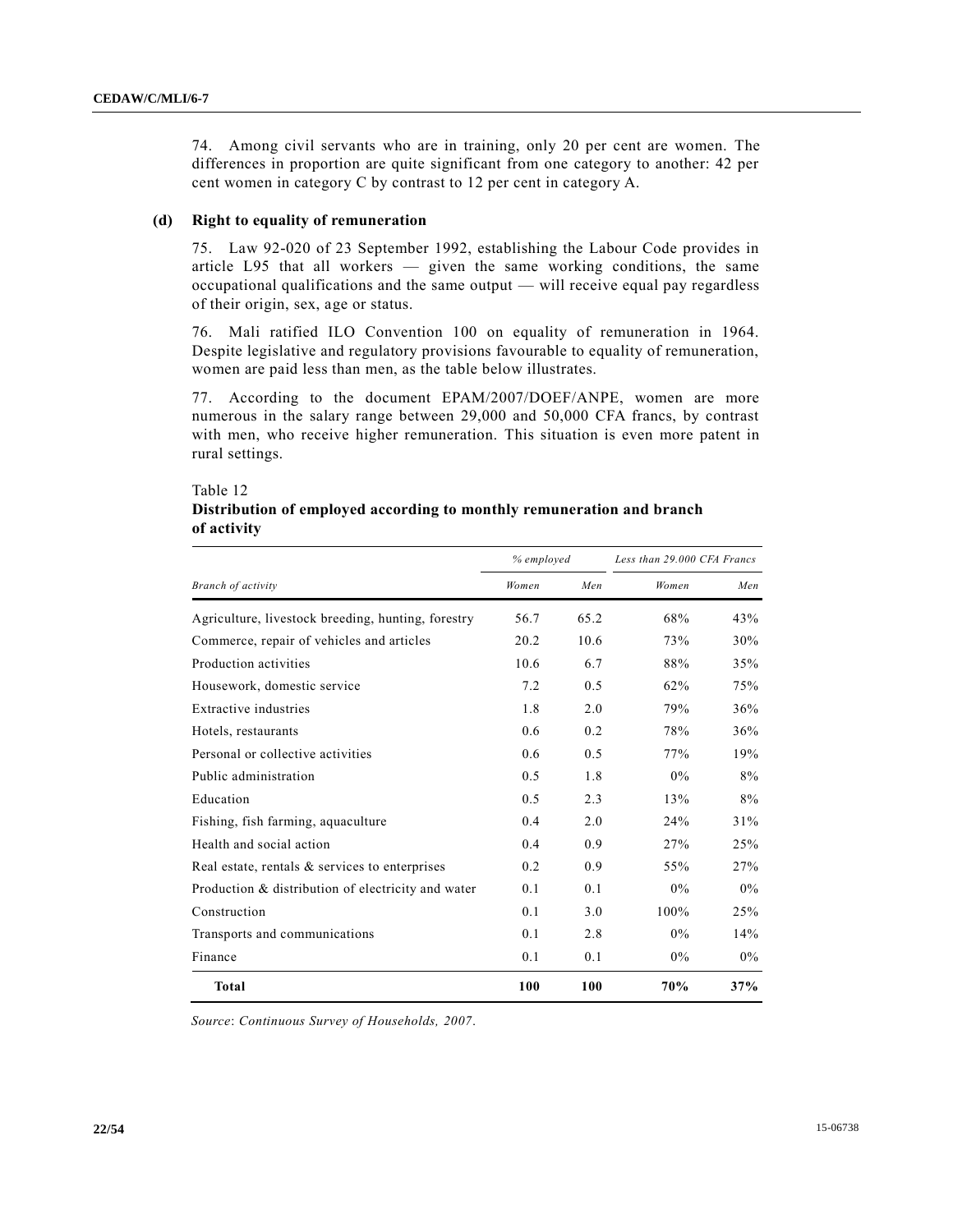### **Distribution of employed according to sex, place of residence and income from work**

*Unit: CFA Franc (CFAF)*

|                       | Men     |           | Women   |           |  |
|-----------------------|---------|-----------|---------|-----------|--|
| Income                | Urban   | Rural     | Urban   | Rural     |  |
| Less than 29,000 CFAF | 62 952  | 483 486   | 120 149 | 500 486   |  |
| 29,000 CFAF           | 1936    | 14 440    | 3 5 5 3 | 12 3 7 5  |  |
| 29,000, 50,000        | 130 897 | 331 179   | 46 671  | 155 596   |  |
| 50,000, 75,000        | 70 265  | 163 811   | 19 114  | 55 067    |  |
| 75,000, 100,000       | 52 868  | 96 350    | 17 660  | 25 891    |  |
| 100,000, 200,000      | 78 753  | 106 832   | 16 089  | 20 5 89   |  |
| 200,000, 500,000      | 21 780  | 35 341    | 8 0 0 9 | 8 9 6 0   |  |
| Over 500,000 FCFA     | 5419    | 22 275    | 1 7 1 4 | 9974      |  |
| None                  | 32 456  | 484 062   | 15 3 11 | 339 213   |  |
| ND                    | 93 191  | 329 646   | 60 836  | 253 099   |  |
| <b>Total</b>          | 550 517 | 2 067 422 | 309 106 | 1 381 250 |  |

*Source*: *2010 Continuous Survey of Households/National Employment Agency*.

### **(e) The right to social security and the right to retirement, unemployment, sickness, invalidity and old-age benefits**

78. Social protection in Mali remains insufficient in terms of coverage and benefits provided, despite the existence of traditional institutions such as the National Social Welfare Institute and the Mali Retirement Fund, and the growth of mutual savings and loan institutions. At present, only about 10 per cent of the population enjoys formal social protection coverage and the benefits extend only to certain areas.

79. These laws do not discriminate in any way between men and women regarding access to social security services.

80. With regard to medical coverage for unemployed persons, there is still a legal vacuum.

### **(f) The right to protection of health and to safety in working conditions, including the safeguarding of the function of reproduction**

81. The labour code in force in Mali provides for protection of women in so far as their safety while performing certain dangerous work is concerned, especially night work in industry.

82. These provisions have been strengthened by the decree and the application order of the said implementing law.

83. Further, in 2008, Mali ratified ILO Convention 183 concerning maternity protection, which strengthened the legal protection of working women.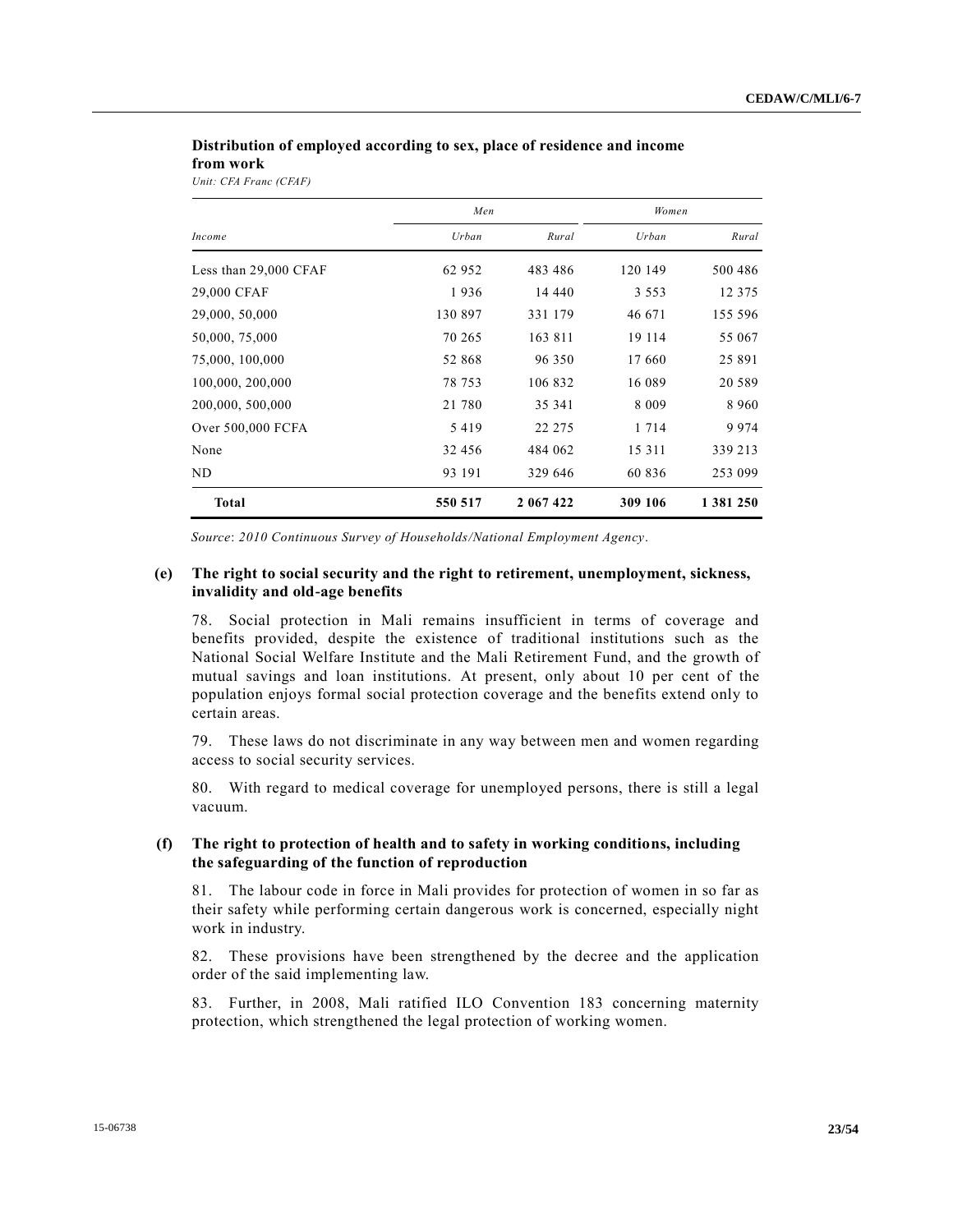# **2. Prevention of discrimination on the grounds of marriage, maternity or marital status**

### **(a) Prohibition of dismissal on the grounds of pregnancy, maternity or marital status**

84. The Labour Code does not list marital status among the grounds for dismissal. The labour services have not reported any dispute relating to dismissal on the ground of marital status.

### **(b) Maternity leave and related provisions**

85. The Labour Code establishes that a pregnant woman is entitled to 14 weeks of maternity leave.

86. Article L181 of the Labour Code provides that a woman is entitled to an extension of leave for 3 weeks in the event of medically certified illness resulting from pregnancy or labour.

87. ILO Convention 183, ratified by Mali, provides that a woman who takes maternity leave may return to her post at the end of the leave. This prevents employers from revoking a woman's employment by reason of maternity.

88. It should be noted that there are fifteen (15) inter-company health-care centres throughout the country. These centres provide medical monitoring (medical examination at time of hiring, periodic checkups of workers following an annual programme) and inspection of working conditions (company visits).

### **(c) Provision of the necessary supporting social services to enable parents to combine family obligations with work responsibilities**

89. Article L124 of the Labour Code establishes that a woman has the right to rest times at her workplace for the purpose of breastfeeding her child, for a period of 15 months following the child's birth, without any reduction in remuneration. During this period, a mother may terminate her employment contract, and if she does so she is required to give her employer only 24 hours' advance notice and is not required to pay any compensation for the short notice.

90. Under article 189-11, paragraph 5, of the decree implementing the Labour Code, every establishment employing more than 25 women is obliged to set up a special room for breast-feeding.

91. However, child care centres are no longer satisfying demand and efforts are needed to increase the number of child care facilities in urban centres, but also to create them regionally and locally.

# **Article 12: Health and family planning**

# **1. Combating discrimination in the area of health care and in access to medical services, including family planning**

92. Mali's health policy is founded on the principle set forth in article 17 which makes health a right of every Malian citizen. Article 2 of Law 02-049 of 22 July 2002 concerning the Health Guidelines Act provides as follows: "The nation's health policy is based on the fundamental principles of equity, justice, solidarity and participation by the people and by civil society."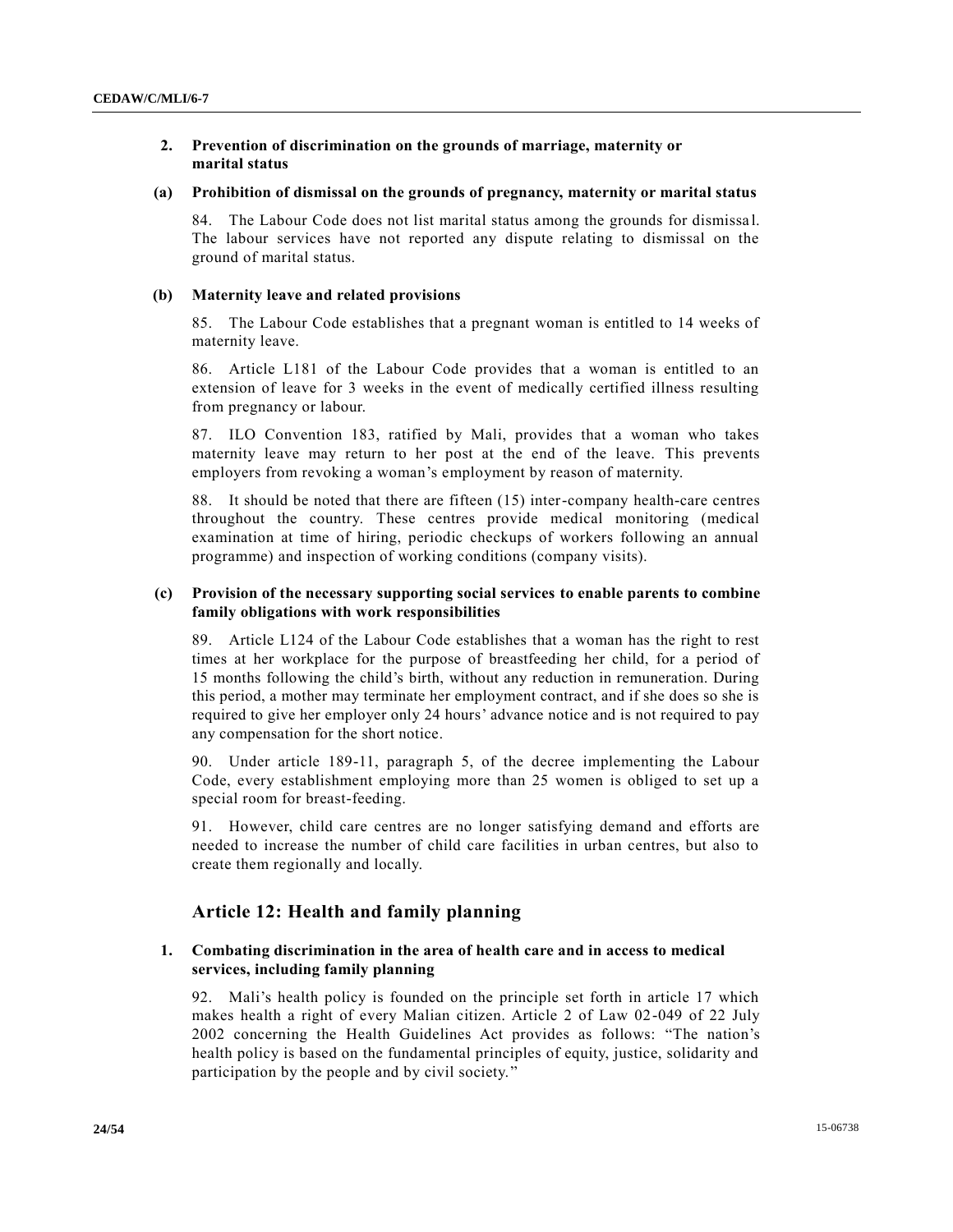- The Health Guidelines Act reaffirms the aims set out in the sectoral health and population policy adopted in 1991, which was renewed under the Decennial Health and Social Development Plan 1998-2007: To assure the ongoing improvement of family welfare and the situation of the general population, and particularly of women and children;
- To extend health coverage by making health services accessible to the general population, and particularly women and children;
- To ensure that the system works well and produces a high standard of results;
- To promote healthy attitudes and behaviours that will have a favourable impact on family welfare.

93. The efforts exerted in recent years by the health sector have brought about an improvement in the health of Mali's population. For example, the results of the fourth Demographic and Health Survey (EDS-IV) show that:

- The rate of child mortality has declined to 191 per thousand live births in 2006 as compared with 229.1 in 2001 (EDS-III) and 237.5 in 1996 (EDS-II).
- The rate of infant mortality has declined to 96 in 2006 as compared with 113.4 in 2001 and 122.5 in 1996, thanks in particular to the Expanded Programme on Immunization and the programme against malnutrition.
- The maternal mortality rate has declined to 464 per 100,000 in 2006, compared with 582 per 100,000 in 2001.
- Finally, HIV/AIDS prevalence in the population aged 15 to 49 has declined to 1.3 per cent in 2006 (EDSM-IV) compared with 1.7 per cent in 2001 (EDSM III).

94. Despite these advances, the health situation of the Malian population remains worrisome. Like many countries in the West African sub-region, it is still characterized by:

- The persistence of high maternal and child morbidity and mortality. According to the EDSM-IV survey of 2006, maternal mortality was 464 maternal deaths per 100,000 live births. Infant mortality (children less than one year old) is 96 per 1000 and child mortality 191 per 1,000;
- The predominance of parasitic infections and nutritional deficits, particularly among women and children;
- The emergence of non-communicable diseases (cancer, cardiovascular disease, diabetes, sickle-cell anaemia, etc.);
- Under-utilization and under-equipping of health services;
- A shortage of staff, who are too few in number, inadequately motivated, and inefficiently deployed;
- Inadequate funding of the health sector.

### **2. Major achievements and commitments with regard to reproductive health**

95. To face the challenges and reach the goals of the millennium, Mali has adopted a document entitled the "COMPACT" (Cadre unique et harmonisé pour l'augmentation et l'amélioration de l'efficacité de l'aide dans le secteur de la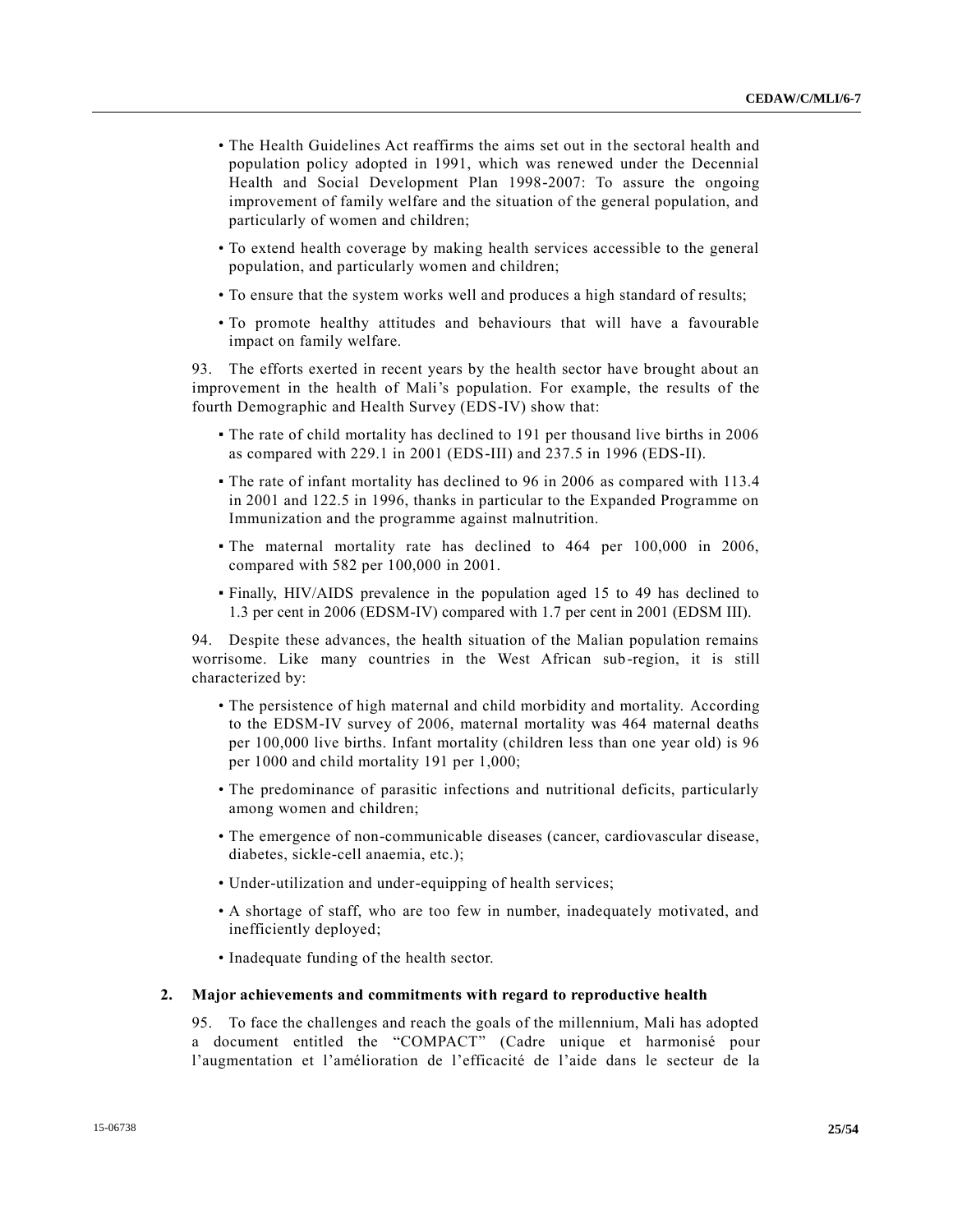Santé/"Single Harmonized Framework to Enhance Effectiveness of Aid in the Health Sector") which seeks to combine funding from the Government and partners in the framework of a national health sector plan geared to results in terms of the Decennial Health and Social Development Plan (PRODESS).

96. Reproductive health is a health policy priority in Mali. Accordingly, the country has made major efforts on that score.

97. Among the initiatives undertaken in the framework of the Decennial Health and Social Development Plan (PRODESS II) to achieve the MDGs, most of which are a part of the COMPACT, the following should be noted:

- The Strategic Reproductive Health Plan (2004-2008);
- The road map to accelerate the reduction of maternal and neonatal mortality (with the motto "Hoping for life for a mother and her baby, Mali forges ahead to  $2015$ ");
- The action plan for audits on maternal deaths (2005-2006) and its extension, with the scheduled introduction of neonatal deaths;
- Initiative for the prevention of post-partum haemorrhaging, particularly the generalization of the GATPA strategy (active management of the third stage of labour) and its extension to trained midwives;
- Coverage without charge of caesarean section;
- The national programme of Basic Emergency Obstetric and Neonatal Care, with the integration of the newborn (SONU: 2004-2008);
- The national strategic plan for adolescent reproductive health;
- Treatment of malaria provided free of charge for children under 5 years of age and for pregnant women (June 2007);
- Treatment of malaria without charge by Technical Centres for Agricultural and Rural Cooperation for children ages 0 to 5 and SP (sulfadoxinepyrimethamine) for all pregnant women;
- Distribution without charge of insecticide-treated mosquito nets to children and pregnant women;
- The ten-year plan on safe contraception (2002-2011);
- The action plan to reposition family planning (2005) and the Family Planning Repositioning Weeks;
- Development of a "Guide for Constructive Involvement by Men in Reproductive Health";
- The programme of post-abortion care (adopted in 2006);
- The Malian strategy for prevention and treatment of obstetric fistula;
- The 2005-2009 sectoral plan to combat HIV/AIDS;
- The strategic communication plan for reproductive health (2006-2011);
- The PMTCT (prevention of mother-to-child transmission) programme (2002);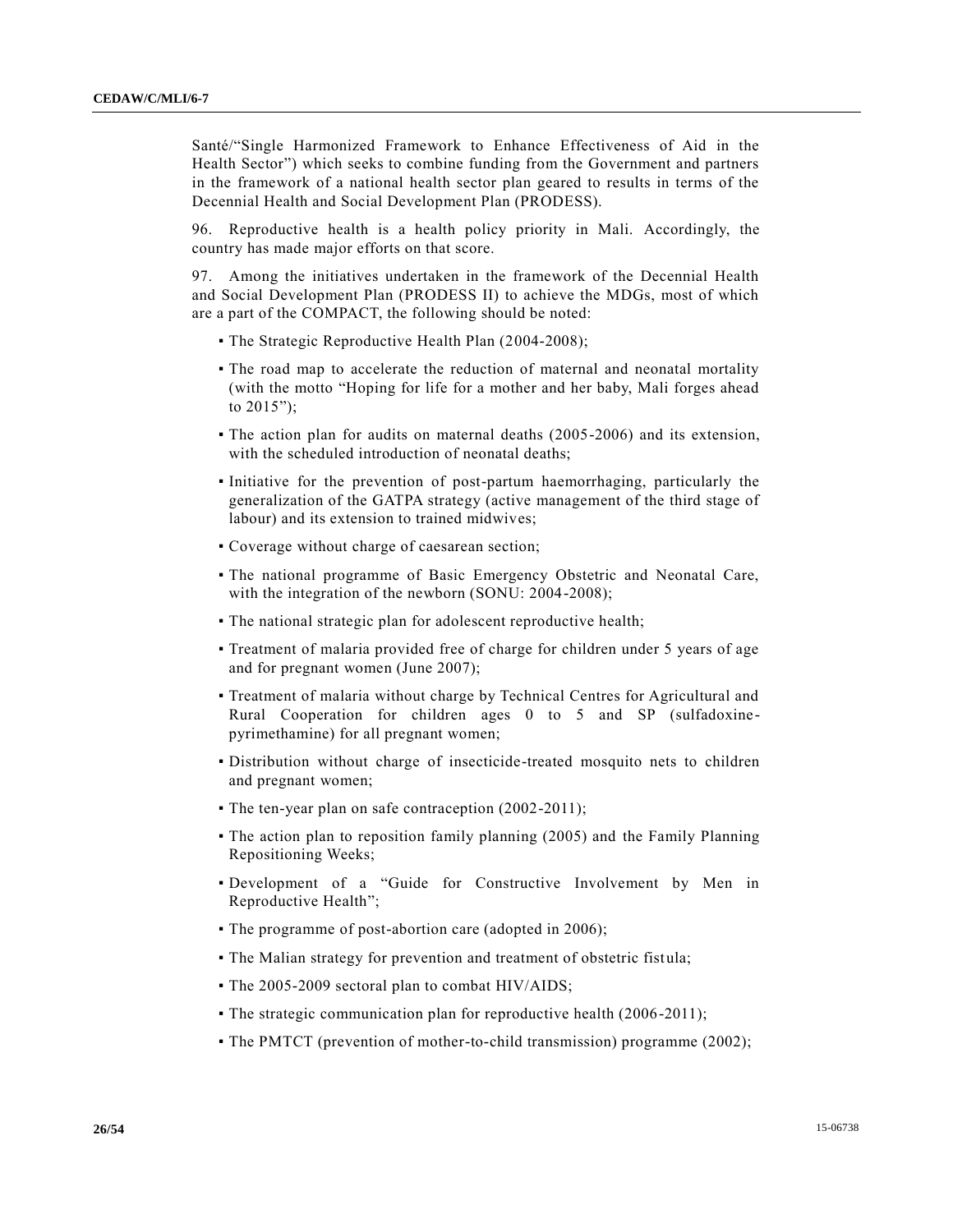- Research on preventing malaria among pregnant women with TPI and SP at the community centres and health centres at Kolondièba; research on management of asphyxia at birth at the community level;
- As part of the national programme to combat excision (2002) the development of a "Trainer's Guide" and a Provider's Manual on the medical, psychosocial and legal treatment of complications related to female genital mutilation/excision;
- Medical treatment without charge of AIDS-related illnesses (especially ARVs) and persons living with HIV;
- Decentralizing treatment of AIDS-related illnesses and persons living with HIV;
- In the institutional domain, in addition to legislative and regulatory measures, the following should be noted:
	- Institutionalization of a national day for safer childbirth;
	- Introduction of "nutrition activities focus weeks" (semaines d'intensification des activités de nutrition — SIAN);
	- Creation of the "Tara Boiré Prize" rewarding initiatives in support of safer childbirth;
- Design of several advocacy instruments relating to reproductive health and HIV;
- Creation of a framework for cooperation with religious leaders, the Network of Traditional Communicators (RECOTRADE), and the media;
- Development of partnerships with civil society (agreements with NGOs, cooperation with private organizations);
- Finally, adoption in late 2009 of a national policy for the development of human resources in the area of health.

# **3. Provision of appropriate services to women during pregnancy, confinement and the post-natal period**

98. Law 02-049 of 22 July 2002 concerning the Health Guidelines Act creates the following health-care establishments:

- Public hospitals;
- Health-care referral centres (or district hospitals);
- Private health clinics, comprising both for-profit clinics and not-for-profit clinics, as well as community health centres, denominational centres, etc.

### **3.1 Situation of health-care coverage**

99. The aims of the sectoral health policy, namely to place services as near as possible to users, have nearly been accomplished, even though efforts are still needed to improve affordability. As of 31 December 2009, 54 per cent of the total population lived within 5 km of an operating community health centre providing the minimum package of services.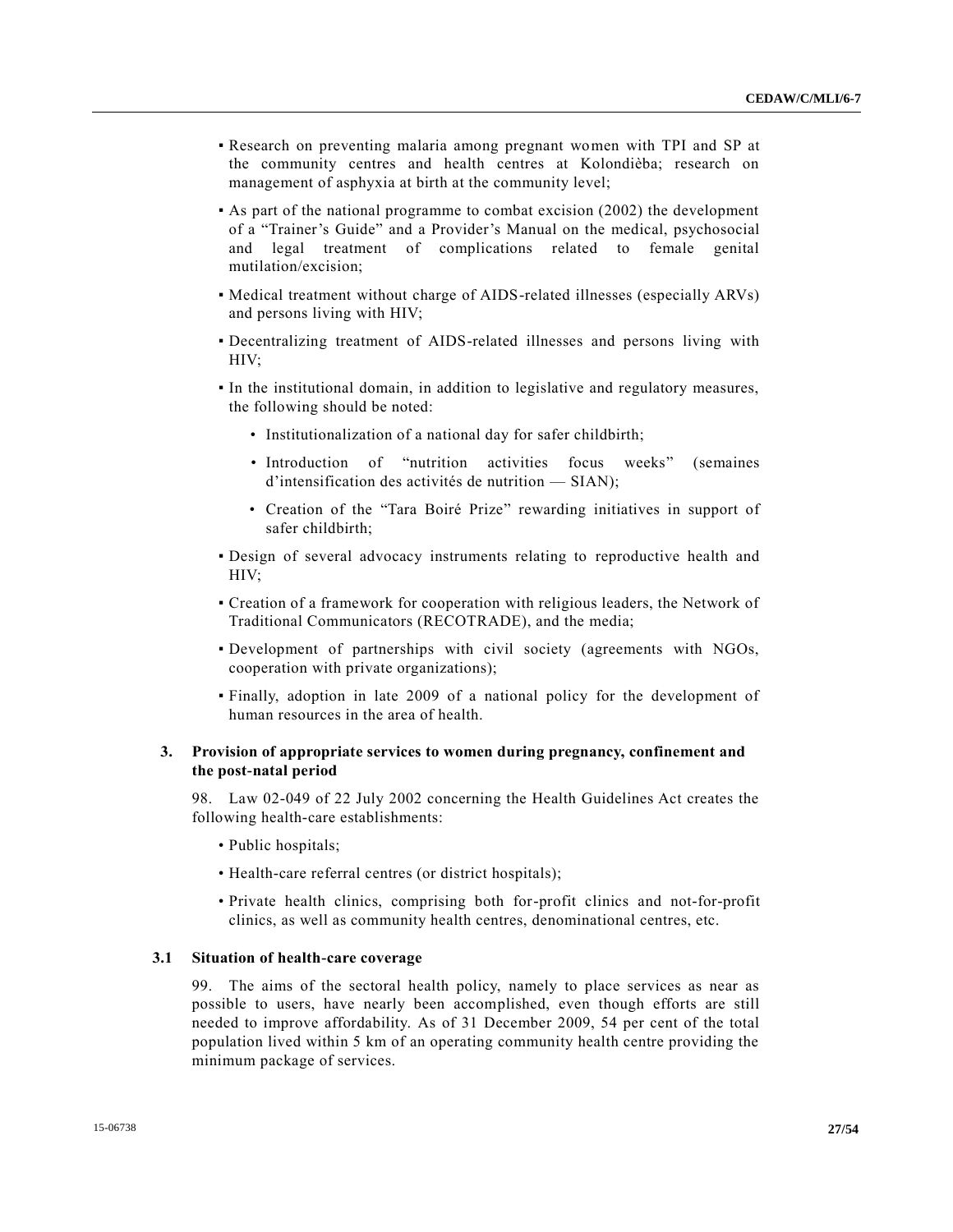| Poverty Zones | т стестаде от роршанон нушд within э кm от а неани сенте ву тедюн<br>Regions | 2006 | 2007 | 2008 | $2009*$ |
|---------------|------------------------------------------------------------------------------|------|------|------|---------|
|               |                                                                              |      |      |      |         |
| Zone I        | Koulikoro                                                                    | 36   | 49   | 49   | 46      |
|               | Sikasso                                                                      | 49   | 59   | 59   | 45      |
|               | Ségou                                                                        | 49   | 56   | 56   | 50      |
|               | Mopti                                                                        | 43   | 46   | 46   | 49      |
|               | Subtotal zone I                                                              | 44   | 46   | 53   | 47      |
| Zone II       | Kayes                                                                        | 44   | 49   | 51   | 51      |
|               | Tombouctou                                                                   | 41   | 39   | 39   | 38      |
|               | Gao                                                                          | 50   | 57   | 57   | 40      |
|               | Kidal                                                                        | 24   | 31   | 31   | 37      |
|               | Subtotal zone II                                                             | 40   | 44   | 49   | 46      |
| Zone III      | Bamako                                                                       | 100  | 99   | 99   | 94      |
|               | Total Mali                                                                   | 51   | 58   | 58   | 54      |

| Table 6 |                                                                          |  |  |
|---------|--------------------------------------------------------------------------|--|--|
|         | Percentage of population living within 5 km of a health centre by region |  |  |

*Source*: *National Health Directorate, Local Health Information Systems*.

100. The proportions range from 37 per cent in Kidal to 94 per cent in Bamako District. It should be noted that in the northern regions of the country the dispersed population and its mobility make it difficult to improve provision of access to health care within 5 km by building community health centres. The slow growth of coverage in certain localities is essentially due to the low concentration of covered population in new functional health areas.

101. Zone 1 (a poor zone) experienced a decline of six points (53 per cent to 47 per cent), zone II three points (49 per cent to 46 per cent) and zone III a drop of five points.

|              | Planned      |      | Completed |                |       |
|--------------|--------------|------|-----------|----------------|-------|
| Regions      | <b>PDSEC</b> | 2006 | 2007      | 2008           | 2009* |
| Kayes        | 183          | 130  | 141       | 156            | 167   |
| Koulikoro    | 167          | 107  | 116       | 120            | 156   |
| Sikasso      | 186          | 152  | 153       | 156            | 188   |
| Ségou        | 167          | 134  | 145       | 148            | 165   |
| Mopti        | 128          | 109  | 112       | 118            | 134   |
| Tombouctou   | 77           | 51   | 51        | 53             | 67    |
| Gao          | 93           | 43   | 49        | 48             | 55    |
| Kidal        | 13           | 7    | 7         | $\overline{7}$ | 52    |
| Bamako       | 56           | 52   | 52        | 52             | 9     |
| <b>Total</b> | 1070         | 785  | 826       | 858            | 993   |

**Evolution of community health centres by region**

Table 7

*Source*: *National Health Directorate, Local Health Information Systems*.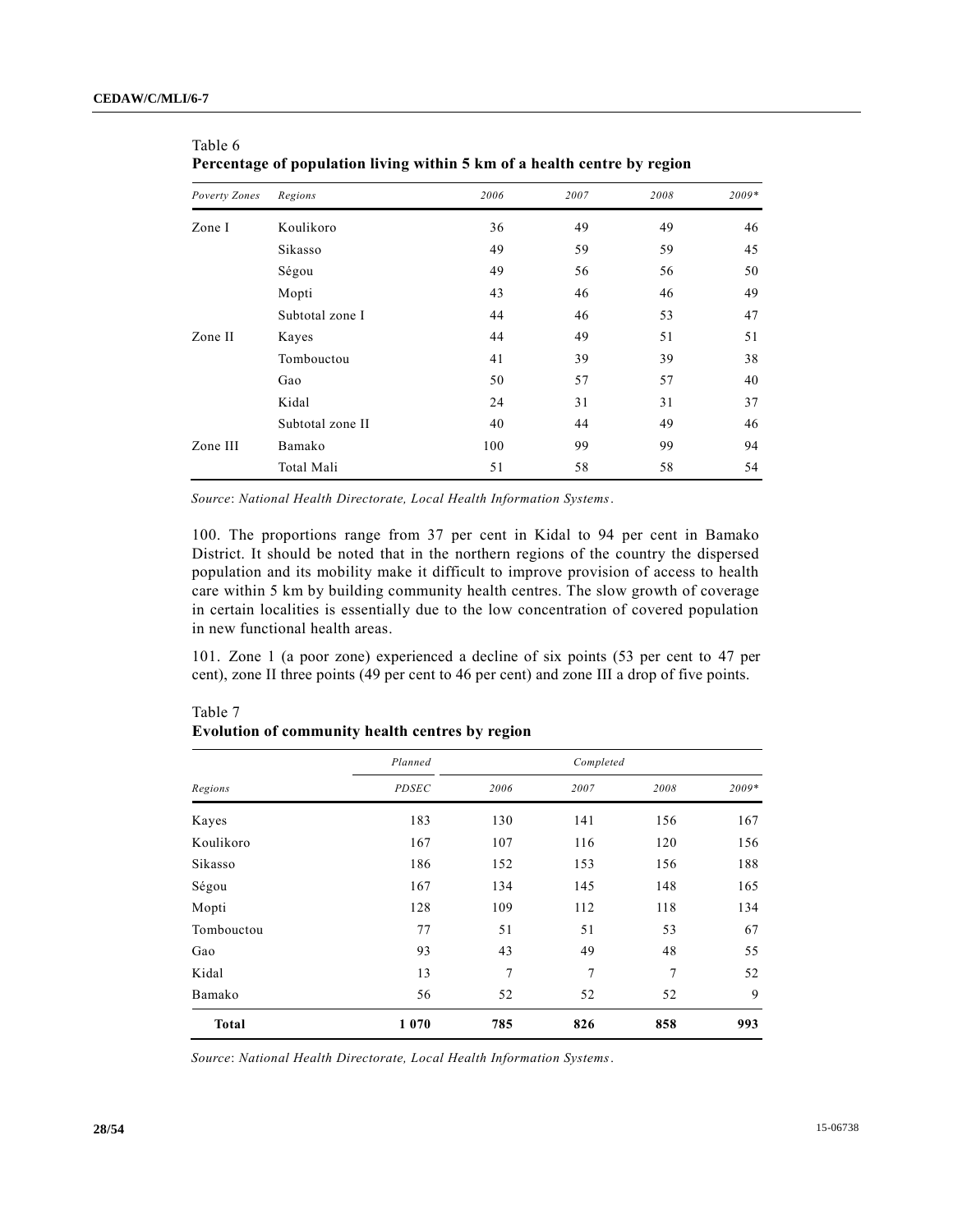102. In general there has been a yearly increase in the number of community health centres. The number has risen from 785 in 2006 to 993 in 2009, with 135 new centres counted in 2009. The overall rate of completion in relation to the target defined by the Ten Year Health Sector Development Plan (PRODESS II) is about 93 per cent of the 1,070 community health centres planned in the development programme (Programme de Développement Social, Economique et Culturel — PDSEC).

# **Referral and evacuation:**

- Arrangements for referral and evacuation have been set up in all health-care districts (health circles or zones) around the Referral Health Centres (Centre de Santé de Référence — CSREF), using perinatal services as the entry point. Each centre has at least one all-terrain ambulance connected to the community health centre by radio. The aim is to facilitate access to and coverage of obstetric emergency care. It is in this context that the Government has decided to provide caesarean sections free of charge in all public service facilities and military hospitals.
- There are 51 Comprehensive Emergency Obstetric and Neonatal Care units and 55 Basic Emergency Obstetric and Neonatal Care units (in the community health centres).
- All hospitals second and third in line for referrals are categorized as *Etablissements Hospitaliers* (EPH) and granted management autonomy. The technical base of most public health and community health structures has been strengthened (construction and/or refurbishment or extension, technical medical equipment, qualified human resources, logistics, especially ambulances, etc.).

103. **With regard to human resources**, the ratio of number of inhabitants per staff member in each personnel category remains below the standards because there are national ratios which include the personnel of central services.

- 1 doctor per 7,256 inhabitants (9,257 in Bamako and 14,511 as a regional average)
- 1 midwife per 10,763 inhabitants (5,478 in Bamako and 21,520 as a regional average)
- 1 nurse/medical assistant per 1,930 inhabitants (2,801 in Bamako and 3,860 as a regional average).

104. There are substantial disparities between regions due to inefficient distribution and/or to low population density.

105. Despite efforts in terms of expansion of coverage, there are differences in the use of services between urban and rural areas. Health services are not very accessible to women. Several factors contribute to these differences:

- Geographic access to the facilities;
- Affordability, in some cases;
- Cultural pressures;
- Ignorance, inadequate or inaccessible information;
- Etc.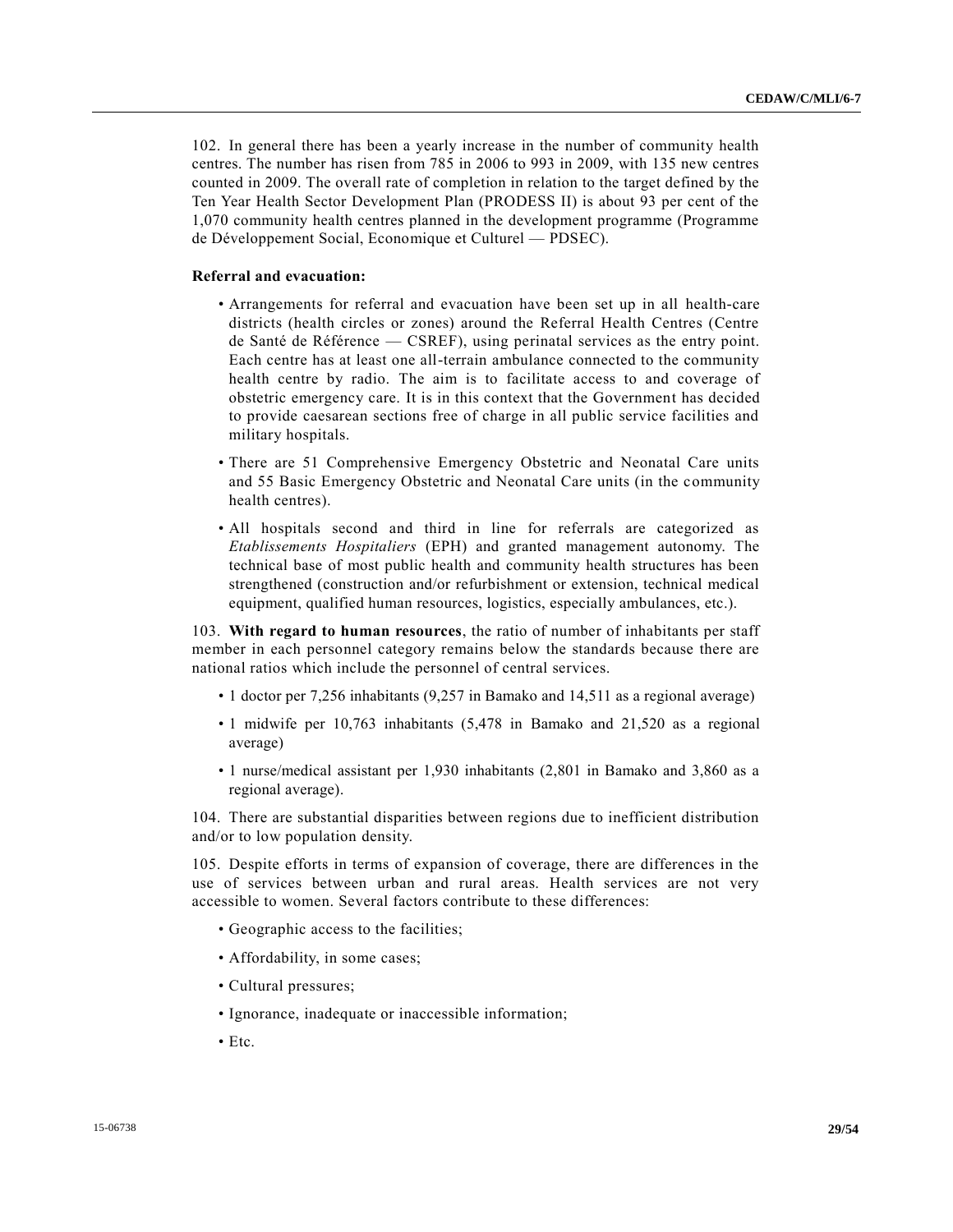106. Analysis of the tables below provides further information on the health status of rural Malian women.

107. Further, women do not find health-care services readily accessible.

108. The tables below shed further light on the health status of rural Malian women.

# **3.2 Total fertility rate:**

According to the latest demographic and health survey (EDSM-IV 2006), the fertility rate of Mali is 6.6 children per woman. It was 6.7 in 2001. The median interval between successive births is 32 months. The EDSM-IV survey showed that 36 per cent of women aged 15 to 19 year are already mothers or expectant.

#### **Prenatal consultation**

Table 8

**Proportion of births receiving the benefit of a prenatal consultation during the pregnancy, according to EDSM, EDSM-II and IV**

| Area of residence | EDSM-II (1995/96) | EDSM III (2000/01) | EDSM IV (2006) |
|-------------------|-------------------|--------------------|----------------|
| Urban             | 80.6%             | 86.9%              | 86.9%          |
| Rural             | 35.3%             | $47.2\%$           | 63.8%          |

109. With regard to prenatal consultations, there has been an improvement in coverage.

| Table 9                                                  |  |
|----------------------------------------------------------|--|
| Evolution of coverage of prenatal care from 2004 to 2009 |  |
|                                                          |  |

| Regions    | 2004 | 2005 | 2006 | 2007 | 2008 | 2009 |
|------------|------|------|------|------|------|------|
| Kayes      | 71%  | 76%  | 82%  | 78   | 83%  | 86%  |
| Koulikoro  | 65%  | 70%  | 73%  | 77   | 82%  | 87%  |
| Sikasso    | 78%  | 74%  | 78%  | 81   | 84%  | 89%  |
| Ségou      | 96%  | 81%  | 80%  | 83   | 90%  | 94%  |
| Mopti      | 77%  | 75%  | 64%  | 77   | 82%  | 88%  |
| Tombouctou | 35%  | 46%  | 52%  | 64   | 75%  | 80%  |
| Gao        | 30   | 50%  | 57%  | 60   | 58%  | 76%  |
| Kidal      | 30   | 43%  | 35%  | 26   | 48%  | 49%  |
| Bamako     | 88   | 91%  | 90%  | 85   | 94%  | 102% |
| Total      | 75%  | 75%  | 75%  | 78%  | 84%  | 90%  |

*Source*: *National Health Directorate: statistical yearbooks of the local health information system*.

110. This table shows that the trend is towards improvement, since the routine situation is not at variance with that observed through the EDSM-IV of 2006.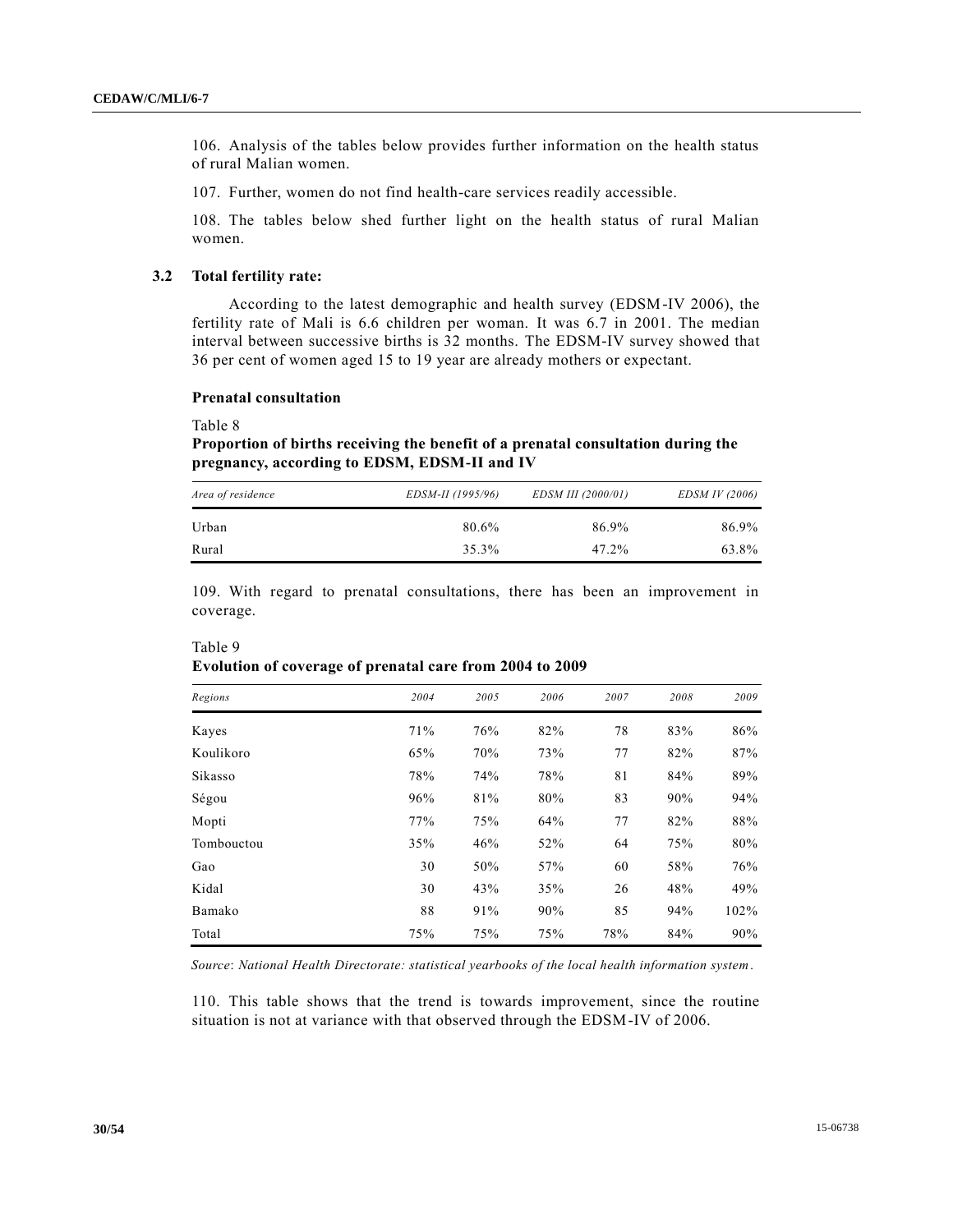# **3.3 Attended births**

- The rate of births attended by a midwife or nurse is higher in urban than in rural areas. This indicates an inadequate allocation of human resources, which is detrimental to women living in rural areas. However, whether childbirth is attended by qualified personnel depends on where it takes place, and in 66 per cent of cases it takes place at home, with traditional midwives in attendance. This is why they are taken into account in reproductive health activities with respect to referral of at-risk cases.
- Because of the role played by nurse-matrons in attended births, the Government has decided to incorporate them into the GATPA strategy (active management of the third stage of labour) which aims to reduce the number of deaths due to postpartum haemorrhage.

111. As with prenatal consultations and the organization of referral-evacuation, there has been an improvement in the rate of attended births.

| Regions    | 2004 | 2005 | 2006 | 2007 | 2008 | 2009 |
|------------|------|------|------|------|------|------|
| Kayes      | 34   | 40   | 42%  | 50%  | 57%  | 58%  |
| Koulikoro  | 45   | 53   | 58%  | 61%  | 64%  | 67%  |
| Sikasso    | 66   | 64   | 59%  | 67%  | 66%  | 71%  |
| Ségou      | 49   | 50   | 55%  | 60%  | 61%  | 63%  |
| Mopti      | 30   | 34   | 40%  | 37%  | 42%  | 44%  |
| Tombouctou | 18   | 24   | 27%  | 35%  | 31%  | 33%  |
| Gao        | 17   | 20   | 22%  | 22%  | 22%  | 24%  |
| Kidal      | 17   | 18   | 24%  | 17%  | 35%  | 29%  |
| Bamako     | 94   | 97   | 99%  | 97%  | 96%  | 97%  |
| Total      | 49   | 53   | 55%  | 59%  | 61%  | 64%  |

# Table 10 **Evolution of rate of coverage of attended births by region**

*Source*: *National Health Directorate: statistical yearbooks of the local health information system*.

112. Despite efforts with regard to health-care coverage and numerous information and awareness campaigns, many births take place at home.

113. Caesarean section has in effect been free of charge since late 2005. In 2008, the Government made available to the Referral Health Centre (Centres de Santé de Référence) and hospitals 16,500 intervention kits for simple C-sections and 3,042 for C-sections with complications. This made it possible for 13,711 Caesarean sections to be performed in 2008.

### **3.4 Post-natal consultation**

114. This is an under-developed area, for new mothers do not appreciate the importance of post-natal care despite the information campaigns and IEC sessions conducted in all the health regions. Yet it is recognized that a large proportion of maternal deaths and deaths of newborns occur within 48 hours after childbirth. All of the communication and social mobilization strategies adopted have met wit h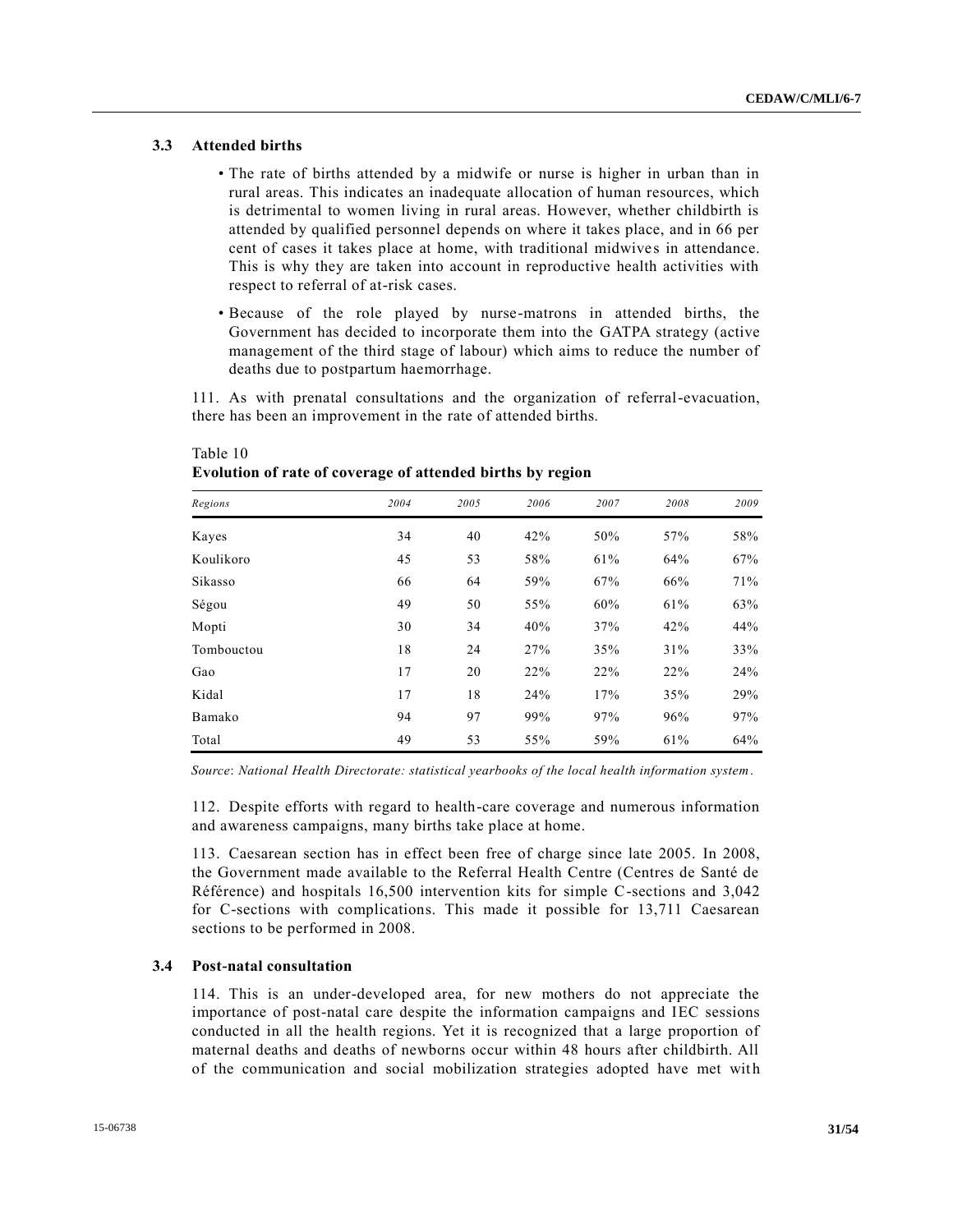cultural barriers, such as the belief that a new mother should not go out until after the baptism, i.e. a week after the birth.

115. According to the EDSM-IV survey in 2006, 72.2 per cent of women who gave birth outside of a health-care facility did not have any post-natal visits, compared with 84 per cent for EDSM-III in 2001. In Bamako, 51 per cent of women did not have any post-natal visits.

116. A post-natal assessment was done within two days after giving birth in only 18.2 per cent of cases in 2006, compared to 10 per cent in 2001, within three to six days after giving birth in 1.7 per cent per cent of cases, compared with 1 per cent in 2001, and within seven to 41 days after giving birth in 4.4 per cent of cases compared with 2 per cent in 2001.

### **3.5 Family planning**

Table 11

117. It is believed that the prevalence of contraception shown by the results of demographic health surveys indicates the real prevalence at the time of the survey because it takes into account the data concerning all other non-state actors (NGOs, private associations).

118. As shown by the results of the EDSM III and IV surveys done in 2001 and 2006, contraceptive prevalence has evolved:

|              | EDSM-III (2001) |             | EDSM-IV (2006) |             |
|--------------|-----------------|-------------|----------------|-------------|
| Year/Regions | Modern methods  | All methods | Modern methods | All methods |
| Bamako       | 19.2            | 23.3        | 16.9           | 19.6        |
| Kayes        | 4.6             | 6.1         | 5.1            | 6.2         |
| Koulikoro    | 4.3             | 7.0         | 6.8            | 8.9         |
| Sikasso      | 4.8             | 6.5         | 6              | 6.5         |
| Ségou        | 3.3             | 7.3         | 7.0            | 9.4         |
| Mopti        | 2.4             | 3.5         | $\overline{2}$ | 2.2         |
| Tombouctou   | 5.5             | 4.0         | 4.3            | 4.6         |
| Gao          | 5.5             | 4.0         | 4.4            | 5.1         |
| Kidal        | 5.5             | 4.0         | 8.6            | 9.3         |
| All Mali     |                 | 8.1         |                | 8.2         |
| Urban        |                 | 17.8        |                | 15.2        |
| Rural        |                 | 4.9         |                | 5.1         |

**Contraceptive coverage between 2001 and 2006**

*Sources*: *Health Centres & National Health Directorate: Malian Demographic and Health Surveys, reports, 2001 & 2006)*.

119. Contraceptive coverage showed little change from 2001 to 2006 according to data from the two EDSM surveys (III and IV). There was even a downward trend in urban settings (17.8 per cent in 2001 as compared with 15.2 per cent in 2006 i.e. 2.6 per cent less) while there was a slight upward trend during the same period in rural settings.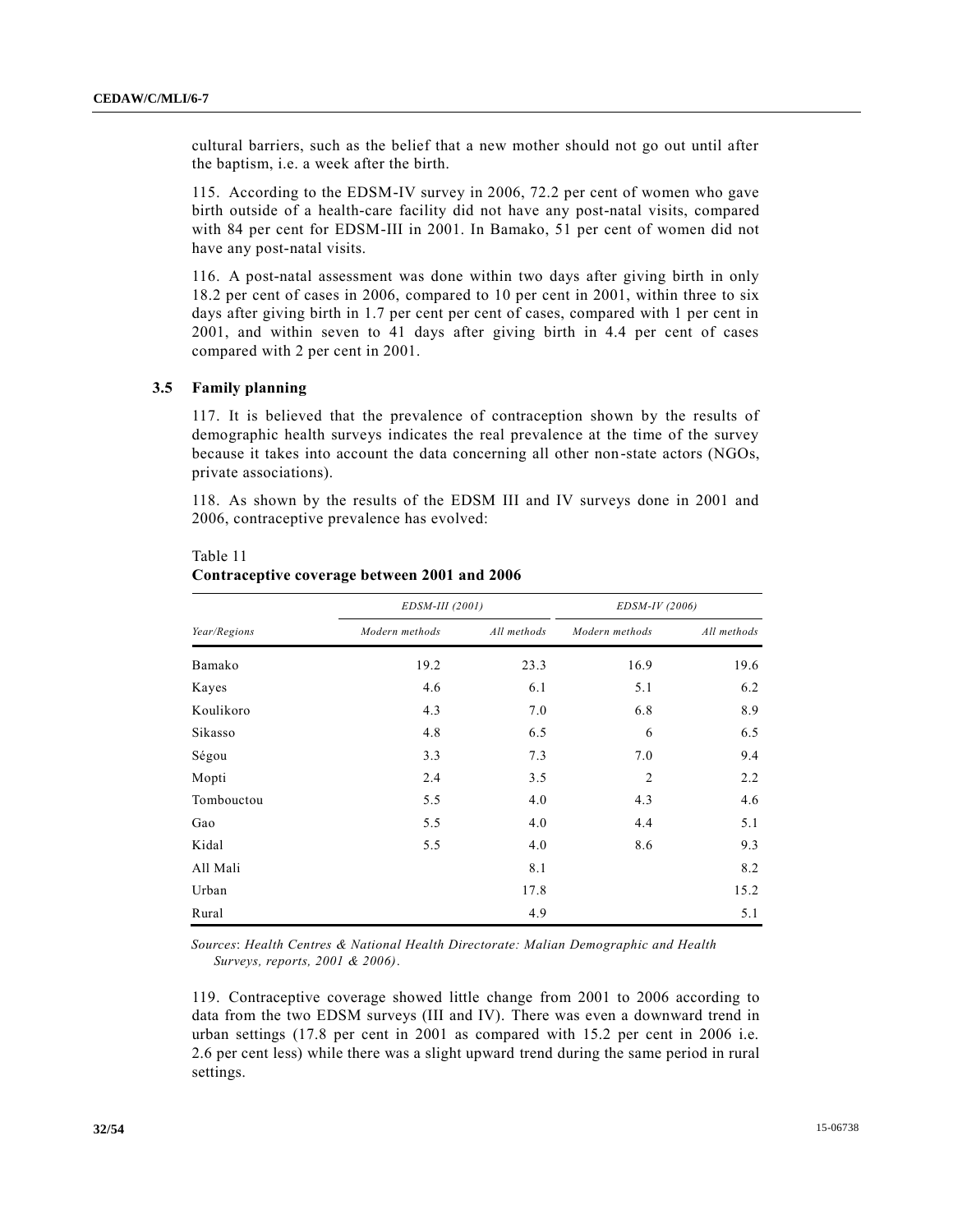120. However, it is necessary to stress the difficulty of specifying this indicator even by means of surveys, in light of the sensitivity of the issue and the discretion that is required in practice. With other actors intervening in this matter, it is advisable to set up an appropriate system for data collection.

121. All public and community services, several NGOs, and village centres provide family planning services. However, the rates of usage of such services are low. According to the annual statistical data of the health information system, the rate of contraceptive use is quite low.

122. Despite the lifting of restrictions on access to family planning methods, contraceptive prevalence remains very low. The health information system does not collect all the data related to the operations of all players but only those from the results of the activities of local public health services (Referral Health Centres, Community Health Centres). This should be supplemented with those of the private sector and NGOs working in the field.

### **3.6 Abortion**

Table 12

123. Article 211 of the Penal Code prohibits all abortions except those performed for therapeutic reasons as listed in article 13 of Law 02-044 of 22 June 2000 concerning reproductive health, namely:

- When abortion is necessary to protect the life of the mother;
- When the pregnancy is the result of rape or incest.

124. Since it is prohibited, little reliable statistical data on abortion are available, but it is evident that the practice continues to be used to terminate unwanted pregnancies.

# **3.7 Sexually Transmitted Diseases/HIV-AIDS**

125. The fourth demographic and health survey (EDSM-IV) of 2006 indicates a national seroprevalence rate of 1.3 per cent in the general population, as compared with 1.7 per cent in 2001 according to survey EDSM-III.

*Gender/Regions Prevalence in 2001 (EDSM III) Prevalence in 2006 (EDSM IV) Women Men Total Women Men Total* Bamako 2.4 2.7 2.5 2.3 1.5 1.9 Kayes 2.4 1.3 1.9 1.2 0.0 0.7 Koulikoro 2.3 1.3 1.9 1.0 1.6 1.2 Sikasso 1.4 0.4 1.0 0.9 0.2 0.6 Ségou 2.5 1.4 1.9 1.7 0.8 1.3 Mopti 1.7 1.0 1.4 1.9 0.8 1.4 Tombouctou 0.8 0.7 0.7 0.3 0.7 0.5 Gao 6.8 0.7 0.7 0.8 1.4 1.1 Kidal 0.8 0.7 0.7 1.1 0.0 0.6 Total Mali 2.0 1.3 1.7 1.4 1.0 1.3

| $1401C$ $12$                                        |  |  |
|-----------------------------------------------------|--|--|
| HIV prevalence by gender and by region in 2001-2006 |  |  |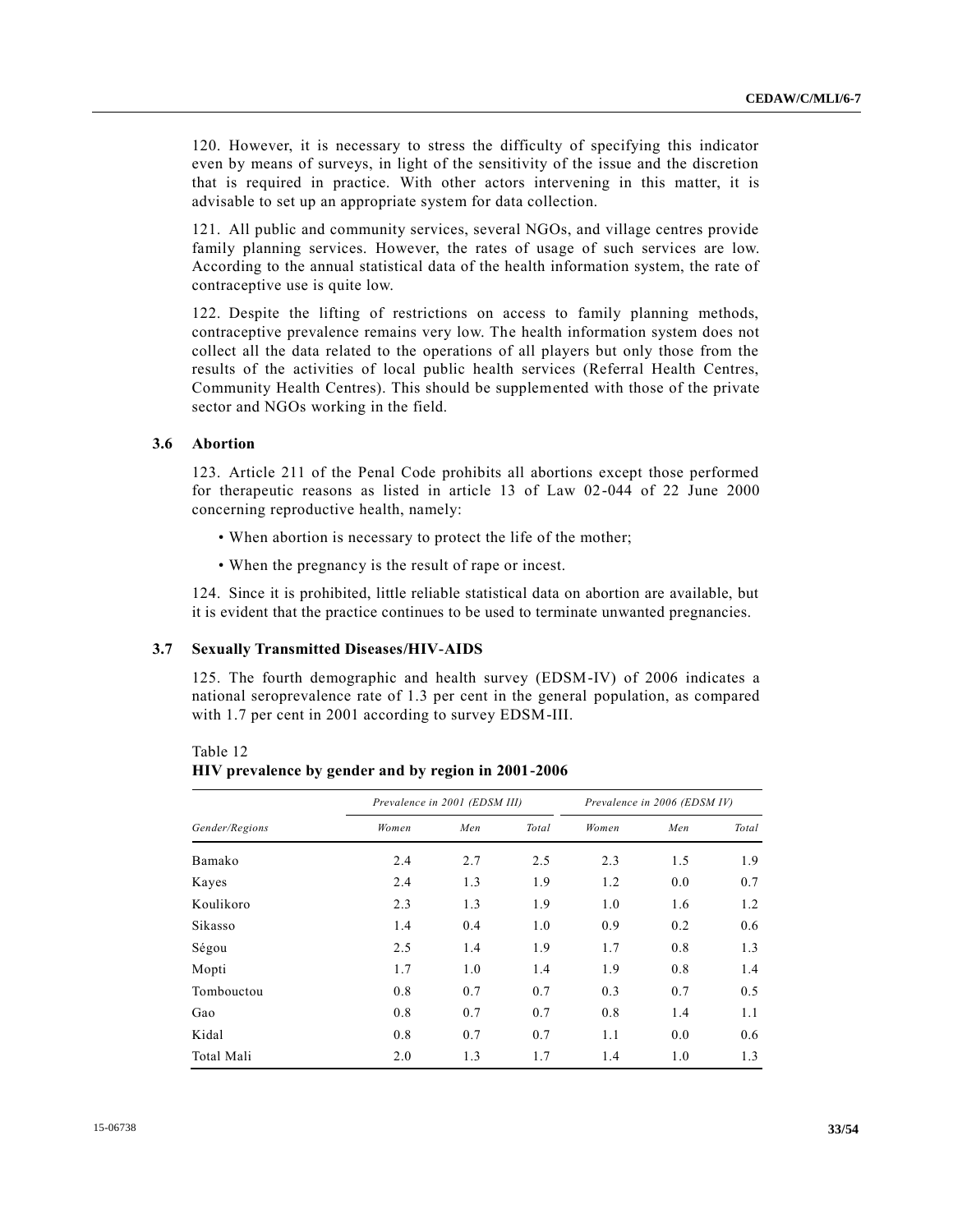126. As in 2001, prevalence is higher among women (1.5 per cent) than among men (1.0 per cent).

127. Bamako is still the hardest-hit region (1.9 per cent) followed by Mopti (1.4 per cent), followed by Ségou (1.3 per cent) and Koulikoro (1.2 per cent).

128. Prevalence is highest among the most fit and sexually active groups, especially women, as illustrated by the following table:

| Gender/Age groups | Women | Men | Total |
|-------------------|-------|-----|-------|
| $15-19$ years     | 0.6   | 0.7 | 0.6   |
| $20-24$ years     | 1.3   | 0.8 | 1.1   |
| $25-29$ years     | 2.0   | 0.6 | 1.5   |
| $30-34$ years     | 2.2   | 2.2 | 2.2   |
| $35-39$ years     | 2.2   | 0.6 | 1.5   |
| $40-44$ years     | 1.9   | 1.9 | 1.9   |
| $45-49$ years     | 1.2   | 0.8 | 1.0   |
| $50-59$ years     | na    | 1.7 | na    |
| Total             | 1.5   | 1.0 | 1.3   |

*Source*: *Malian Demographic and Health Surveys: EDSM-IV 2006*.

129. As in 2001, the age groups most affected in 2006 are 30-34 years (2.2 per cent) followed by 40-44 (1.9 per cent) and 25-29 (1.5 per cent). Among women prevalence rises with age: 1.3 per cent for ages 20-24, 2 per cent for 25-29, and 2.2 per cent for those 30-24 and 35-39 years of age, then 1.9 per cent for ages 40-44. Women are more at risk for AIDS owing to certain sociocultural and socioeconomic factors, in particular levirate marriage, illiteracy and extreme poverty.

130. Initiatives taken since 2004 have made it possible to increase the supply of services in terms of screening and in terms of prevention of mother-to-child transmission and medical coverage. The 2009 report of the Ministry of Health committee to combat AIDS indicates that:

- The number of voluntary screening centres as of 31 December 2008 is 260, of which 178 are private and community centres;
- In 2008 there were 172 sites providing prevention of mother-child transmission of which 63 provided overall care and 30 provided paediatric care;
- In 2009 there were 203,615 screenings, of which:
	- 82,196 through voluntary screening (2,493 positives);
	- $-86,825$  screened through prevention of mother-child transmission  $(1,614)$ positives);
	- 34,594 screenings prescribed in treatment settings (10,971 positives);
- In late 2008, 23,754 patients were started on antiretroviral therapy, of whom 94.6 per cent were adults and 5.4 per cent children, or just over the 2008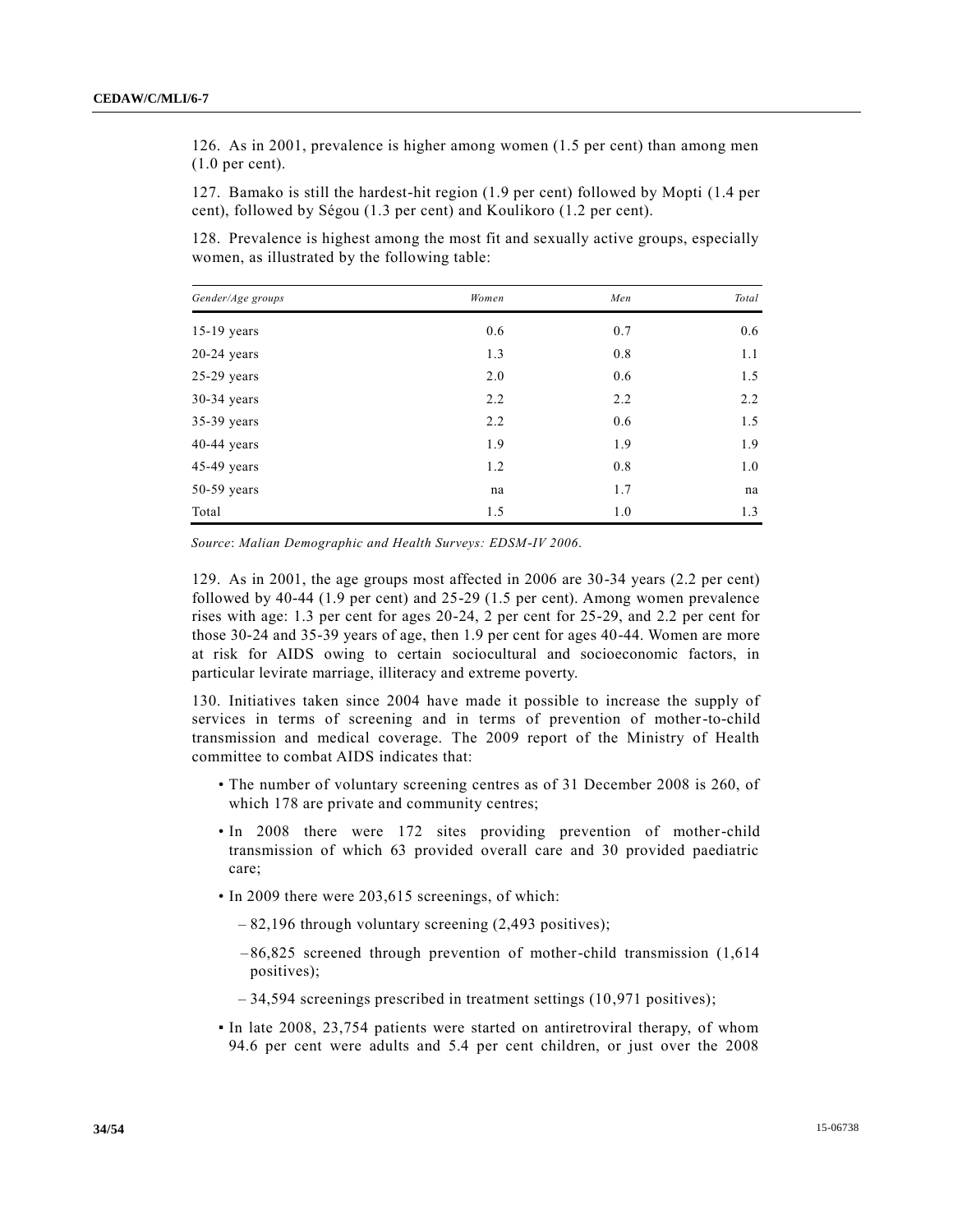forecasts of the Ministry of Health's 2005-2010 sector plan, which was for 21,000 patients;

- In December, 2009, 29260 patients were started on antiretroviral therapy, of whom 21,200 were regularly followed through ARV, i.e. a compliance rate of 72.10 per cent;
- The distribution of patients by gender is given in the table below.

131. Women were in a majority in the cohort and accounted for 65 per cent both among the patients started on the therapy and among patients regularly receiving ARV. The rate of compliance is higher among women. Comprehensive coverage is available in all regions of Mali.

132. Women receiving ARV outnumber men because they have a higher rate of seroprevalence than men and also because, in addition to the screenings at voluntary screening centres and prescribed screenings at clinics, the screenings done for prevention of mother-to-child transmission affect only women.

### **3.8 Harmful practices**

133. Mali regards the following 16 practices as harmful to the health of women and children:

- Excision
- Scarification
- Filing of teeth
- Cionectomy
- Tattooing
- Bloodletting
- The use of aphrodisiacs by women
- Depigmentation
- Forced marriage and/or marriage at a very young age
- Levirate and sororate marriages
- Nutritional taboos
- Forced feeding
- Starvation diet prior to marriage
- The killing of babies that are orphans or are born outside marriage
- Practices that humiliate women during difficult deliveries
- Physical violence against women

134. In fighting these harmful practices, special emphasis has been placed on excision and early marriage, which contribute significantly to increasing mother and child mortality and morbidity rates, it is a prime cause of difficulties in childbirth, and it often produces irreversible disabilities (vesico-vaginal fistulas).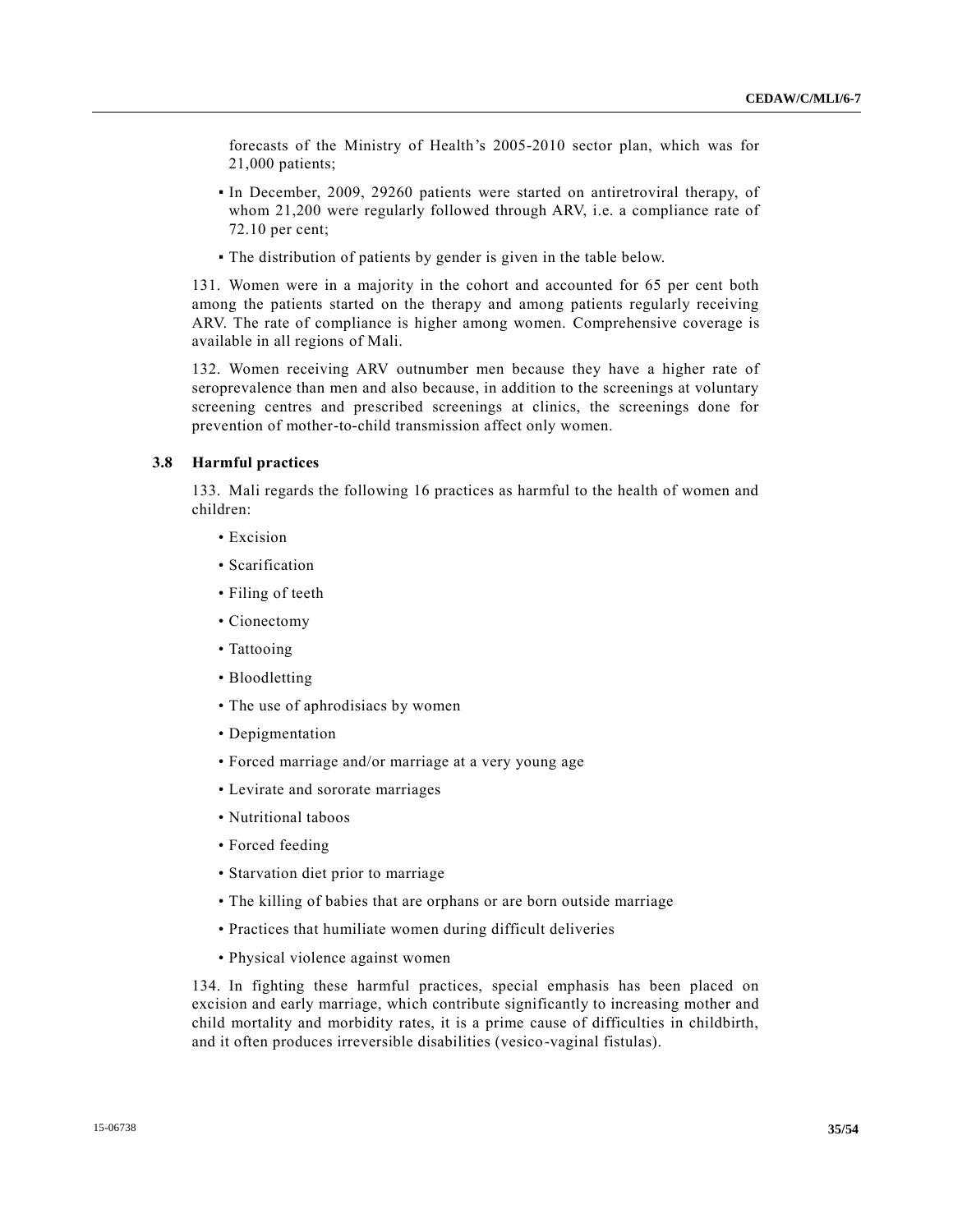135. Excision is a very old practice and, according to DHS III, 94 per cent of Malian girls and women undergo it. The average age at which excision is performed has fallen from 6.3 years to 4.3 years.

#### Table 13

**Percentage distribution of women who have undergone excision, as identified in the DHS II, III and IV surveys, on the basis of certain sociodemographic characteristics**

| Place of residence | EDSM II (1995/96) | EDSM III (2000/01) | EDSM IV (2006) |
|--------------------|-------------------|--------------------|----------------|
| Bamako             | 95.3%             | 92.8%              | 92.6%          |
| Other cities       | 85.5%             | 85.5%              | 72.2%          |
| Urban areas        | 89.8%             | 89.5%              | 80.9%          |
| Rural              | 95.6%             | 92.5%              | 87.4%          |

136. This table shows that there was a very slight decline in excision rates. This downturn is confirmed by the results of a survey on excision in Mali among children 0 to 14 years of age conducted by the national programme to combat excision (PNLE) in 2009. According to this study, the prevalence is 84% among girls 0 to 14 years of age.

# **4. Looking ahead**

137. The revised Decennial Health and Social Development Plan (PRODESS II) and the 2009-2011 programme of sectoral investment known as COMPACT highlight reproduction, with special emphasis placed on reducing mother and child morbidity and mortality.

138. Innovative activities and initiatives are under way to accelerate the achievement of the Millennium Development Goals, including:

- Implementation of the 2008-2015 road map for Accelerated Reduction of Maternal, Newborn and Child Mortality in Africa;
- Implementation of the programme to support accelerated achievement of MDG 5;
- Implementation of the plan for development of human resources in the health sector;
- The programmed medicalization of community health-care centres;
- Mali's strategy for prevention and care of fistulas;
- Review of the plan to reposition family planning;
- The scaling up of the strategy for active management of the third stage of labour, including taking matrons into account in its implementation;
- Implementation of the Mali-Tunisia reproductive health pilot project with cooperation from Spain;
- Ensuring that obstetric emergencies are properly dealt with, by setting up a referral and evacuation system with costs shared between the pregnant woman's family, the referral health centre (CSREF) and the community health association (ASACO);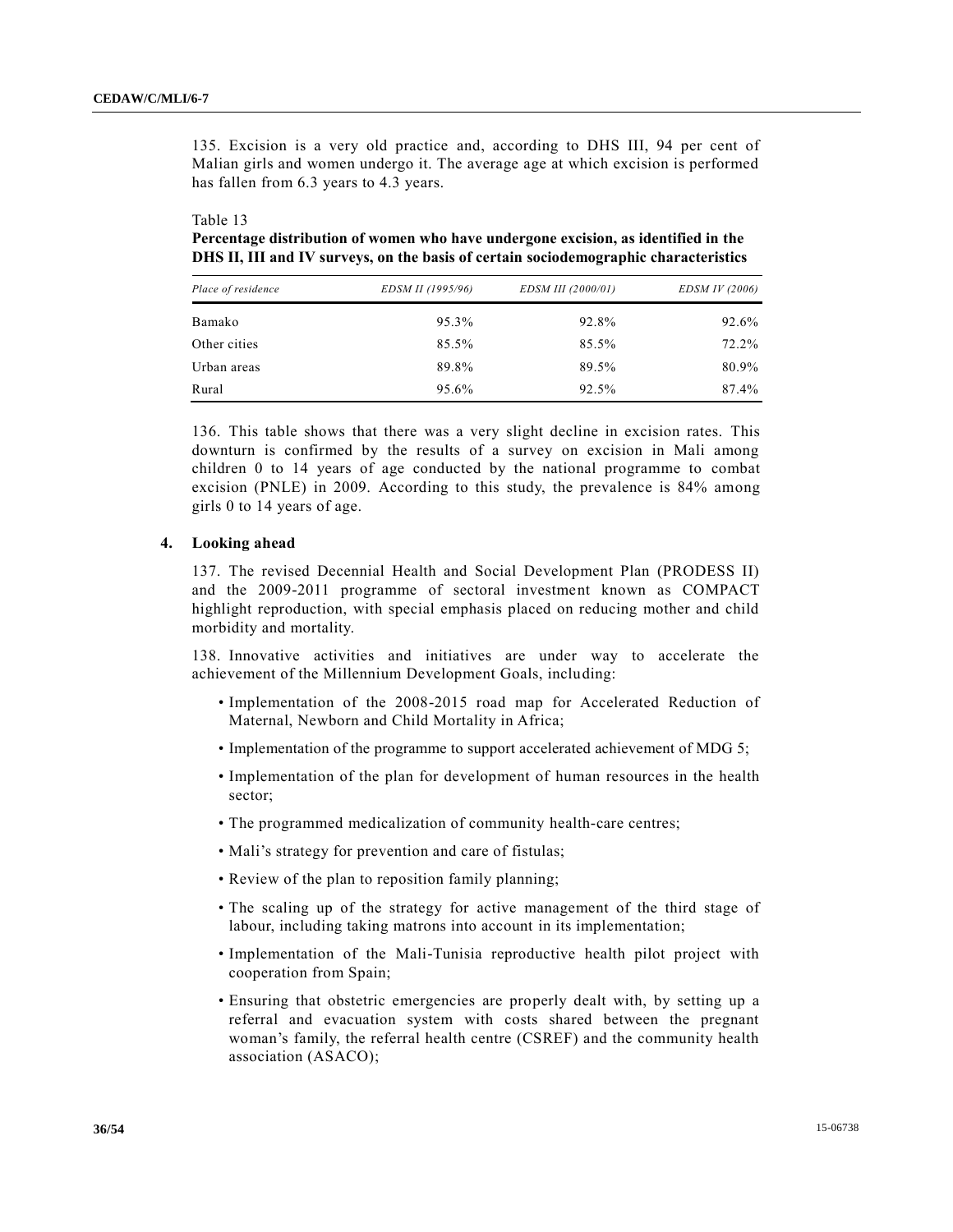• Continuing the expansion of health coverage through transfer of resources to decentralized communities.

# **Article 13: Elimination of discrimination in economic, social and cultural life**

139. In 2002, poverty affected nearly two out of every three Malians (63.8 per cent of the total population). Indeed, 88 per cent of the poor population live in rural areas, and far more women live in poverty than men. The incidence of poverty is 75.9 per cent in rural areas, as compared with 30.1 per cent in urban areas. Moreover, twice as much social-sector spending is needed in rural areas (where 45.8 per cent of the population live in extreme poverty) to raise poor local communities to the same level as urban areas (where 22.3 per cent of the population live in extreme poverty).

140. In 2006, 56 per cent of people lived below the poverty line (153,310 CFA francs per year). This is an improvement over 2002, when it was 64 per cent.

141. Faced with this situation, the Government, through the Strategic Framework for Combating Poverty (CSLP) for 2002-2006, has set itself the objective of reducing people's poverty overall, and reducing poverty among women in particular, inter alia by:

- Strengthening women's economic role in the areas of agriculture, livestock raising, fishing, crafts and trades and the informal sector;
- Facilitating women's access to credit, land and equipment, particularly in the case of women living in rural areas or near cities.

142. As part of defining its poverty reduction strategy (CSCRP 2007-2011) Mali is envisaging measures aimed at reducing women's poverty through:

- Adoption of the gender approach as a strategic element in each development sector and at all levels;
- Taking women's needs into account in the State budget in keeping with the guidelines of the poverty reduction strategy.

143. Mali has also developed a national policy of equality between men and women, a process that was launched in June 2008. The forthcoming adoption of this policy will enable different departments to develop their sectoral policies on this matter. In any event, there is already a gender equality policy of the Ministry of Justice which forms part of the national policy.

144. The implementation of the National Strategy and of the 2005-2008 Action Plan for development of microfinance has made it possible to improve women's access to credit. Thus, in 2006 women accounted for 38.1 per cent of the overall participants in the Decentralized Financial System, compared with 35 per cent in 2002. They are actually more numerous by reason of the group loan schemes that have been developed for them, which do not necessarily show up in the totals of individual Decentralized Financial System members.

145. These initiatives have helped to reduce poverty. However, it should be noted that 64.2 per cent of households headed by a woman who does not receive funds transfers are poor, compared to 48 per cent of households headed by a woman who does receive funds transfers.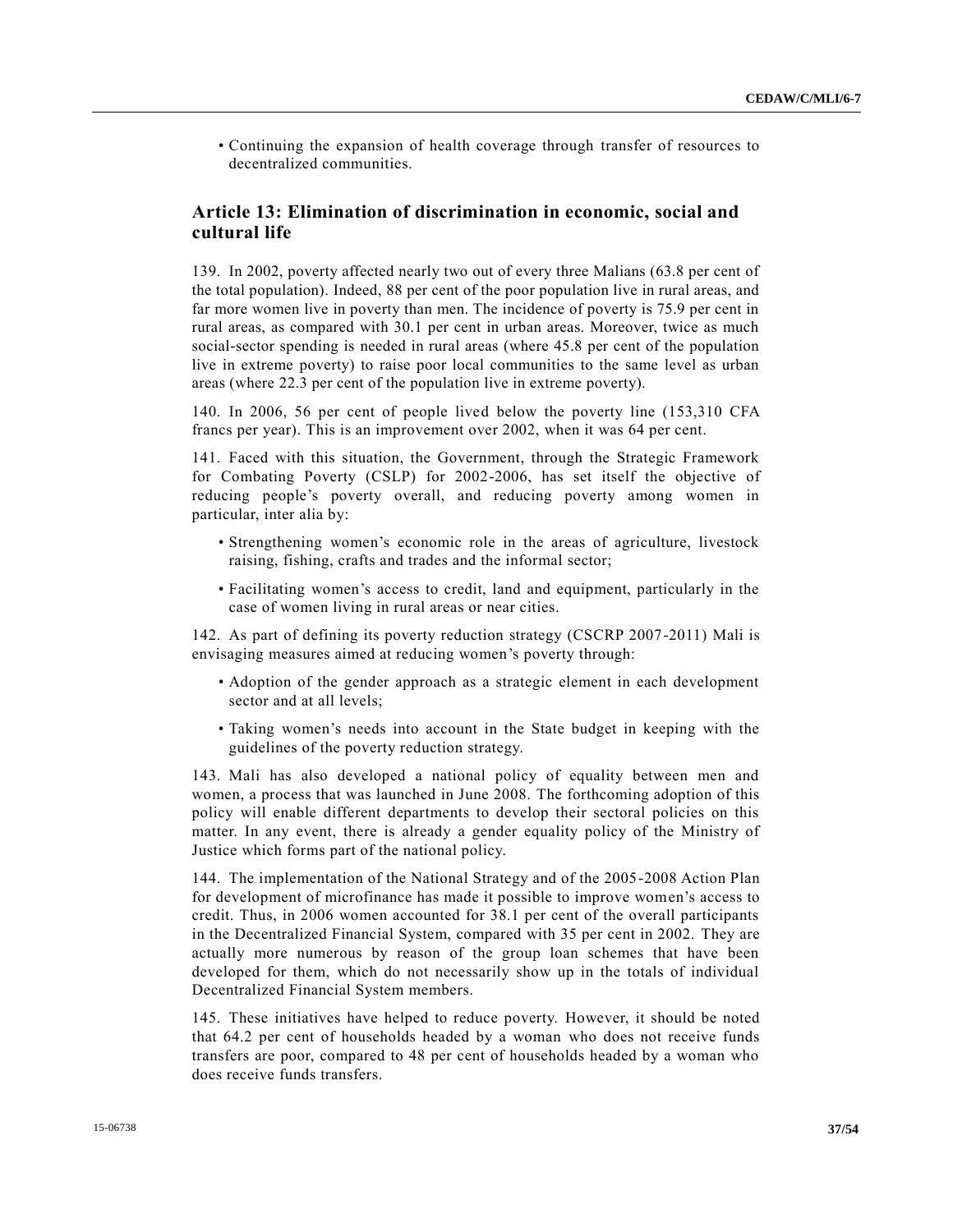146. The number of women beneficiaries of microcredit increased steadily in the years 2006-2007-2008. But women beneficiaries of microcredit have always been outnumbered by men. This is explained inter alia by social pressures and the lack of attention given to the specific needs of women.

147. In 2008, Mali, after evaluation of the 2005-2008 action plan, adopted a new 2008-2012 action plan, one of whose aims is to cover the specific needs of two target groups: women and young creative workers.

148. In institutional terms, there have been two developments: the Centre for Promotion and Support of Decentralized Financial Systems and the Unit for Monitoring and Oversight of Decentralized Financial Systems (Cellule de Contrôle et de Surveillance des SFD).

149. Also, the Ministry for the Advancement of Women, Children and Families has since 2008 been jointly piloting with the Ministry of the Economy and Finance a "Project on microcredit for development of entrepreneurship among women and young people" ("Projet de microcrédit pour le développement de l'entreprenariat des femmes et des jeunes".)

# **Article 14: Situation of rural women**

150. Women play a key socioeconomic role in rural areas of the country, with 75 per cent of women being engaged in agriculture, with 37.66 per cent of the population being active in garden farming.

151. The average area per farm is  $1,060$  m<sup>2</sup> or 10.6 acres, of which 40 m<sup>2</sup>, or 4 acres, go to women farmers. (Source: Planning and Statistics Unit, Rural Development Sector; Agricultural Survey 2006, survey of garden farming, 2008).

152. The foregoing applies also to vegetable-growing acreage, where one finds that in 2008 out of a total of 9,708 hectares only 2,068 belonged to women, i.e. 21.3 per cent of land farmed.

153. This means that men remain the main beneficiaries of farm land.

154. With regard to livestock-raising, while promotion of the sector is essentially held by men, an increasing number of women are making their entry. In 2009, there were ten women entrepreneurs in the area of animal health. They focus strongly on processing and marketing of agroforestry products by setting up small modern production units.

| Region    | Men   | Women |
|-----------|-------|-------|
| Kayes     | 50.90 | 49.10 |
| Koulikoro | 51.10 | 48.90 |
| Sikasso   | 49.80 | 50.20 |
| Ségou     | 51.40 | 48.60 |
| Mopti     | 53.20 | 46.80 |

# Table 14 **Rate of rural agricultural population by region and by sex in 2011-2012**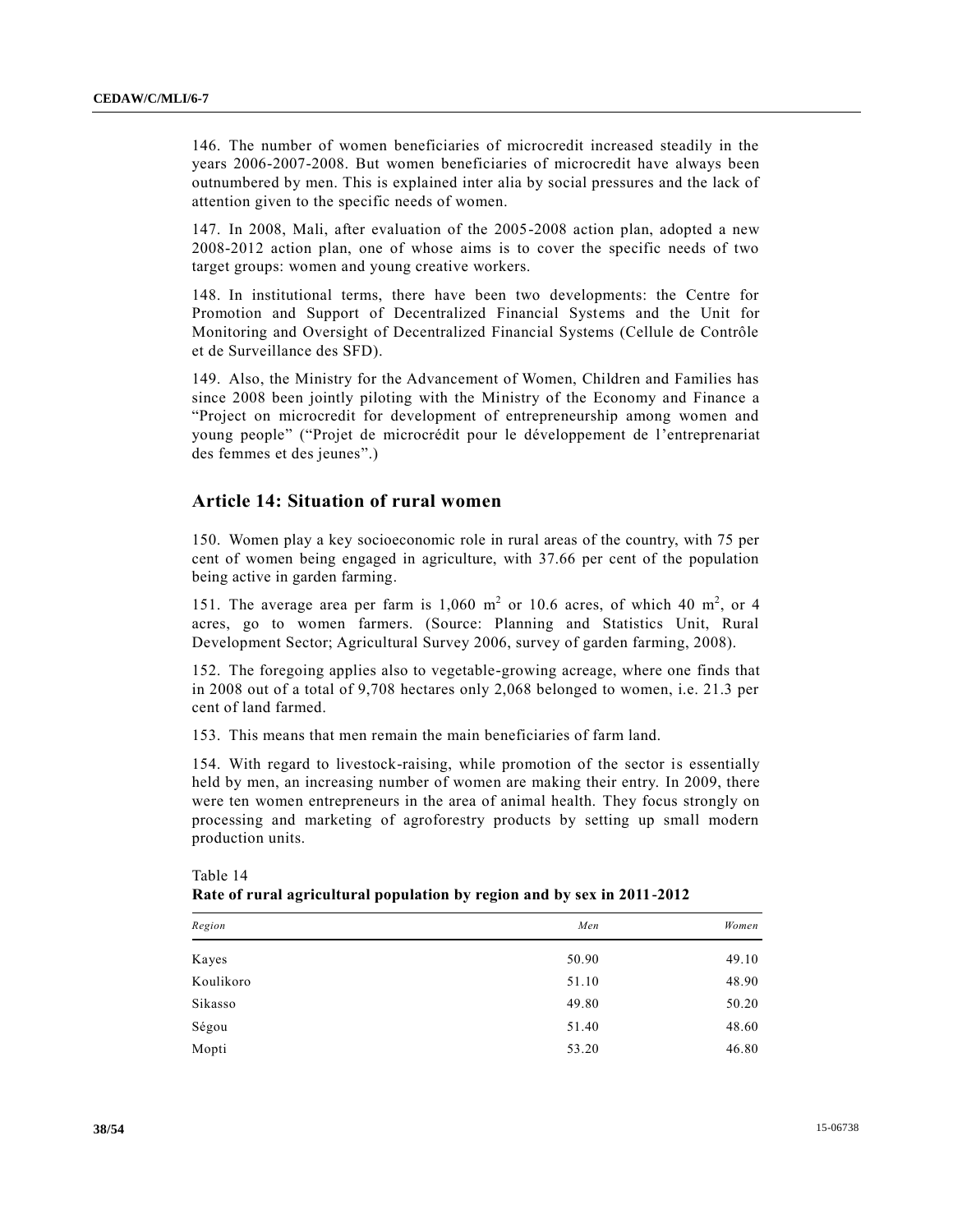| Gao        | 51.70 | 48.30 |
|------------|-------|-------|
| Tombouctou | 53.90 | 46.10 |
| Region     | Men   | Women |

*Source*: *Planning & Statistics Unit, Rural Development Sector, Current Agricultural Survey, 2011-2012*.

#### **Bamako and Kidal were not covered by the Current Agricultural Survey**

#### **(a) Women and development programmes**

155. After evaluating the implementation of the 2002-2006 poverty reduction strategy paper, the Government adopted the Strategic Framework for Growth and Poverty Reduction for 2007-2011 in order to significantly reduce poverty and accelerate progress towards achievement of the Millennium Development Goals (MDGs).

156. In this context, there has been significant improvement in the condition of women as a result of socioeconomic development programmes implemented by the Government with contributions from development partners: PRODESS (Decennial Social and Health Development Programme); PRODEC (Decennial Education Development Programme); PRODEJ (Decennial Justice Development Programme); PASAOP (Programme to support the Farm System and Rural Organizations).

157. In addition, several projects and programmes in support of women and for reduction of male/female inequalities have been initiated, including the following:

- Project to support strengthening of male/female equity for the reduction of economic and sociopolitical disparities (PARHF2 et PAREHF3);
- Project to support women in shea production;
- Project to support women economic actors;
- Project to build equipment at socio-educational centres for women and children;
- Projects in support of women's health and project to support improvement of the status of women and gender equity (PAASFEG) funded by UNFPA for the period 2002-2007;
- Joint United Nations support programme for the promotion of human and gender rights (PCDHG);
- Project on equality between the sexes (PROJES);
- Human rights gender equity programme (PDHEG);
- Project for the development of multi-functional platforms;
- Micro-credit project for promotion of entrepreneurship among women and young people;
- Capacity-building project for women economic actors by Spanish cooperation in the framework of NEPAD, 2008;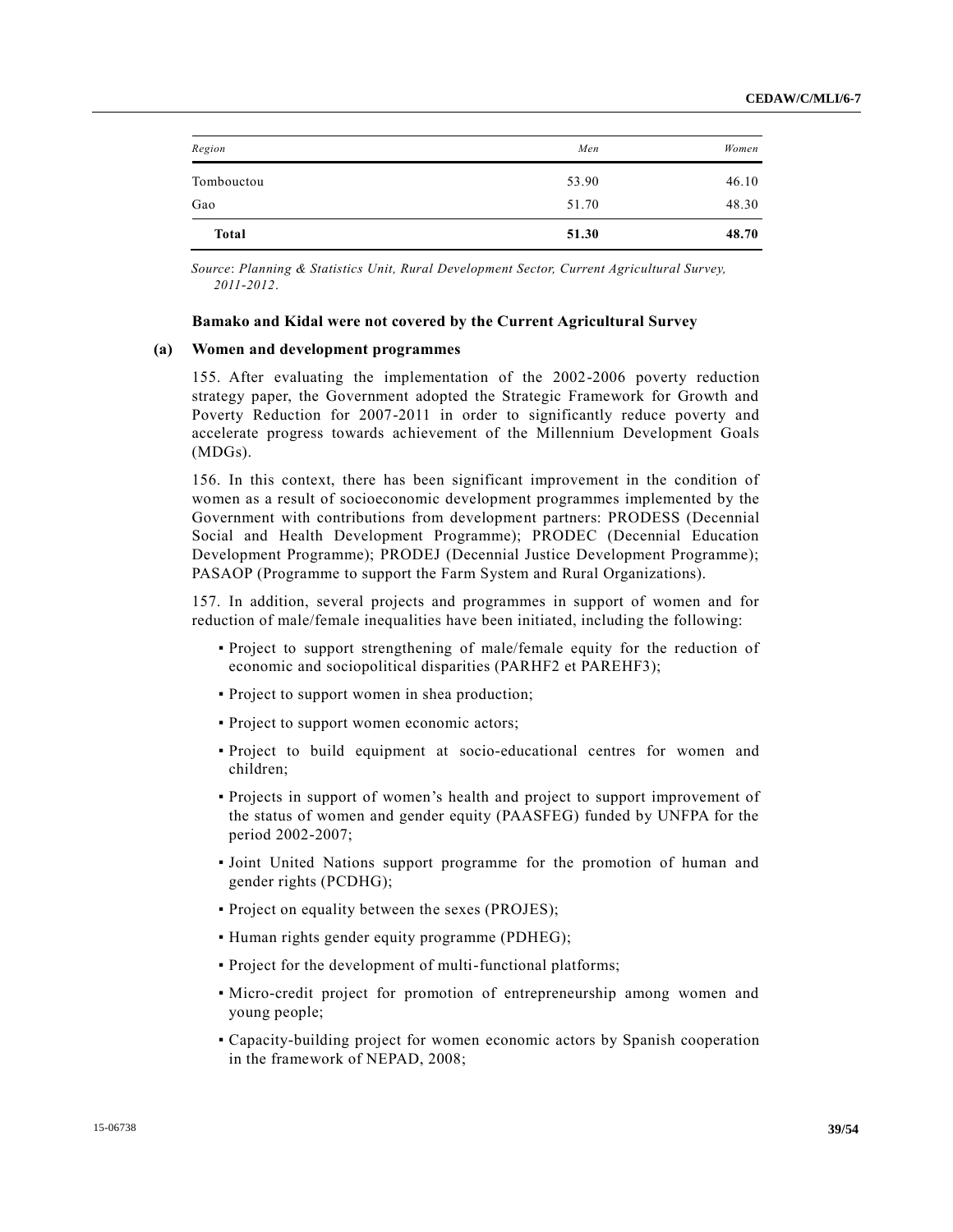- Capacity-building programme for women's organizations (RECOFEM), funded by ACBF (phase 1: 2005-2009; phase 2: 2009-2013);
- "Layidu Wari" project in support of women's economic activities, 2004;
- Support for improvement of living conditions of the poor and of vulnerable sectors through decentralized communities: PAACVP –Tonka;
- Project for vegetable gardening through the support programme for sustainable development and livestock-breeding in western Sahel (PADESO);
- Implementation of integrated programmes and projects for women in livestock breeding (*Sahelian goats in Guera and "wassa chiè"*).

158. These various initiatives have considerably improved socioeconomic conditions for women in general and rural women in particular.

### **(b) Rural women and social security programmes**

159. There is no social protection regime especially for rural women, but in 2009 legislative and regulatory measures were taken to strengthen social protection in Mali, including:

- Law No. 09 030 of 27 July 2009 introducing a medical care scheme. This law enables a woman who has no personal entitlement to any medical coverage to benefit from the medical care assistance scheme;
- Law No. 09\_015 of 26 June 2009 introducing mandatory health insurance. This legislation allows the coverage of health-care costs associated with illness and maternity for the insured and their dependents. So a woman can benefit personally or also as a dependent relative of an insured.

160. Rural women are included among the beneficiaries of these measures even if they are not expressly referred to in them.

### **(c) Information, education and training of rural women**

**In the area of education**, the illiteracy rate remains generally very high, especially for women (83 per cent) and for rural women (92 per cent).

161. As a result, a ministry in charge of literacy and national languages has existed in the governmental nomenclature since 2007.

162. To implement the policy of promoting literacy and the national languages, many activities have been conducted, including:

- Creating literacy centres and establishing literacy programmes for women in all regions of the country and Bamako District;
- Developing Women's Learning Centres throughout the country. There are now four, of which the three located in Kalanban coura, Bourem and Koutiala served 218 learners during the year 2007;
- Creation of Educational Outreach Centres and 1,811 Centres for Functional Literacy with 61,057 auditors enrolled (of whom 40 per cent are women), 3,343 moderators, of whom 46 per cent are women, and 24,050 newly literate, 24 per cent women, 2008;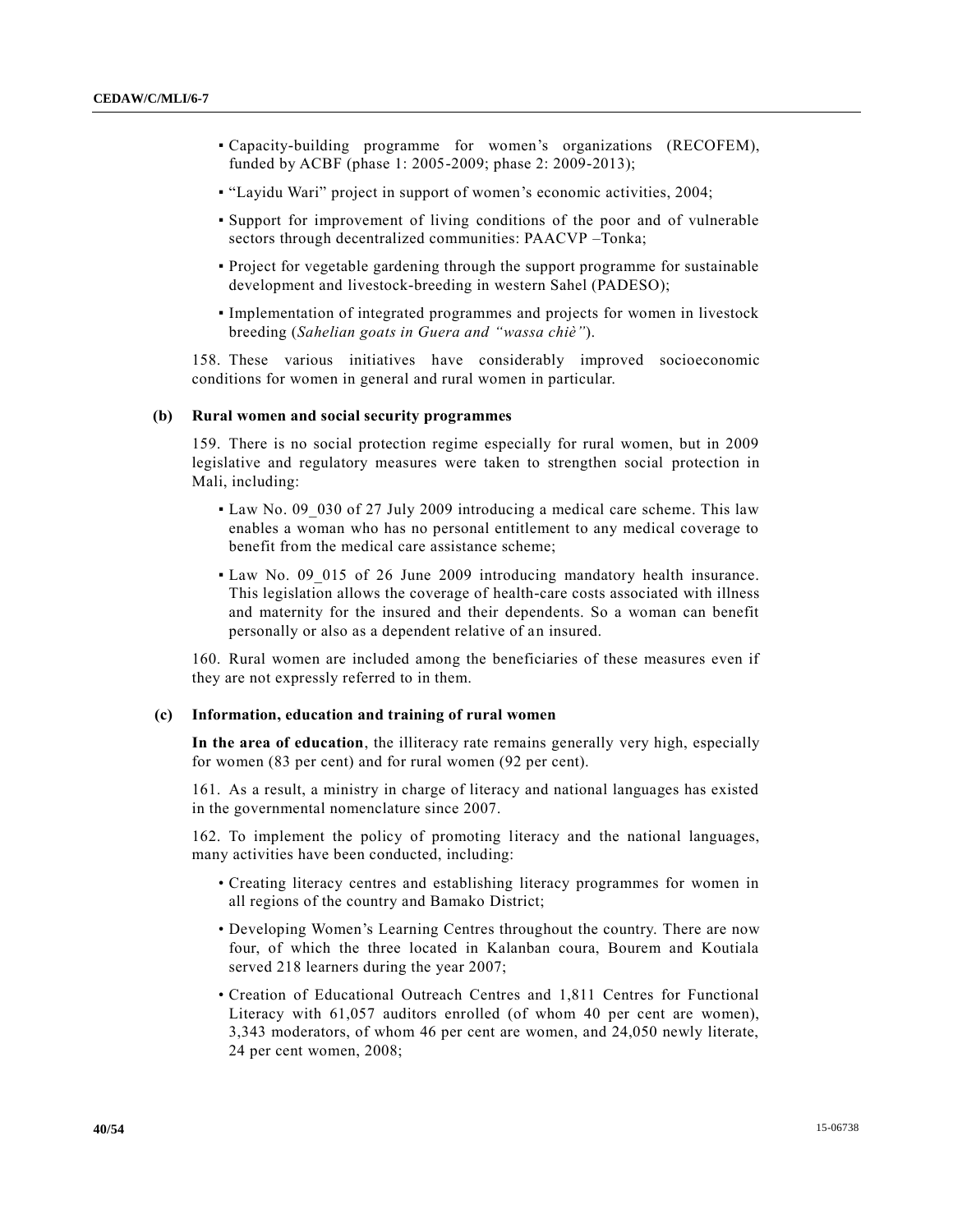- As part of the implementation of the literacy programme, opening of 160 literacy centres throughout the country. Training of 251 instructors including 213 for neighbourhoods of Bamako District and 38 for military camps in Bamako, Kati and Koulikoro;
- Opening of an alpha-management centre in 2009 by the Coordinating Organization for Women's Associations and Organizations (CAFO);
- Strengthening the Lassa centre for the training of women through installation of new micro-projects;
- Creation of 1,302 Centre for Education for Development in 2008 with 31,747 learners (49 per cent girls) and 1,363 educators (24 per cent women).

**In the area of training**, several training sessions were held, especially on techniques of agricultural production, processing/conservation, marketing of agroforestry-pastoral products, advocacy, organizational management, leadership, etc.;

- Vocational training in improved fattening techniques, tanning, production of hides and skins and "*wassa chie*" chicken farming;
- Training in artisanal fish farming of members of fishermen's and fish farmers' associations;
- Training women in techniques of production and conservation of fisheries products and aquaculture products.

**In the area of information**, the Demographic and Health Survey of 2006 indicates that nearly 25 per cent of women have no access to any of the media, compared to 31 per cent for rural women; the extension of national coverage by the creation of new entities (233 radio stations in 2008 compared to 178 in 2006) has improved the rate. Several local radio broadcasters, including rural stations, have arisen in the country.

163. Also, national television is increasingly reaching into rural areas.

164. Local news and communication centres (centres locaux d'information et de communication — CLIC) have been created.

### **(d) Rural women's organizations**

165. According to the Educational Outreach Centre study on rights of women and children conducted by the Ministry for the Advancement of Women, Children and Families in 2008, 54 per cent of rural women belong to an association.

166. Generally speaking, there are two kinds of women's organizations: traditional and formal. The traditional sorts of organization represent the survival of a communitarian organizational structure handed down from past generations, while the formal sorts of organization are part of the overall system of associations and cooperatives. Rural women, because they are illiterate and lack information, have difficulty adapting to the rigid legal framework that governs the establishment, structure and functioning of these formal organizations.

167. The various formal women's organizations that exist in rural areas comprise groups, associations, cooperatives and even economic interest groups (GIEs). All of these organizations are found throughout the country.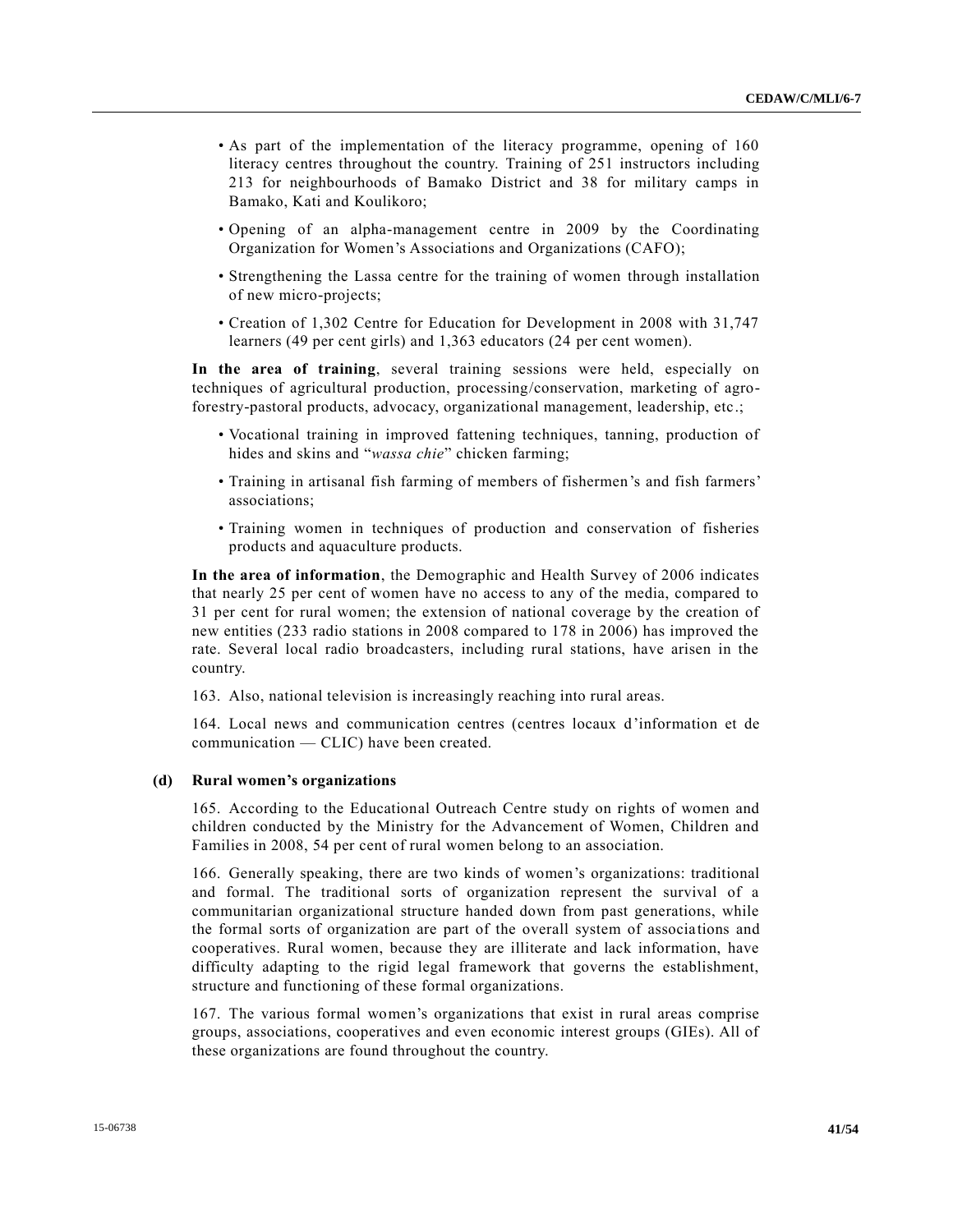168. Since 2004, the Government of Mali through the Ministry for the Advancement of Women, Children and Families has worked in partnership with the Permanent Assembly of Chambers of Agriculture (APCAM) to help rural women establish the National Federation of Rural Women (FENAFER) and affiliated rural women's vocational associations (ASPROFER). This association has a headquarters in Bamako, bylaws and rules of procedure. The organs of governance comprise a national bureau and local bureaux. The federation works closely with APCAM and represents rural women at national, regional and international meetings concerning rural women. This enables them to participate and keep abreast of issues of concern to them.

| Sex          | 2010-2011 | 2011-2012 |
|--------------|-----------|-----------|
| Men          | 97.8      | 97.9      |
| Women        | 2.2       | 2.1       |
| <b>Total</b> | 100.0     | 100.0     |

# Table 15 **Heads of farm establishments by sex**

*Source*: *CPS/SDR Rural Development Sector, Current Agricultural Survey 2010-2011, 2011-2012*.

### **(e) Rural women's participation in community activities**

169. The decentralization to which Mali has been firmly committed since 1994 has afforded women many opportunities for full participation in political, social and economic affairs. It has enabled women to appreciate the importance of participating in public and political affairs and given them the opportunity to assume political leadership (municipal councillors and aldermen). This is reflected in the number of women standing for election and being elected in the elections of 2004 and 2009 in rural communities. Out of 9 women mayors, 7 were elected in rural communities, i.e. 77.77 per cent. On matters of women and conservation, women are strongly involved in pursuing the use of improved stoves utilizing less firewood. They are also taking the lead in fighting desertification through the fixation of dunes (work for food) in the northern part of the country.

# **(f) Rural women and access to factors and means of production (land, credit, equipment, etc.)**

170. Law 06-045 AN-RM of 5 September 2006 concerning the Agricultural Guidance Act constitutes a major stride in the area of rural development, particularly for the advancement of rural women. Its article 8 provides that the agricultural development policy seeks to ensure promotion of women and men in the agricultural sector with respect for equity, especially in the rural setting. Article 24 provides that the State shall promote the establishment of young people, women and vulnerable groups as farmers, especially by encouraging their access to factors of production and developing specific technical or financial support mechanisms. Article 45 provides that the State shall encourage equity between women and men in the rural setting, especially in farming. Article 83 provides that the State will ensure equitable access to agricultural land ownership by different categories of farmers and agricultural operators. To that end, the State will facilitate access by growing numbers of farm operators, especially young people and women, to animal and motorized traction.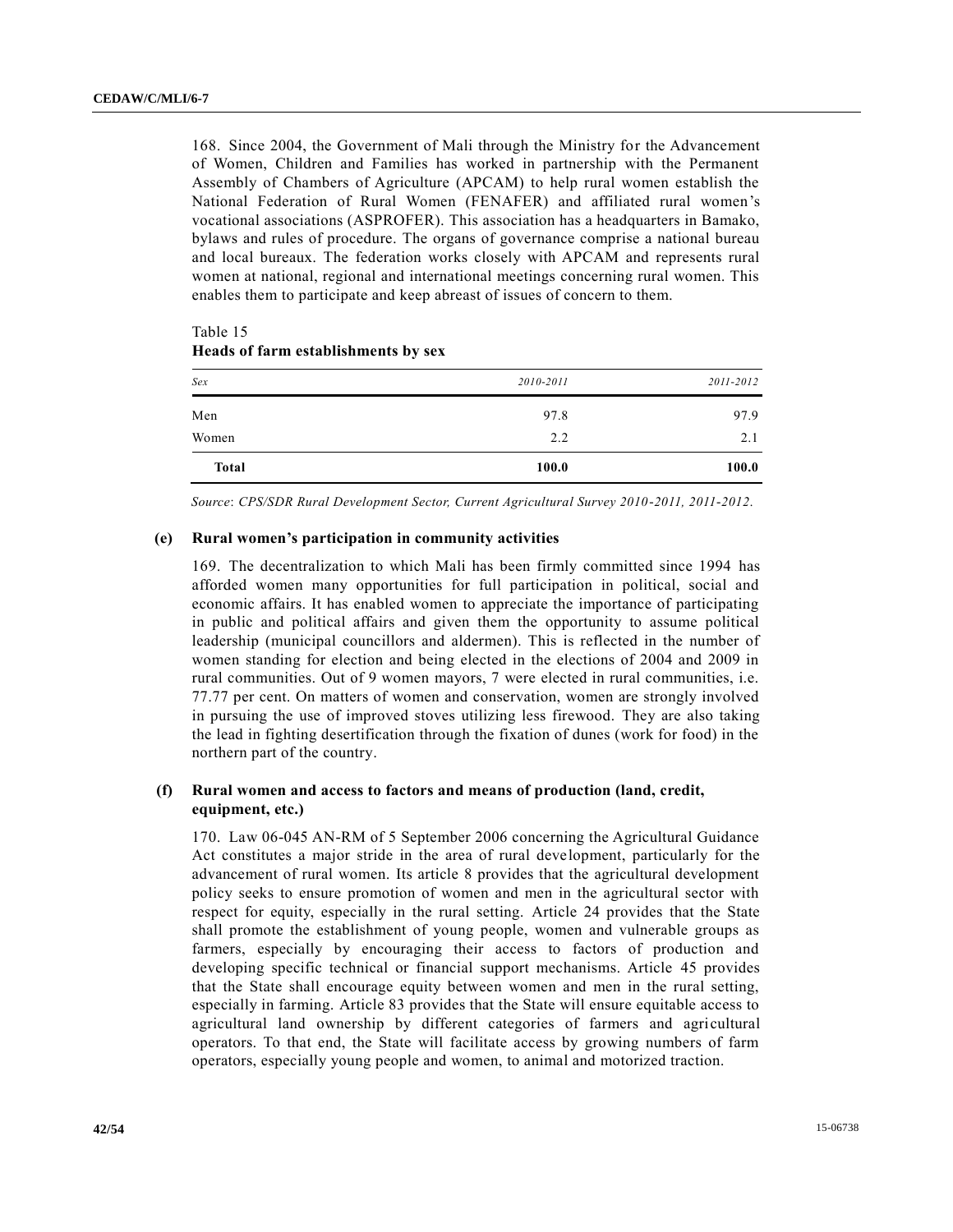|            |         | Sex  |        |      |         |       |
|------------|---------|------|--------|------|---------|-------|
|            | Men     |      | Women  |      | Total   |       |
| Region     | Number  | %    | Number | $\%$ | Number  | %     |
| Kayes      | 1 1 9 6 | 96.4 | 45     | 3.6  | 1 2 4 1 | 100.0 |
| Koulikoro  | 1 0 2 0 | 98.0 | 21     | 2.0  | 1 0 4 1 | 100.0 |
| Sikasso    | 1 0 7 6 | 98.7 | 14     | 1.3  | 1 0 9 0 | 100.0 |
| Ségou      | 1 1 2 7 | 98.7 | 15     | 1.3  | 1 1 4 2 | 100.0 |
| Mopti      | 1 3 2 7 | 97.4 | 36     | 2.6  | 1 3 6 3 | 100.0 |
| Tombouctou | 531     | 99.4 | 3      | 0.6  | 534     | 100.0 |
| Gao        | 233     | 98.7 | 3      | 1.3  | 236     | 100.0 |

# Table 16 **Distribution of land parcels by sex of owner and by region, 2011-2012 (in %)** *Unit: number and percentage*

*Source*: *CPS/SDR Rural Development Sector, Current Agricultural Survey, 2011-2012*.

171. In 2011-2012, the proportion of women having access to land ownership was highest in Kayes, with 3.6 per cent, compared with only 0.6 per cent in Tombouctou and 1.3 per cent in Sikasso, Ségou and Gao. That rate is relatively low, which means that women have scant access to ownership of land in Mali, despite the policy measures adopted favouring women such as the Agricultural Guidance Act, which reserves part (10 per cent) of all land developed for women and young people.

| Crop     | 2004-2005           |       | 2006-2007<br>Sex of parcel owner |         | 2008-2009<br>Sex of parcel owner |         |
|----------|---------------------|-------|----------------------------------|---------|----------------------------------|---------|
|          | Sex of parcel owner |       |                                  |         |                                  |         |
|          | Men                 | Women | Men                              | Women   | Men                              | Women   |
| Millet   | 97.7%               | 2.3%  | 98.2%                            | 1.8%    | 97.8%                            | $2.2\%$ |
| Sorghum  | 97.6%               | 2.4%  | 97.9%                            | 2.1%    | 98.7%                            | $1.3\%$ |
| Rice     | 95.7%               | 4.3%  | 82.5%                            | 17.5%   | 94.4%                            | $5.6\%$ |
| Maize    | 98.2%               | 1.8%  | 97.7%                            | 2.3%    | 99.1%                            | $0.9\%$ |
| Fonio    | 82.9%               | 17.1% | 67.8%                            | 32.2%   | 89.9%                            | 10.1%   |
| Potato   | 91.8%               | 8.2%  | 97.6%                            | 2.4%    | 99.9%                            | $0.1\%$ |
| Manioc   | 100.0%              |       | 99.8%                            | $0.2\%$ | 100.0%                           |         |
| Taro     | 100.0%              |       | $0.0\%$                          | $0.0\%$ | 1.8%                             | 98.2%   |
| Cowpea   | 86.4%               | 13.6% | 96.2%                            | 3.8%    | 88.1%                            | 11.9%   |
| Peanut   | 61.6%               | 38.4% | 56.2%                            | 43.8%   | 47.8%                            | 52.2%   |
| Voandzou | 76.9%               | 23.1% | 56.9%                            | 43.1%   | 84.6%                            | 15.4%   |
| Soya     | 99.6%               | 0.4%  | 94.4%                            | 5.6%    | 91.1%                            | 8.9%    |
| Sesame   | 90.7%               | 9.3%  | 80.2%                            | 19.8%   | 90.0%                            | 10.0%   |
| Ginger   | 100.0%              |       | $0.0\%$                          | $0.0\%$ | 53.6%                            | 46.4%   |

# Table 17 **Distribution of cultivated land in % by type of crop and sex of parcel owner**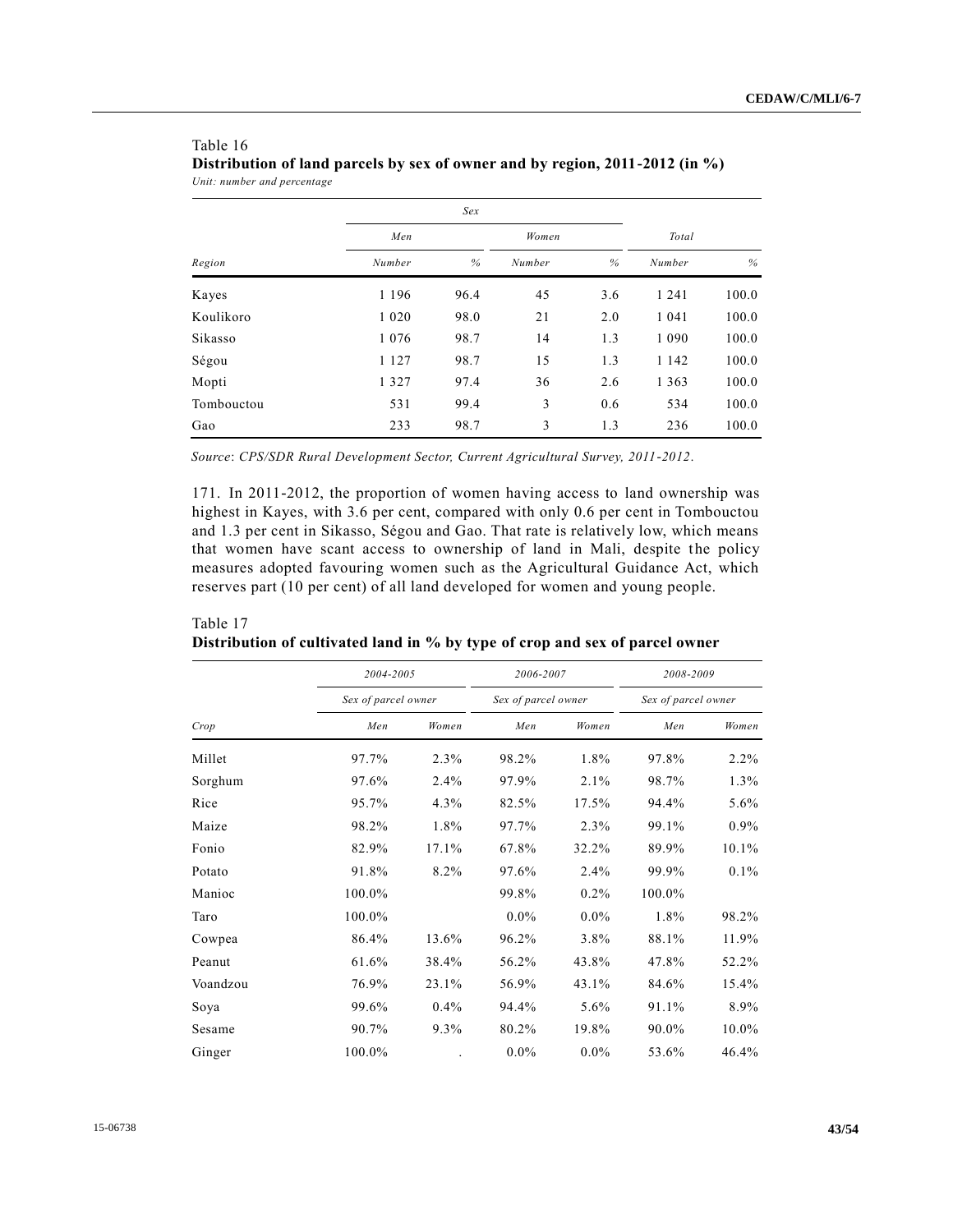|            | 2004-2005           |         | 2006-2007<br>Sex of parcel owner |         | 2008-2009<br>Sex of parcel owner |         |
|------------|---------------------|---------|----------------------------------|---------|----------------------------------|---------|
|            | Sex of parcel owner |         |                                  |         |                                  |         |
| Crop       | Men                 | Women   | Men                              | Women   | Men                              | Women   |
| Pimento    | 96.8%               | $3.2\%$ | 96.0%                            | $4.0\%$ | 67.9%                            | 32.1%   |
| Okra       | 30.5%               | 69.5%   | 23.4%                            | 76.6%   | 49.9%                            | 50.1%   |
| Watermelon | 100.0%              |         | 97.2%                            | $2.8\%$ | 99.5%                            | $0.5\%$ |

*Source*: *Statistical Planning Unit, Rural Development, Agricultural Survey 2008-2009*.

# Table 18 **Distribution of cultivated land by type of management, sex of parcel owner, and region (in %)**

|            | Sex of          | 2004-2005<br>Type of management |            | 2006-2007<br>Type of management |            | 2008-2009<br>Type of management |            |
|------------|-----------------|---------------------------------|------------|---------------------------------|------------|---------------------------------|------------|
|            |                 |                                 |            |                                 |            |                                 |            |
| Region     | parcel<br>owner | Collective                      | Individual | Collective                      | Individual | Collective                      | Individual |
| Kayes      | Men             | 87.9%                           | 12.1%      | 94.2%                           | 5.8%       | 81.3%                           | 18.7%      |
|            | Women           | 14.3%                           | 85.7%      | 8.0%                            | 92.0%      | 3.5%                            | 96.5%      |
| Koulikoro  | Men             | 87.2%                           | 12.8%      | 92.0%                           | 8.0%       | 93.1%                           | 6.9%       |
|            | Women           | 13.2%                           | 86.8%      | $9.2\%$                         | 90.8%      | 6.5%                            | 93.5%      |
| Sikasso    | Men             | 93.0%                           | 7.0%       | 97.3%                           | 2.7%       | 97.1%                           | 2.9%       |
|            | Women           | 25.0%                           | 75.0%      | 5.8%                            | 94.2%      | 10.8%                           | 89.2%      |
| Ségou      | Men             | 95.0%                           | 5.0%       | 95.8%                           | 4.2%       | 97.0%                           | $3.0\%$    |
|            | Women           | 59.2%                           | 40.8%      | 59.7%                           | 40.3%      | 17.4%                           | 82.6%      |
| Mopti      | Men             | 93.3%                           | $6.7\%$    | 91.9%                           | 8.1%       | 92.0%                           | 8.0%       |
|            | Women           | 20.8%                           | 79.2%      | 6.6%                            | 93.4%      | 33.8%                           | 66.2%      |
| Tombouctou | Men             | 95.5%                           | 4.5%       | 100.0%                          |            | 98.7%                           | 1.3%       |
|            | Women           | 100.0%                          |            | 100.0%                          |            | 100.0%                          |            |
| Gao        | Men             | 99.2%                           | $0.8\%$    | 94.6%                           | $5.4\%$    | 84.7%                           | 15.3%      |
|            | Women           | 97.1%                           | 2.9%       | 99.4%                           | $0.6\%$    | 92.9%                           | 7.1%       |
| Bamako     | Men             | 91.8%                           | 8.2%       |                                 |            |                                 |            |
|            | Women           | 90.4%                           | $9.6\%$    |                                 |            |                                 |            |

*Source*: *CPS/SDR Rural Development Sector, Current Agricultural Survey, 2008-2009*.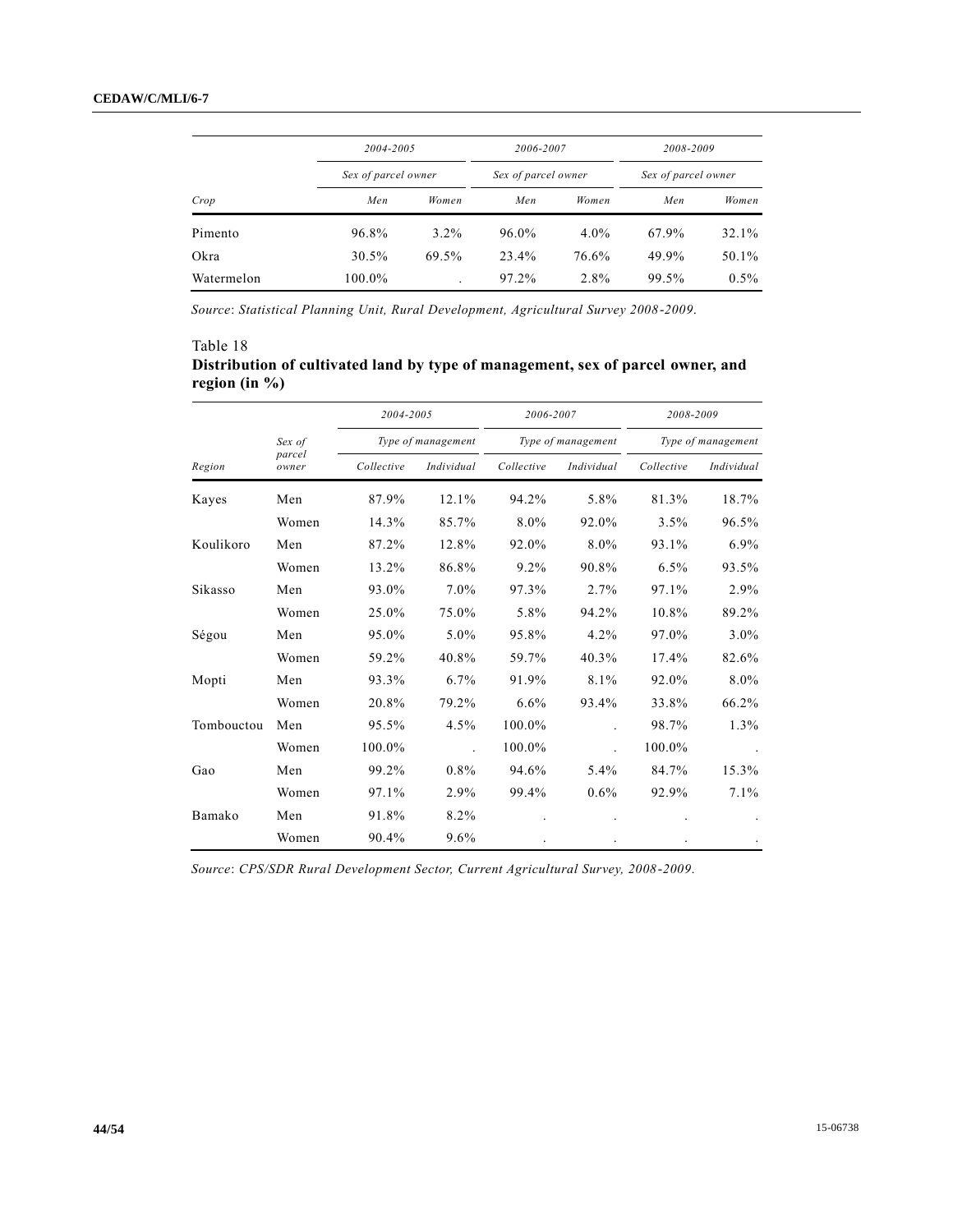| Region     |      | 2004-2005<br>Sex of parcel owner |      | 2006-2007<br>Sex of parcel owner |      | 2008-2009<br>Sex of parcel owner |  |
|------------|------|----------------------------------|------|----------------------------------|------|----------------------------------|--|
|            |      |                                  |      |                                  |      |                                  |  |
|            | Men  | Women                            | Men  | Women                            | Men  | Women                            |  |
| Kayes      | 1.13 | 0.47                             | 0.98 | 0.50                             | 1.27 | 0.53                             |  |
| Koulikoro  | 1.43 | 0.57                             | 1.32 | 0.66                             | 1.54 | 0.46                             |  |
| Sikasso    | 1.60 | 0.37                             | 1.44 | 0.57                             | 1.45 | 0.37                             |  |
| Ségou      | 2.04 | 0.72                             | 1.42 | 0.53                             | 1.52 | 0.36                             |  |
| Mopti      | 1.44 | 0.40                             | 1.31 | 0.50                             | 1.76 | 0.55                             |  |
| Tombouctou | 1.16 | 1.08                             | 0.94 | 0.39                             | 0.94 | 0.67                             |  |
| Gao        | 1.08 | 0.45                             | 0.58 | 0.31                             | 0.64 | 0.14                             |  |
| Bamako     | 0.57 | 0.24                             |      |                                  |      |                                  |  |
| Total      | 1.53 | 0.47                             | 1.28 | 0.55                             | 1.47 | 0.47                             |  |

# Table 19 **Distribution of cultivated land on average by sex of parcel owner and by region (in hectares)**

*Source: CPS/SDR Rural Development Sector, Current Agricultural Survey, 2008-2009*.

172. With regard to the amount of land farmed, it appears that men are farming, on average, three times as much land as women. This is the case in all the regions, although the difference narrows slightly in Tombouctou.

|                    | Owner    |              | $Co-owner$     |              |
|--------------------|----------|--------------|----------------|--------------|
| Type of equipment  | Men      | Women        | Men            | Women        |
| Grinder            | 69 822   | $\Omega$     | 5 5 8 1        | $\theta$     |
| Rototiller         | 7759     | 156          | $\theta$       | $\theta$     |
| Combine            | 171 215  | 963          | 13 909         | $\theta$     |
| Plough             | 740 820  | 11033        | 87 675         | 284          |
| Backhoe            | 704 056  | 18768        | 30 438         | $\theta$     |
| Seeder             | 219 871  | 1930         | 19 448         | $\theta$     |
| Harrow             | 114 664  | 213          | 3 9 6 0        | $\theta$     |
| Handcart           | 246 815  | 2546         | 41 395         | $\theta$     |
| Processing machine | 67 129   | $\Omega$     | 8631           | $\theta$     |
| Improved hive      | 65 122   | 647          | $\theta$       | $\mathbf{0}$ |
| Traditional hive   | 15 3 17  | 76           | $\theta$       | $\mathbf{0}$ |
| Rice huller        | 820      | $\theta$     | $\theta$       | $\theta$     |
| Maize sheller      | 1 1 8 1  | $\Omega$     | $\theta$       | $\theta$     |
| Rice thresher      | $\theta$ | $\Omega$     | $\theta$       | $\theta$     |
| Millet thresher    | 14 9 95  | $\Omega$     | 1 1 5 8        | $\theta$     |
| Motorized unit     | 2674     | $\Omega$     | 535            | $\theta$     |
| Manual pump        | 783      | $\mathbf{0}$ | $\overline{0}$ | $\mathbf{0}$ |

# Table 20 **Distribution of farm equipment by sex of owner, 2008-2009**

*Source: CPS/SDR Rural Development Sector, Current Agricultural Survey, 2008-2009*.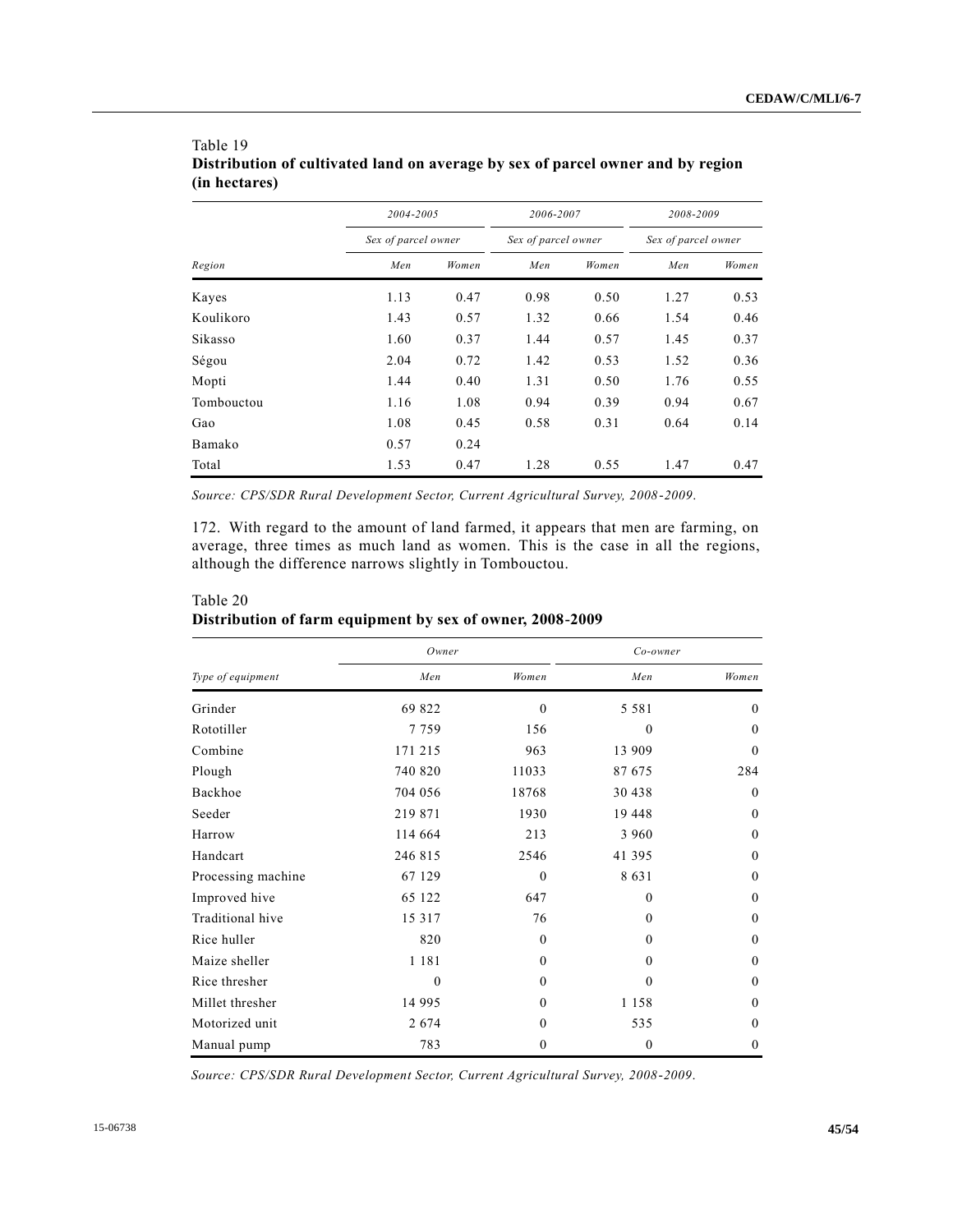173. It may be noted that the implements most widely used by rural women are ploughs, mule-drawn hoes, handcarts and seeders. Men are the main owners of large items such as threshers, shellers, hullers, motorized units and pumps. In addition to the equipment referred to in the table, a programme distributing tractors on loan has made it possible to for rural women to be better equipped. Of the 375 tractors distributed in 2008, 39 went to women, i.e. a proportion of 10 per cent.

174. Also, of the 275 tractors distributed by the Ministry of Agriculture, 8 per cent were allocated to women, i.e. 22 women beneficiaries, of whom 3 were in Kayes, one in Koulikoro, 2 in Sikasso, 6 in Ségou, 3 in Mopti, 2 in Tombouctou and 5 in Bamako.

175. Regarding grants made by the Youth Employment Agency (APEJ — Agence pour l'Emploi des Jeunes), there were 17 women out of 100 beneficiaries, including 2 women in Kayes, 4 in Koulikoro, 3 in Sikasso, 2 in Ségou, 2 in Mopti, 1 in Tombouctou, 1 in Gao and 2 in the district of Bamako.

|              | Owner     |         | Co-owner |              |  |
|--------------|-----------|---------|----------|--------------|--|
| <i>Types</i> | Men       | Women   | Men      | Women        |  |
| Oxen         | 1 250 367 | 14 760  | 159 498  | 156          |  |
| Mules        | 548 500   | 11 876  | 29 736   | $\mathbf{0}$ |  |
| Horses       | 50 366    | 715     | 2 5 4 5  | $\mathbf{0}$ |  |
| Camels       | 318 299   | 5 0 7 2 | 22 105   | $\mathbf{0}$ |  |

# Table 21 **Distribution of draft animals by sex of owner, 2008-2009**

*Source: CPS/SDR Rural Development Sector, Current Agricultural Survey, 2008-2009*.

### **(g) Improvement of living conditions**

176. In order to improve the situation of women, the Government, through the Ministry for the Advancement of Women, Children and Families (MPFEF) and its development partners, has launched strategies to help women by providing them with equipment and training that will be useful in their day-to-day activities. The overall objective of this policy is to lighten the burden of household chores so that women can devote time to production and development.

### **Equipment**

### *The programme to develop multifunctional platforms*

177. The platform is a true rural development instrument that can contribute to reaching at least five of the Millennium Development Goals (No. 1, 2, 3, 4, 7). A multifunctional platform consists of a diesel motor that can be connected to different modules which are mainly machines for processing agricultural products, for generating electricity for various purposes, and above all to supply small community water and electricity networks.

178. In December 2005, the Government of Mali adopted a programme to equip 1,500 villages, for a total cost of 15 billion CFA francs, funded mainly by the Government of Mali, UNDP, the Bill and Melinda Gates Foundation, and other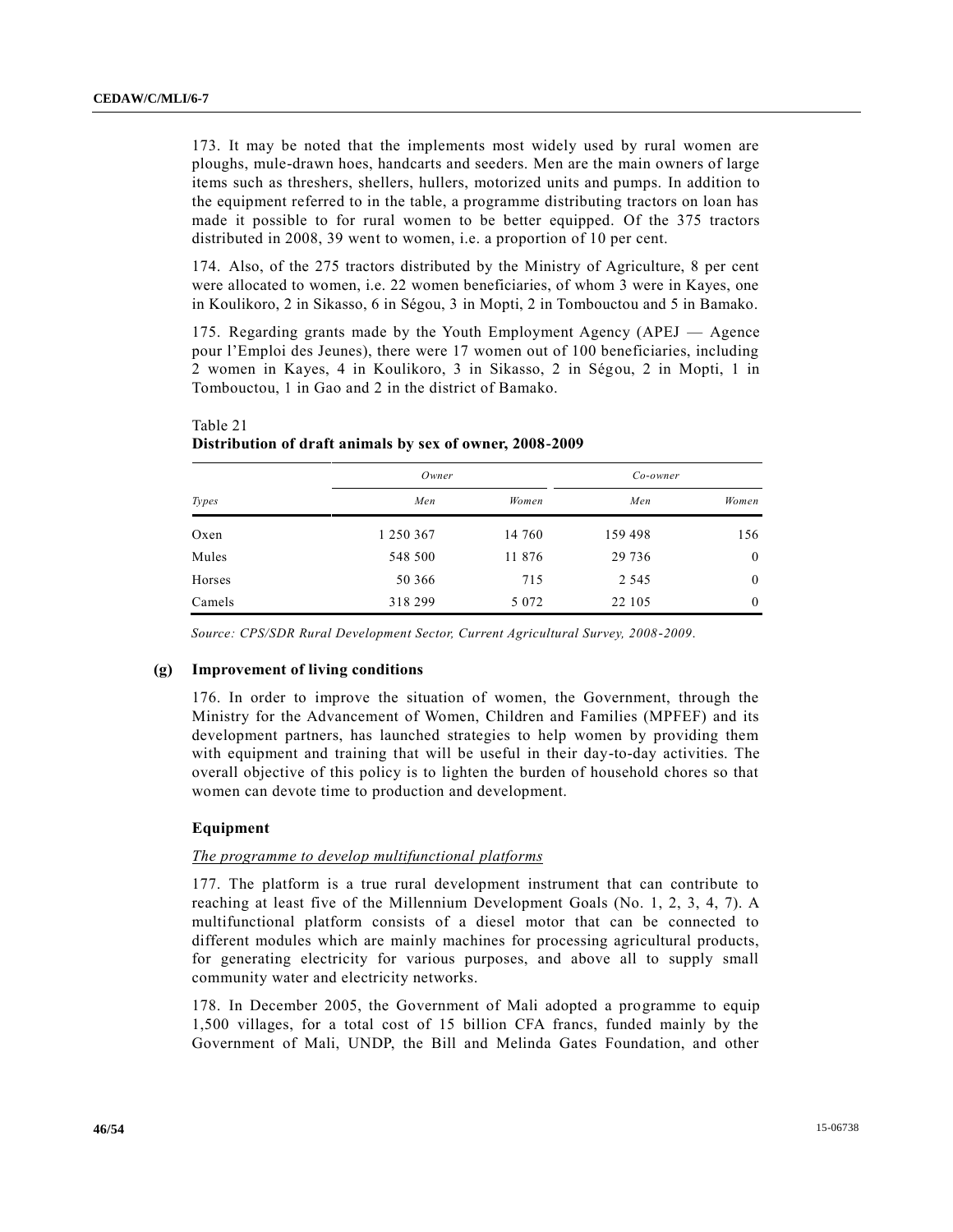partners. Platforms are installed only at the request of a village women 's association.

179. Between August 2008 and March 2010, 200 platforms were placed in service, enabling 300,000 women small farmers to diversify and increase their income.

*The programme of construction of training, production and apprenticeship centres for women in rural communities and regional capitals*

180. This programme began in 2002, making possible the following construction projects:

- Construction of 24 women's self-help centres, from 2002 to 2006: Kayes-di, Faraba Nyafala, Naréna, Kati, Djidjè, Kignan, Fourou, Soungoumba, Cinzana Gare, Korienzé, Hondouboumou, Gao and Yirimadio;
- From 2007 to 2010: Kéniéba, Youwarou, Tominian, Koro, Bankass, Teninkou, Bla, Goundam, Rharous, Bourem;
- Construction of 10 shelters for women and children. Construction of shea processing units in Dioila in 2005, Sikasso in 2006, Kemeni and Ségou in 2007, Loulouni, and Bancoumana in 2008, San in 2009 and one other unit under construction in Kita;
- Construction of small shea processing units known as "*cases à karité*" ("shea huts") in 2009 (2 in San and Bla, 5 in Yorosso);
- Construction of a unit for processing of hides and leather in Mopti;
- Start-up of integrated projects in the area of agriculture: pourghère (*jatropha curcas*), improved baobab, henna.

#### **Access to drinking water:**

181. Since 2004, as part of efforts to reach the MDGs, Mali has adopted a water resources map and a National Plan for Access to Drinking Water 2004-2015, together with programmed investments of 400 billion CFA francs.

182. In February of 2006 the Government of Mali adopted a National Water Policy whose aim is to contribute to the continuous development of the country by providing appropriate solutions to problems relating to water, with respect for sustainable management of water resources.

183. The following projects were carried out in that perspective in 2008:

- Completion of 683 wells and bore-holes equipped with manual pumps, and reconditioning of 371 others;
- Completion of 27 water supply systems for 531 hydrants, including 60 in rural locations;
- Formalization of 57 decisions to transfer jurisdiction to 57 communities;
- Formation of 262 Communes in the framework of implementing the transfer of jurisdiction;
- Establishment of 13 local water committees in the framework of implementing Integrated Water Resources Management.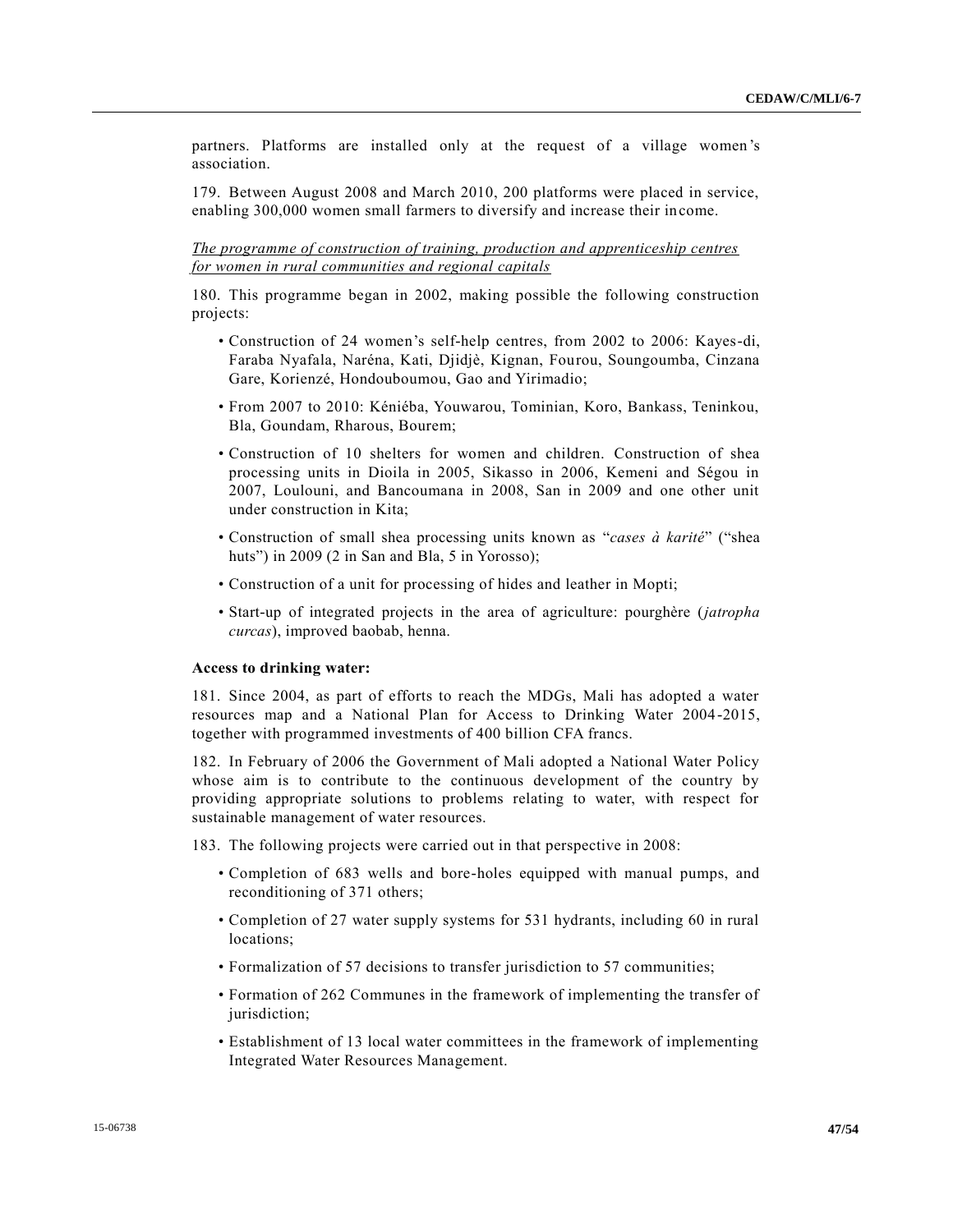184. In addition to these achievements, the National Programme of Rural Infrastructure during the period 2002-2008 completed 800 bore-holes and refurbished 500 wells and 800 pumps. There is therefore an increase in the number of villages with at least one modern water source. The number has increased from 10,349 in 2008 to 10,503 in 2009

185. These efforts have made it possible to improve the indicators for access to drinking water.

### **Access to habitat**

186. The system of inheritance does not favour women, which places them at a disadvantage with regard to access to housing. Despite this situation, it can be observed that affordable housing is increasingly appearing in rural areas and women are benefiting from it (assisted housing situation).

#### **Access to electricity**

187. The country's political authorities, through the energy policy, are seeking to contribute to sustainable development through the provision of widely affordable energy services produced at low cost and conducive to socioeconomic activities. In 2006 this aim took the form of adoption by the Government of a National Energy Policy. In that spirit, the Biofuels Strategy was adopted and the National Biofuels Agency was established in 2008.

### **Achievements in the area of domestic energy:**

- More than 318,000 improved wood stoves in 2007;
- Approximately 22,500 gas stoves in 2007;
- More than 3,000 oil stoves imported and placed on the market, constituting genuine growth.

#### **Achievements in the area of rural electrification**

188. It should be noted that from 2007 to 2009 the number of rural subscribers doubled, although the need is immense.

189. As from 2009, there were 133 people benefiting from a light source, compared with 125 previously. This new standard was established following a survey entitled "Survey of impacts of the project on domestic energy and access to basic services in rural areas under the living conditions of beneficiary populations — Provision of electric service component" commissioned by the Malian Agency for Energy Development and Rural Electrification (Agence Malienne pour le Développement de l'Energie et de l'Electrification Rurale — AMADER) whose final report was issued in February 2010.

### **Environment/sanitation**

190. The National Environment Protection Policy (PNPE) adopted in 1998 provides the guidance framework for effective and sustainable environmental management and planning. It is accompanied by an environmental action plan (Plan d'actions environnementales — PNAE) comprising 9 cross-cutting programmes of action (Programmes d'actions Nationaux transversaux — PAN).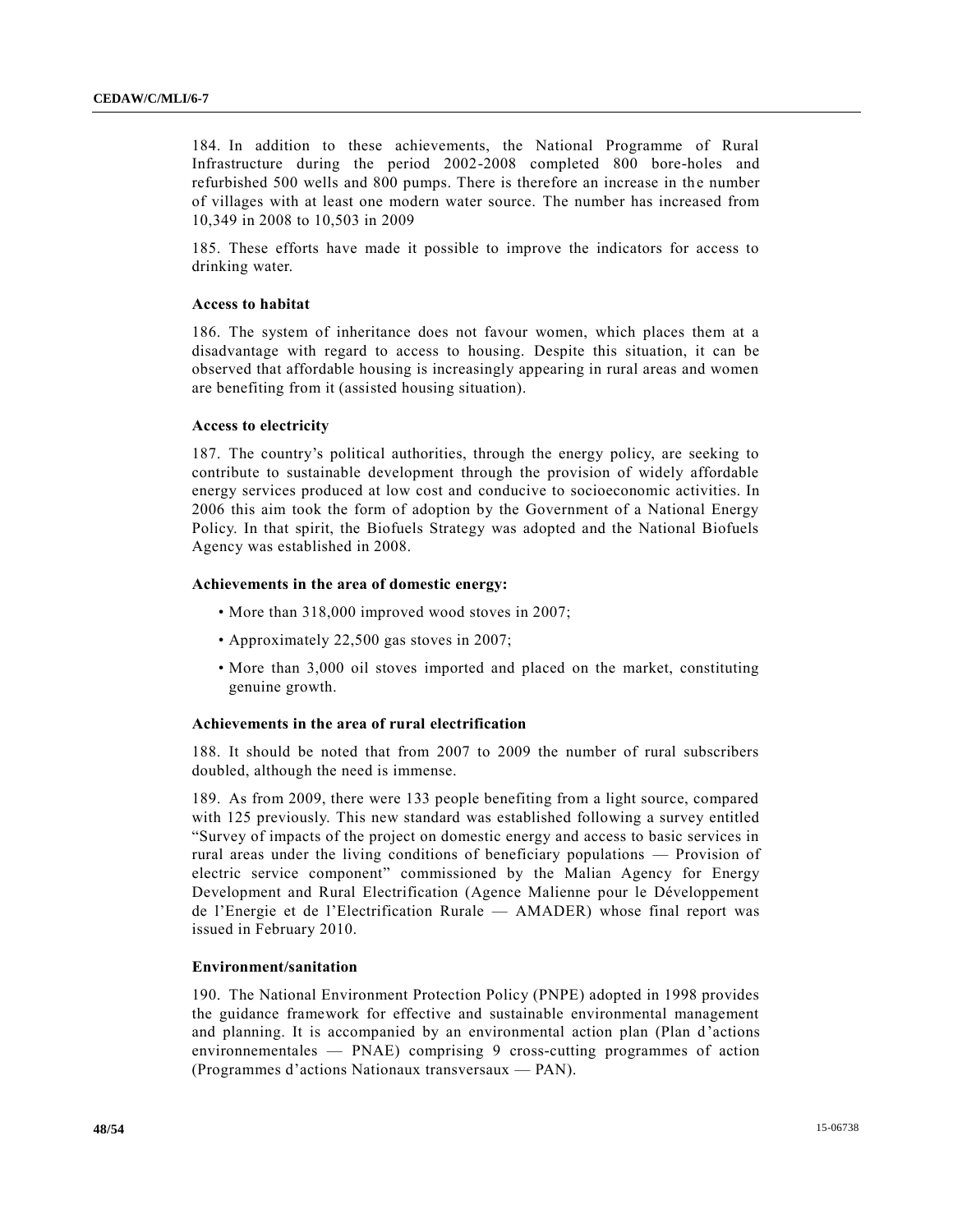191. Its implementation should lead to providing a significant response to fundamental questions concerning the fight against desertification, ensuring food security, and combating poverty, which constitute constraints that need to be removed in order to ensure lasting socioeconomic development for Mali.

192. With respect to environment and sanitation, the following should be noted:

- Improvement of 3,089 family bathrooms and 128 public bathrooms;
- Construction of 960 drain-trap washing basins;
- Finalizing of 17 km of collectors and gutters.

193. Women take active part in water management and sanitation. Indeed, they account for 1/5 of the members of local water committees, 32 per cent of members of Rural Drinking Water Supply and Sanitation Committees, 40 per cent of the members of water-point committees of Koulikoro and 30 per cent of those of Sikasso.

194. With regard to sanitation and hygiene, the percentage of the population enjoying access to adequate sanitation and hygiene facilities is 23 per cent in 2008.

195. Thus, more than three quarters of the population does not have an adequate sanitation and hygiene system, which constitutes a health problem, especially for women, who constitute more than half of the population.

### **Development of roads and transport; impact on rural women**

196. During the period 2002 to 2011 several roads were paved, including 512 km of rural roads between 2002 and 2008 by the National Rural Infrastructure Programme (PNIR). 3 In 2008 there was road construction in Kati-Kita (60 km), Bamako-Naréna (17 km) and roads to the secondary cities of Djeli, Tominian and Sofara (56 km) linking to the main paved road network, Sekokoto-Bafing (8 km), as well as roads between Kita-Toukoto-Bafoulabé (50 km) and Dioro-Farakoumassa (26 km). Surveys were also done for the Bafoulabé bridge and the third Bamako bridge.

197. The construction of these roads has helped to facilitate the movement of rural populations, including rural women and their trade in goods and services with the nearby urban centres. These roads facilitate women's access to health centres, reducing mortality from diseases and complications of pregnancy.

#### **Transport:**

**\_\_\_\_\_\_\_\_\_\_\_\_\_\_\_\_\_\_**

198. The transport sector, comprising mainly rail, river and rural road transport, contributes significantly to growth of cross-border trade, in which women are the leading stakeholders, dealing mainly in fish, loincloths, and agro-food products. Internally, it enables the movement of vegetable-garden and farm products from rural areas in Kayes and Koulikoro to the District. Increasingly, rural women have other means of transport such as carts, donkeys, canoes, etc. which encourage rural trade, especially by means of country fairs and markets.

<sup>3</sup> CPS/SDR (Rural Development Sector). 2009 catalogue of rural development projects and programmes, 2009.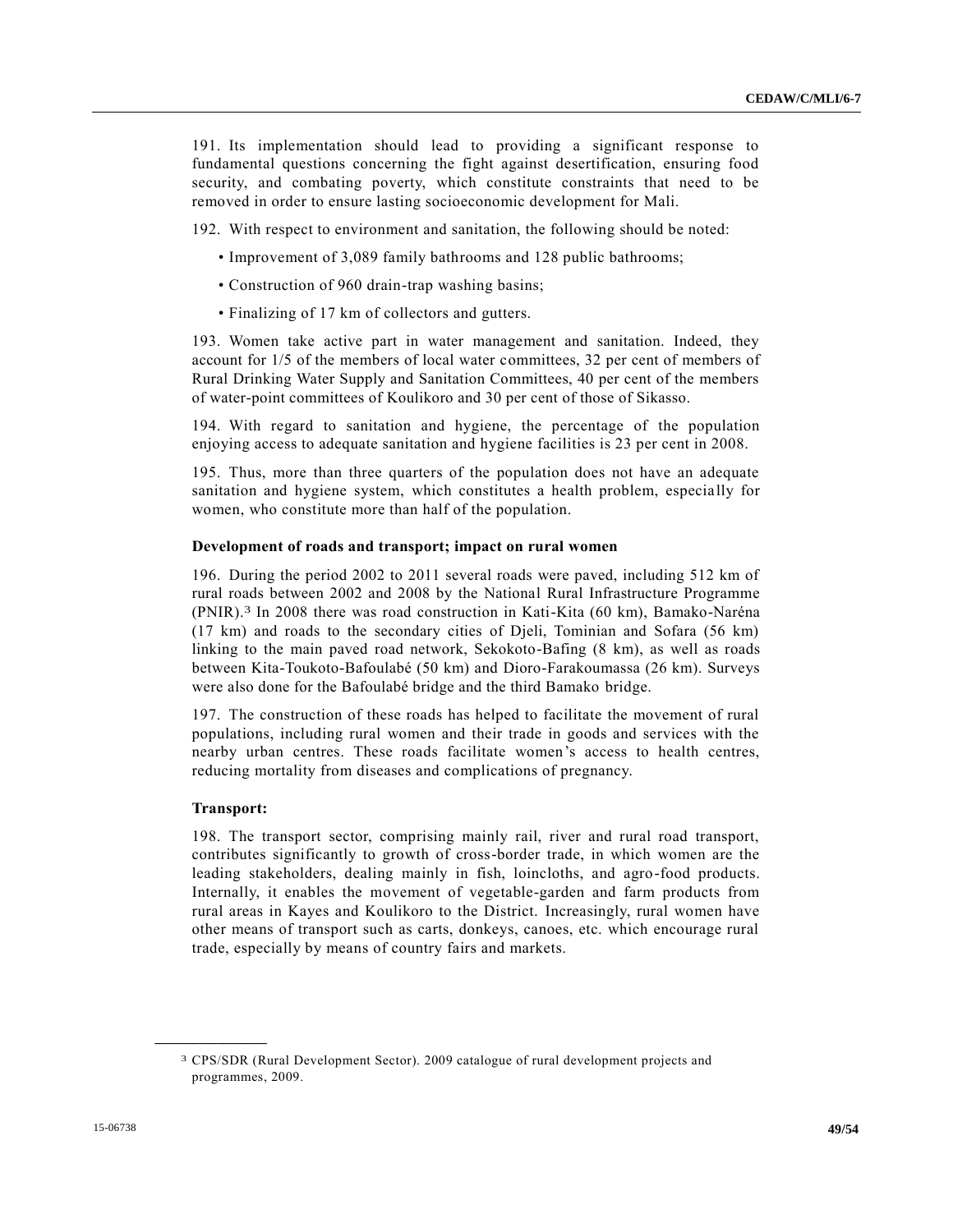# **Article 15: Equality of men and women before the law and in civil matters**

199. Judicial assistance in Mali is governed by Law No. 01-082 of 24/08/2001 and decree No. 06-02/PRM of 06/10/06.

200. Legal aid is provided at legal clinics and serves to support women who find themselves in legal difficulties.

201. However, there are obstacles, such as:

- Administrative slowness and high legal costs;
- Bad faith by certain judicial actors and court officers who are not sensitive to gender and women's rights;
- Insufficient information about legal instruments relating to women's rights;
- The difficult conditions under which judicial personnel perform their duties, etc.

202. The Constitution enshrines the principle of equality of men and women before the law. However, Mali has not yet adopted legislation on certain matters, such as access to land and management of succession. In such matters, the parties are referred to customary law. For example, ordinance no. 02-02/PRM of 22/03/2000 containing the Property Code recognizes custom as grounds for giving access to property.

203. Law 06-045 of 5 September 2006 concerning the Agricultural Guidance Act, adopted on 16 August 2006, provides that agricultural development policy aims to encourage men and women living in a spirit of equity in rural and urban settings. It enshrines the right to food security for all in the context of the goal of food sovereignty. The Agricultural Guidance Act prescribes the principle of equal access to land by men and women under the same conditions. Mali also has a policy of promotion of women's rights. It implemented an action plan covering the period 2002 to 2006. It has adopted a national policy document on gender advancement, the National Gender Policy adopted in 2010, containing strategic measures for the advancement of the rights of women and girls.

### **Legal aid for women's access to justice**

204. With respect to legal aid for access to justice by women and children, the institutional machinery includes:

- Legal clinics:
- Legal aid centres have been created and are operating (Kayes1, Koulikoro 1, Mopti 1, Bamako 2, Ségou 1, Gao 1 Tombouctou 1);
- Paralegals are also being trained.

205. Some of the legal clinics are staffed by associations for the defence of women's and children's rights, such as Association Jeunesse Mali (AJM) (Mali Youth Association); WILDAF (Women in Law and Development in Africa); Groupe pivot: droit et citoyenneté des femmes (Law and Citizenship Women's Group); Association for Progress and Defence of Malian Women's Rights (Association pour le progrès et la défense des droits des femmes maliennes); Coordinating Organization for Women's Associations and Organizations in Mali (CAFO).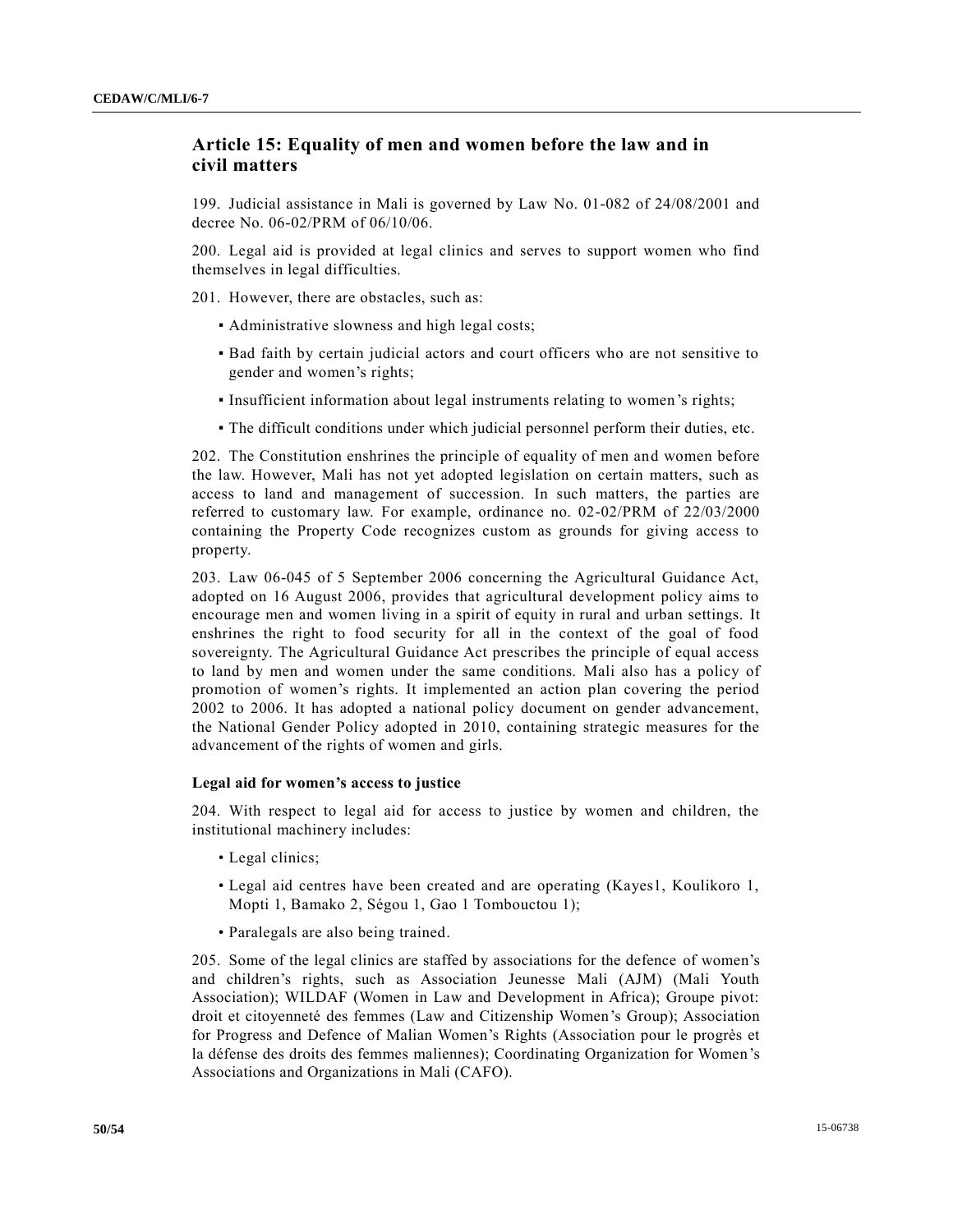- 206. There have been major advances in the area of human rights, including:
	- A joint programme for protection and promotion of human rights and gender rights, which has been addressed in several human rights trainings events;
	- Creation and operation of a national human rights commission;
	- Institutionalization of the Forum for Democratic Discussion (Espace d'Interpellation Démocratique — EID);
	- Presentation of the first and second reports under the Universal Periodic Review;
	- Intervention of counsel at the inquiry stage.

### **JUSTICE**

207. With regard to access to justice, there is no discrimination between men and women.

208. Article 36 of the Marriage and Family Code provides that "A married woman shall possess full civil capacity; the exercise of that capacity shall be limited only by the marriage contract and by the law".

209. It should be noted, however, that few judges are able to systematically and directly refer to the Convention on the Elimination of Discrimination against Women in support of their decisions.

210. It should be noted that women are faced with unwieldy judicial procedures, lack of information and assistance, and problems relating to court costs. The amount of such costs is high in relation to the average citizen's income, constituting an obstacle to justice for women without means.

211. The establishment of legal aid services and a legal assistance fund for women will help to overcome these problems facing women in regard to legal proceedings.

212. Article 5 of Mali's Constitution recognizes the freedom of all citizens to come and go and their free choice of residence.

# **Article 16: Equality in marriage under family law**

213. Under the law of Mali, Marriage may only be entered into with the free and full consent of the intending spouses. Consent is a condition *sine qua non* of its validity. Article 146 of the Civil Code confirms this provision.

214. Article 10 of the Code of Marriage and Family provides that marriage must be formulated orally in the presence of the future spouses; it is entered into by signature or, failing this, by applying a fingerprint at the bottom of the document.

215. Polygamy is provided for in the marriage code of Mali. There are disparities in the areas of management and decision-making within the household, inheritance, divorce especially with regard to causes and effects, parental authority — all important considerations with regard to women's rights.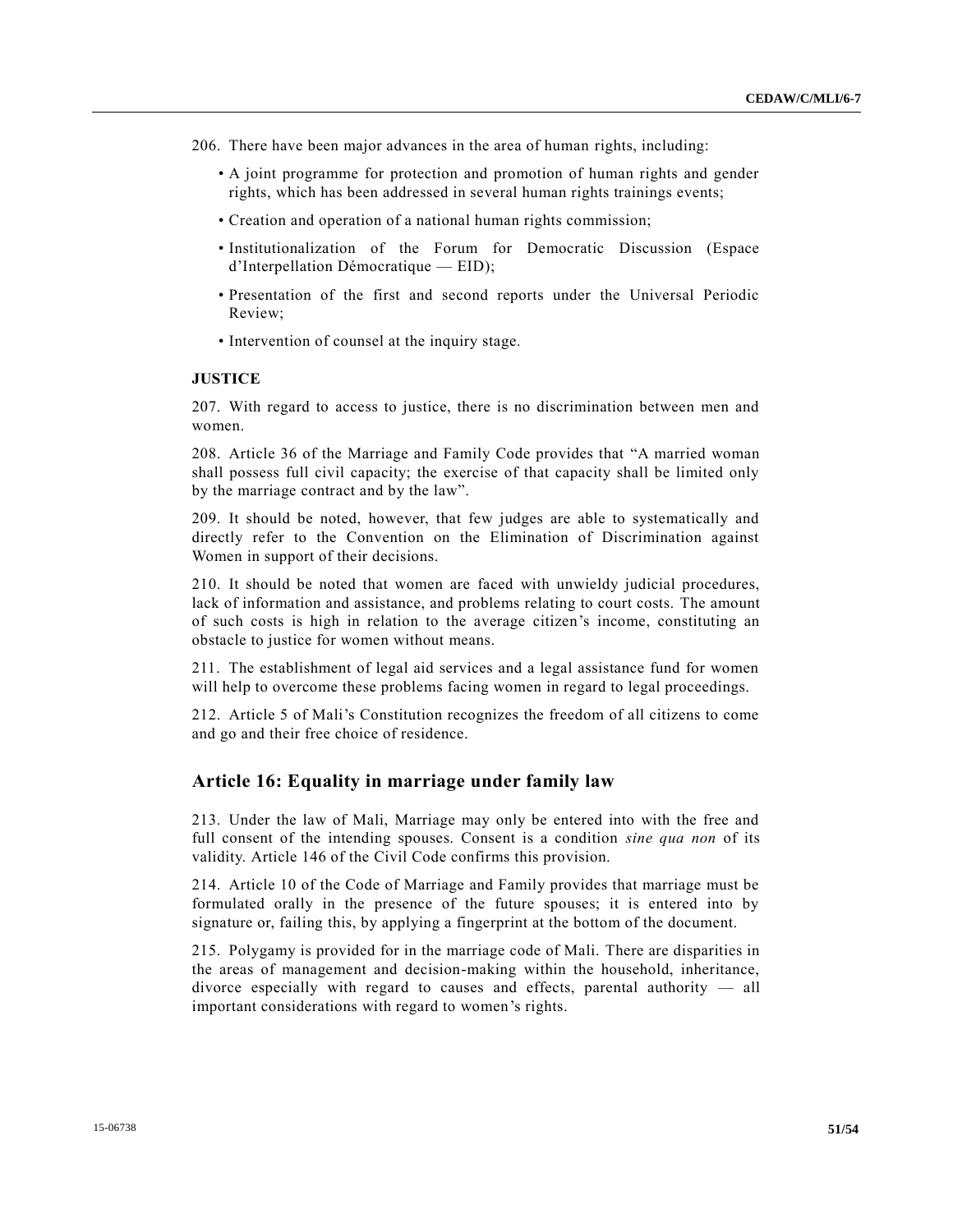### **EARLY MARRIAGE:**

216. In order to preserve the rights of young girls for their best interests and those of their family, the legislator has placed special emphasis on actions of prevention, management and follow-up of the negative consequences of forced and early marriages, with respect to negative consequences on reproductive health.

217. Maternal mortality and infant mortality have declined significantly due to the improvement of health centres and more frequent use of them.

218. Initiatives taken in the area of reproductive health have had positive impacts (caesarean sections are more frequent and are performed at no cost; comprehensive treatment of fistula). Psycho-social or nutritional coverage for women victims of the consequences of early marriage is in the process of being introduced.

219. The activities of most centres are focused on prevention and counselling.

220. **In the medical and legal areas**: Awareness-raising workshops are being organized for community representatives and administrative and religious leaders on the frequency of early marriages and their consequences on reproductive health, and support is being extended to advocacy efforts for legislation aimed at better protecting the rights of young girls and women.

### **Perception of reasons for early marriages:**

221. The reasons most often adduced are of a sociocultural character:

- Avoiding illegitimate pregnancies (marginalization of the girl);
- Better educating the girl (training the girl in her new domestic responsibilities in her in-laws' family);
- Protecting the girl's virginity (pre-conjugal virginity);
- The following may also be cited:
	- For sedentary people, lower costs;
	- For nomadic people, perpetuating the family line.

### **Perception of early marriages' negative consequences for health:**

- Risk of infant and maternal mortality;
- Difficulties of labour (painful and long labour; obstetric risks such as dystocia , lacerations, traumatic injuries, vesico-vaginal fistula);
- Difficulties in sexual relations with the partner (laceration, physical and psychological trauma).

222. The consequences of early marriage may be of a medical kind, namely unwanted pregnancies, pregnancies too early or too close together, risk of transmitting STDs or HIV/AIDS, spontaneous or provoked abortions, infertility, difficult or premature labour; low birth weight or even cerebral lesions in the newborn; maternal death or neonatal death; sexual dysfunctions (frigidity, vaginitis, uro-genital fistulas, traumas of all kinds, etc.). There are also other repercussions of early marriages that are no less important: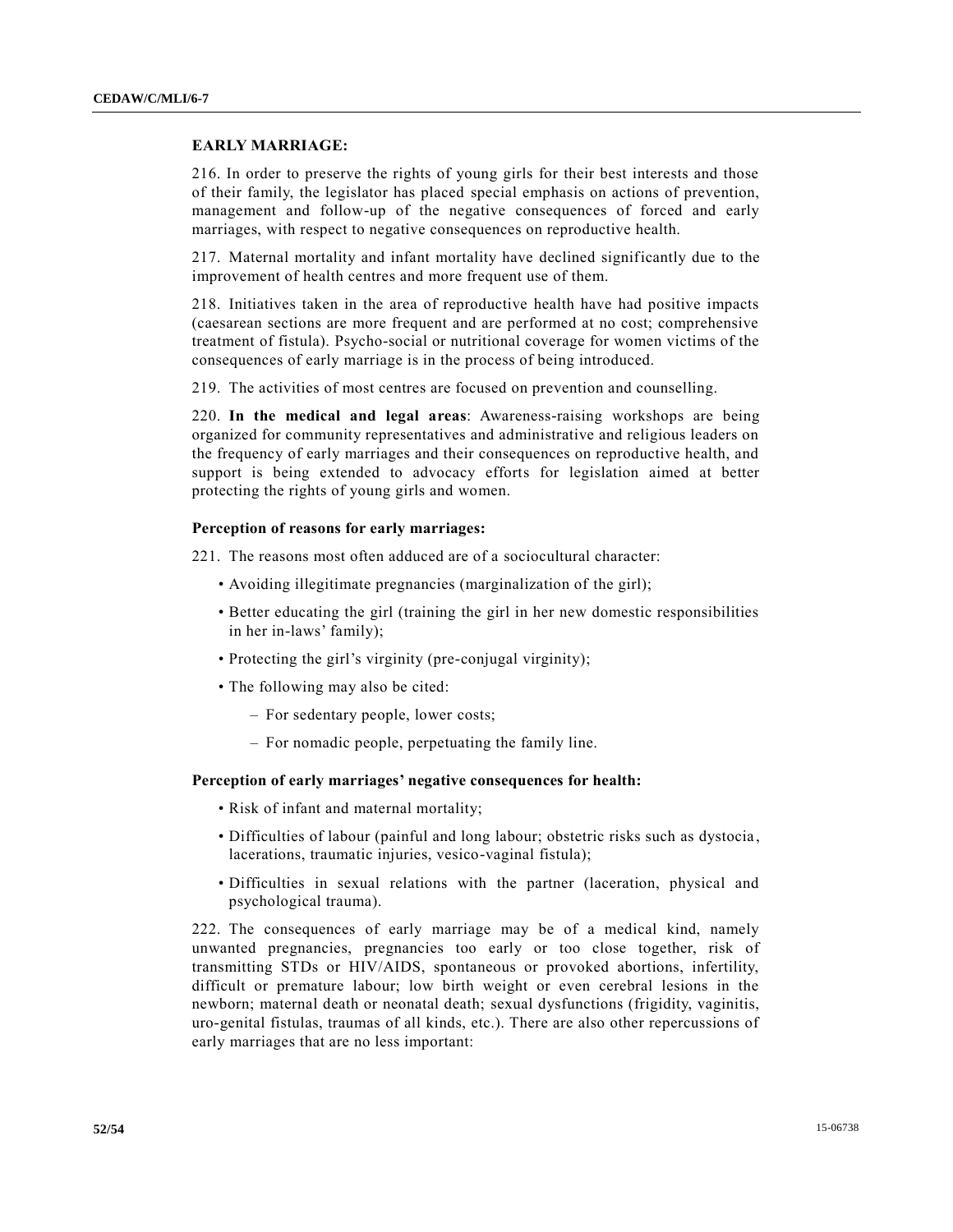**In educational terms**: young girls leaving school, remaining unschooled or dropping out;

**In social terms**: deterioration of social relations with failed marriages, instability (multiple divorces, flight, home abandonment, single-mother households, stigmatization, rejection by the husband, family or even society, and finally suicide.

#### **Equality of men and women in marriage**

223. The code of persons and the family contains important innovations:

The amount of dowry is set at the token sum of 15,000 CFA francs both for a young girl and for a woman already married. It is not reimbursed in the event of divorce if the marriage has been consummated.

With regard to filiation, in addition to changes in terminology regarding adultery, incest and children born out of wedlock, the rules for establishing the paternity of children born out of wedlock (recognition, repudiation, justification) have been reviewed. Emphasis has been placed on the following:

- Definition of engagement and reparations in the event of breaking of engagement due to fault;
- Full legal capacity for women on a par with men within marriage;
- In order to adapt the law to social reality, and for reasons of social justice, introduction of divorce and legal separation by mutual consent and of divorce by living separate and apart;
- The concept of "parental authority" has replaced that of "paternal power" because it is more equitable and in keeping with the constitution as well as conventions and treaties, including the Convention on the Elimination of All Forms of Discrimination against Women;
- Provisions regarding succession that give every person the right to decide while living, in writing, how his/her estate will be settled in keeping with religious or customary law if necessary. Failing the exercise of this right, provisions governing inheritance such as those of the current code are applied.
- There has been a noteworthy improvement in the position of the surviving spouse, male or female. Depending on the situation, that spouse may have partial or complete usufruct of the property, may receive one quarter or the whole of the estate, and at all events enjoys a right of occupancy in premises that were occupied at the time the succession opened and has a preferential right to the farmstead or business locale;
- Introduction of the possibility for a woman to inherit land from her deceased husband;
- The validity of a marriage now depends on the free consent of the spouses;
- Any officer of the Civil Registry who performs an early marriage is subject to a sentence of imprisonment;